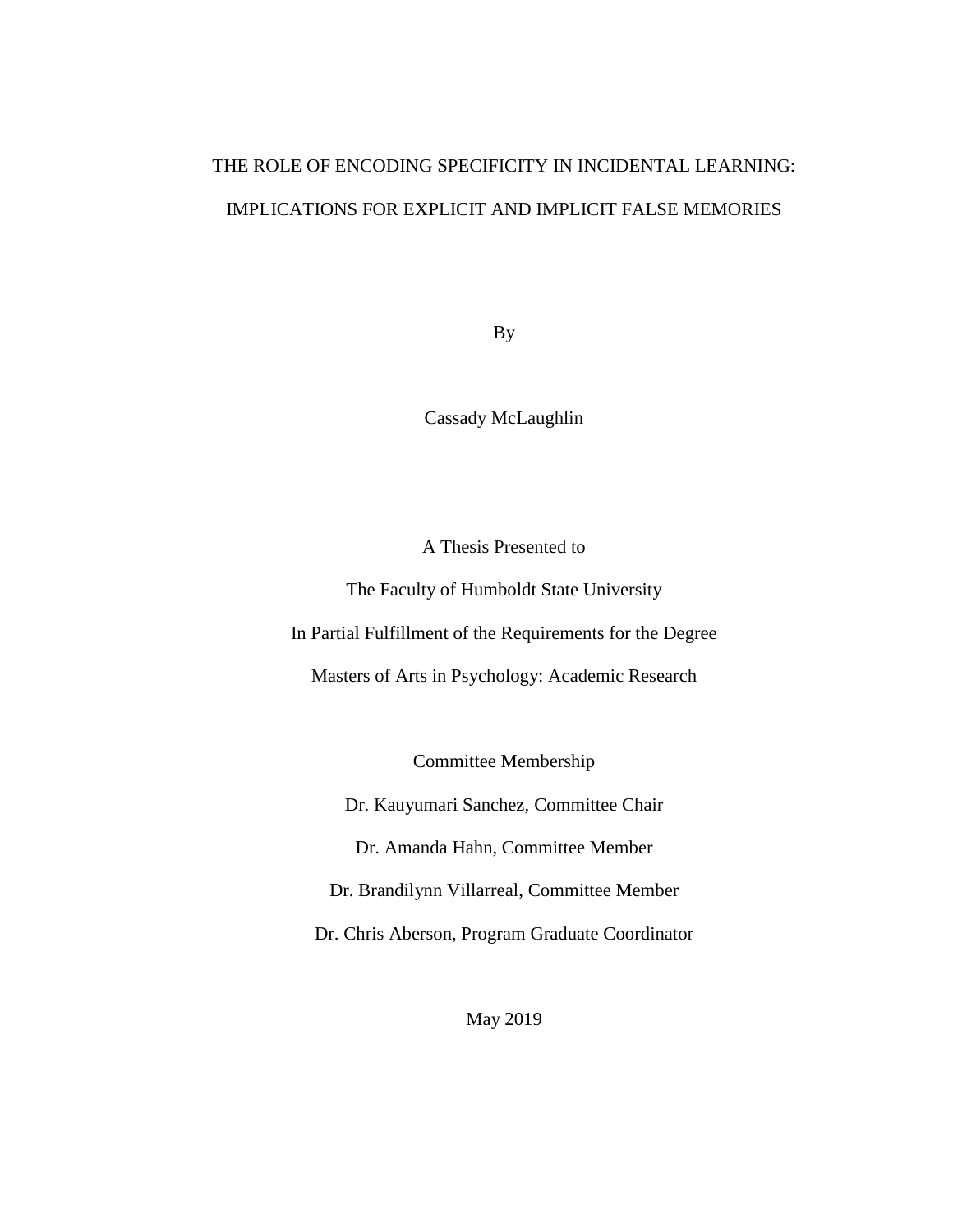## **Abstract**

## THE ROLE OF ENCODING SPECIFICITY IN INCIDENTAL LEARNING: IMPLICATIONS FOR EXPLICIT AND IMPLICIT FALSE MEMORIES

## Cassady McLaughlin

This research investigated false memories via spreading activation and the influence of encoding specificity on explicit and implicit memory tests in incidental learning situations. It was hypothesized that congruent conditions would have higher rates of both false memories for associated items as well as more accurate memories for presented items. It was also expected that this effect would be larger among those in implicit memory conditions compared to explicit conditions. The participants (n=175) were presented with Deese-Roediger-McDermott semantically associated word lists via a Stroop task, in which they were not told to remember the words presented, but to instead identify the font color of the word. The font color of the presented word lists was either the same (congruent) between the learning and memory tests, or it was different (incongruent). With respect to false memory, a significant interaction for memory condition and font color was found, such that those in the implicit condition had more false memories for non-presented words when in the incongruent font color condition, and those in the explicit condition had more false memories when in the congruent font color condition. Regarding memory accuracy, both those in the implicit and explicit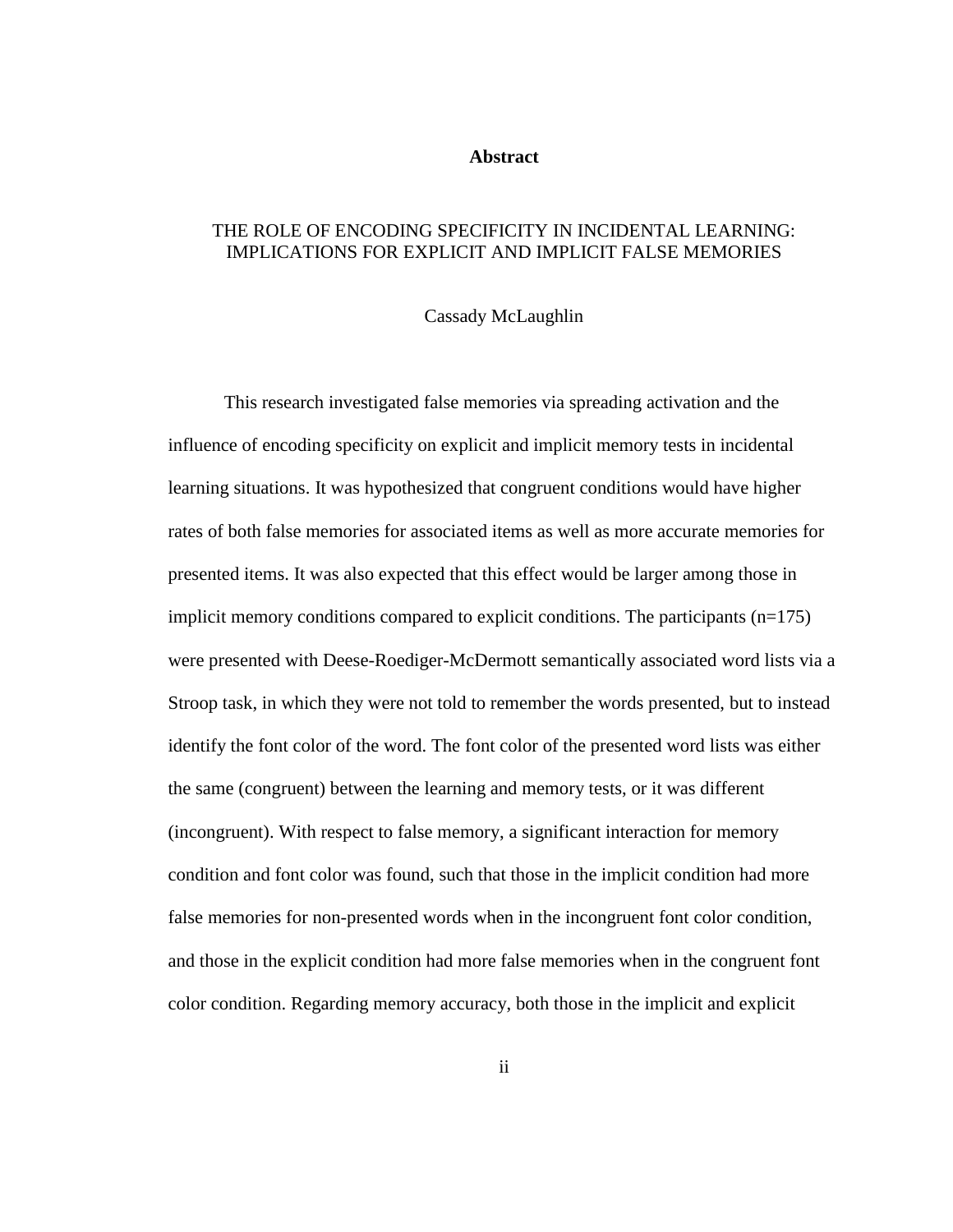conditions had more accurate memories when in the congruent font color condition. Overall, the explicit condition had more false memories and more accurate memories than those in the implicit condition. This research shows that significant differences exist among implicit and explicit false memories regarding the effects of encoding specificity in incidental learning situations.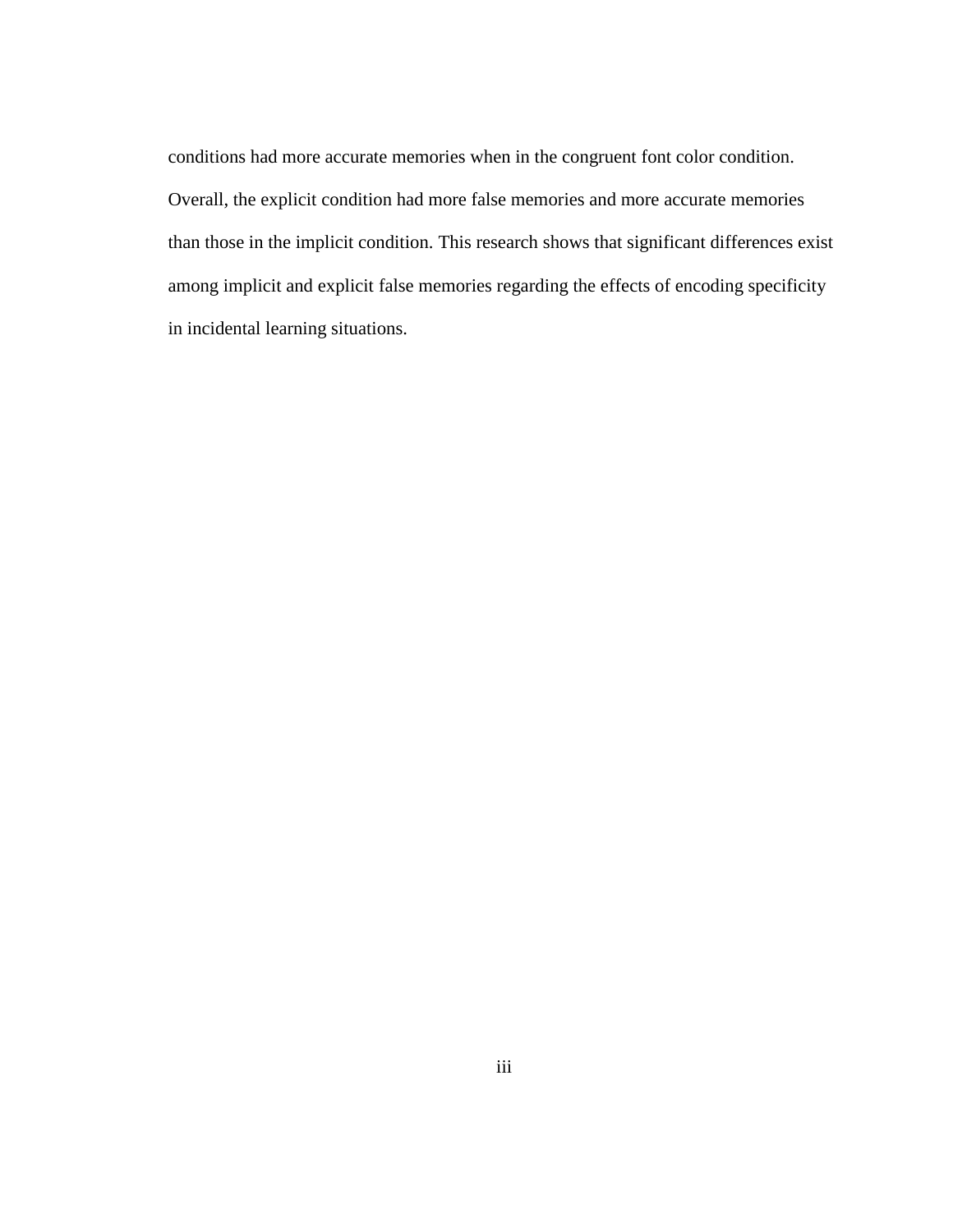## **Table of Contents**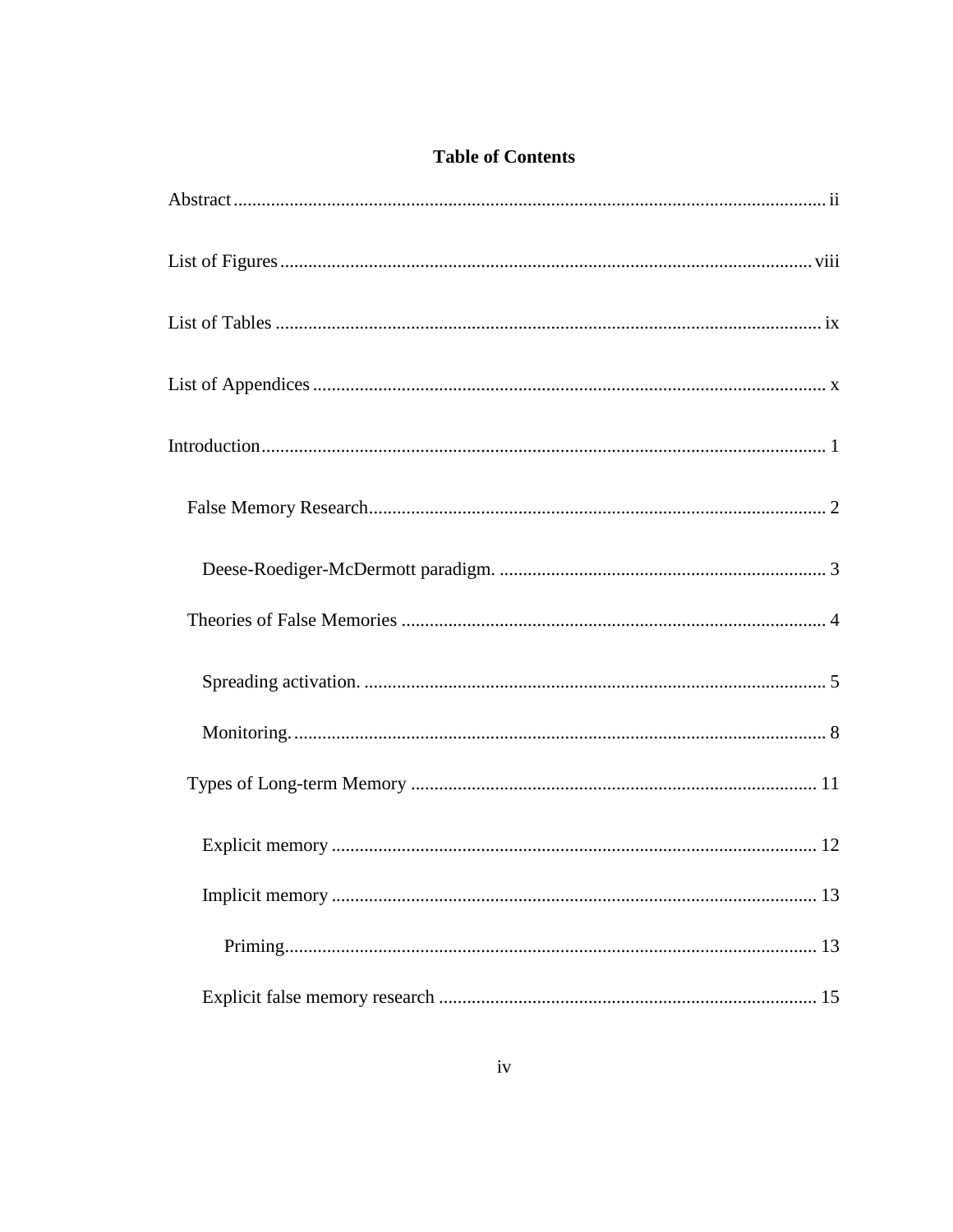| Incidental Learning in Explicit and Implicit False Memory Tests  17 |  |
|---------------------------------------------------------------------|--|
|                                                                     |  |
|                                                                     |  |
|                                                                     |  |
|                                                                     |  |
|                                                                     |  |
|                                                                     |  |
|                                                                     |  |
|                                                                     |  |
|                                                                     |  |
|                                                                     |  |
|                                                                     |  |
|                                                                     |  |
|                                                                     |  |
|                                                                     |  |
|                                                                     |  |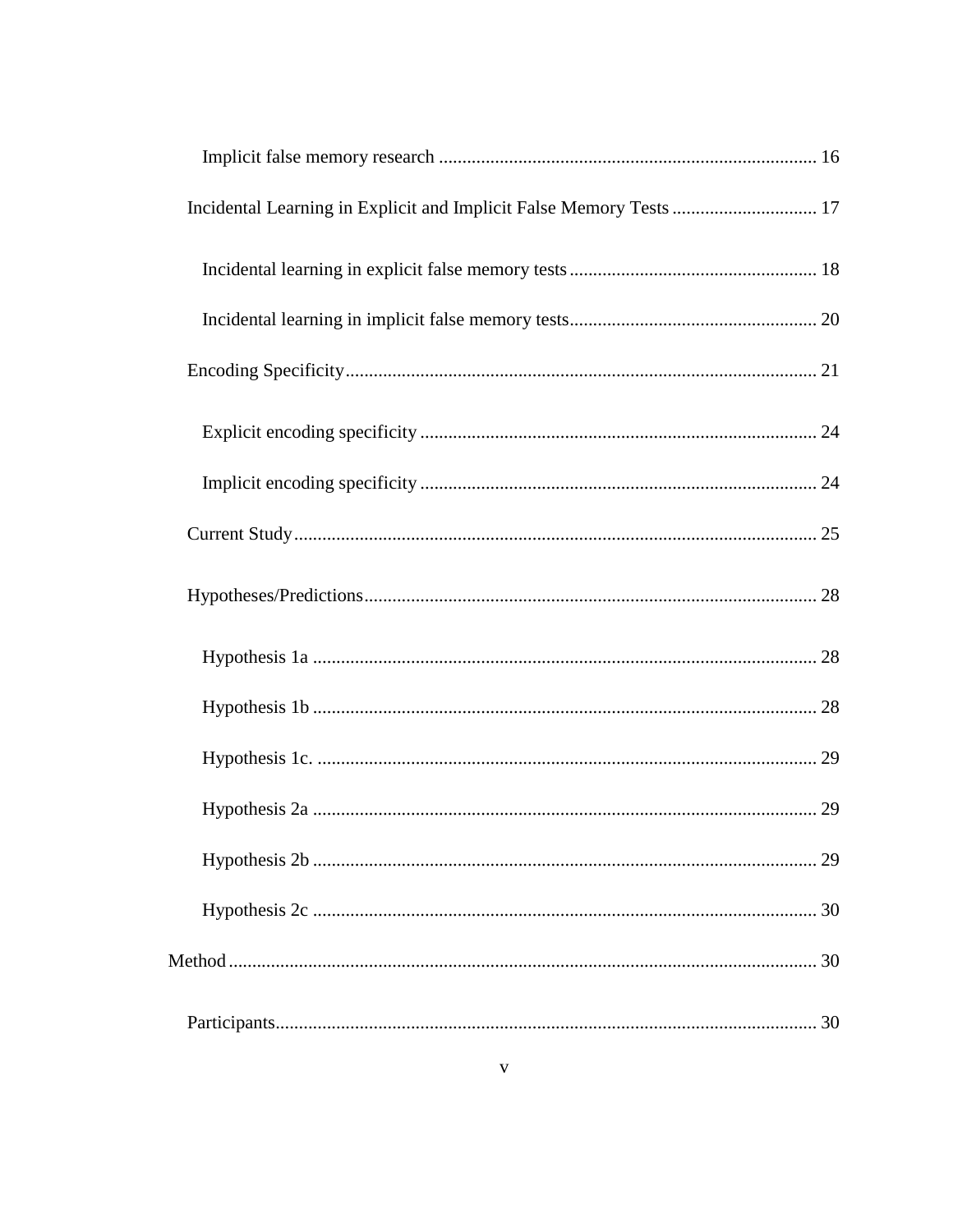| 43 |
|----|
|    |
|    |
|    |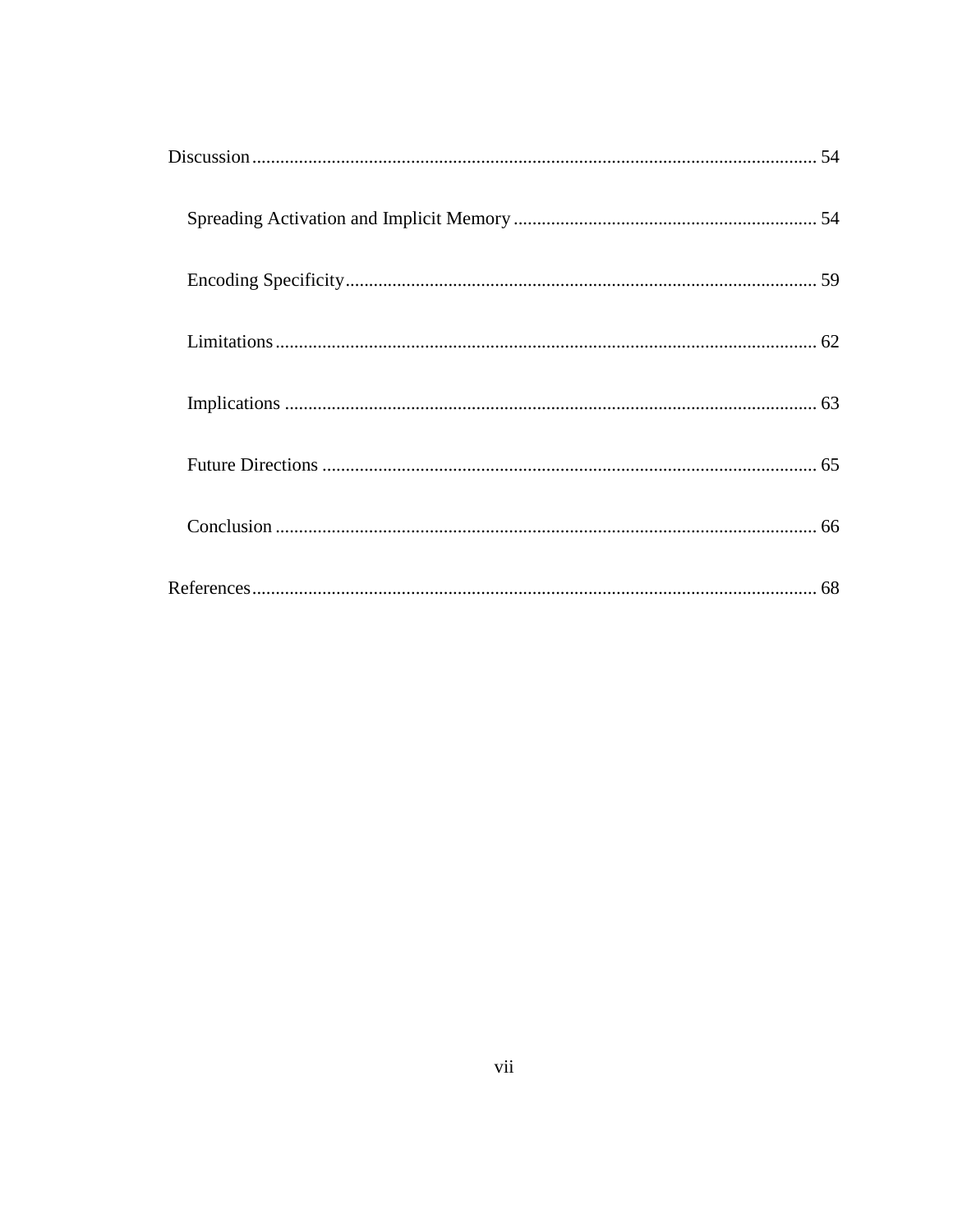# **List of Figures**

<span id="page-7-0"></span>

| <i>Figure 1.</i> Hypothesis 1a. Interactions between memory condition and font color          |
|-----------------------------------------------------------------------------------------------|
|                                                                                               |
| <i>Figure 2.</i> Hypothesis 2. Interactions between memory condition and font color regarding |
|                                                                                               |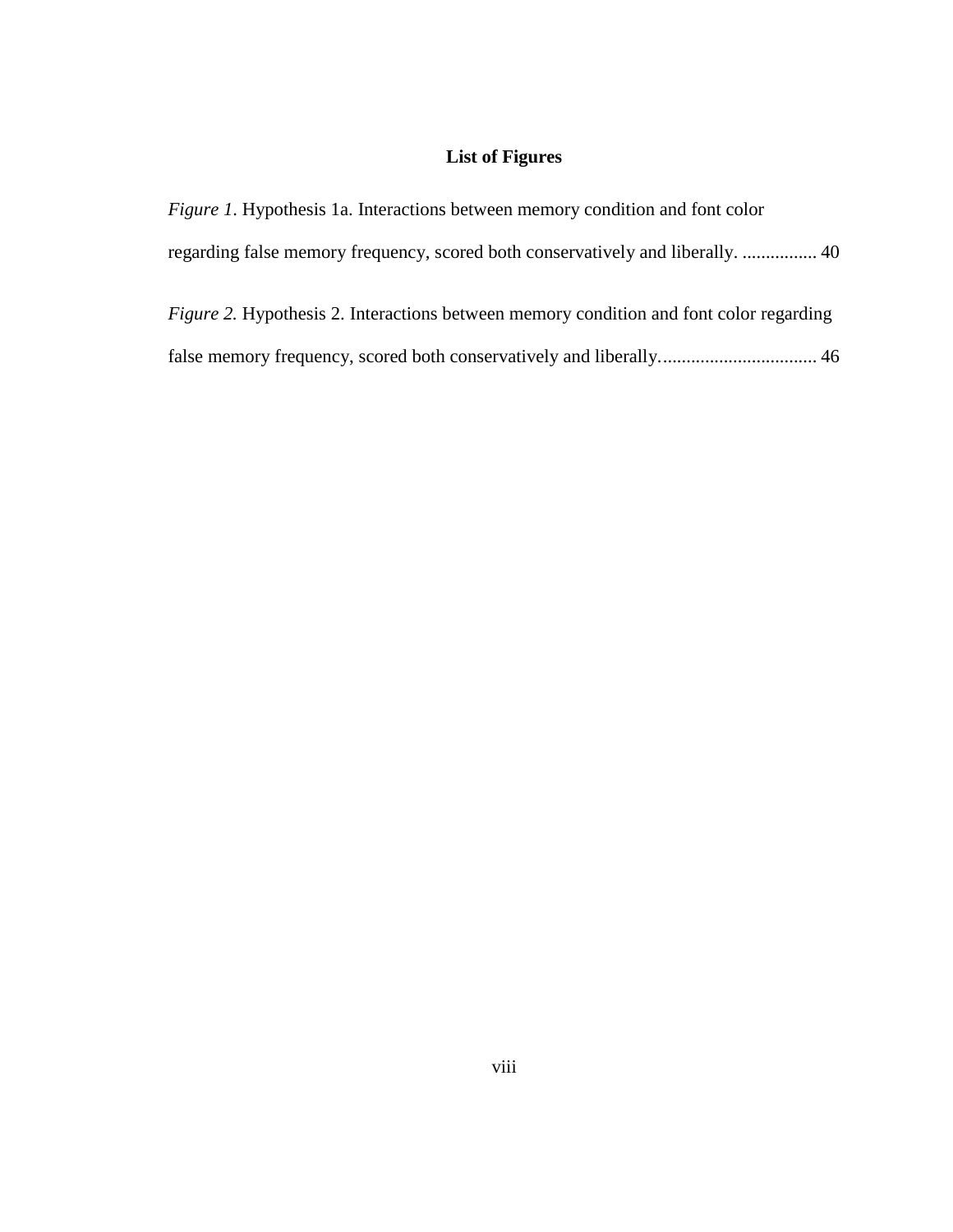## **List of Tables**

<span id="page-8-0"></span>

| Table 1. Hypothesis 1. Conservatively scored model of false memory frequency 39  |  |
|----------------------------------------------------------------------------------|--|
| Table 2. Hypothesis 1. Liberally scored model of false memory frequency  39      |  |
| Table 3. Hypothesis 2. Conservatively scored model of memory accuracy 45         |  |
| Table 4. Hypothesis 2. Liberally scored model of memory accuracy 45              |  |
| Table 5. Exploratory analysis. Conservatively scored model of memory accuracy 51 |  |
| Table 6. Exploratory analysis. Liberally scored model of memory accuracy  53     |  |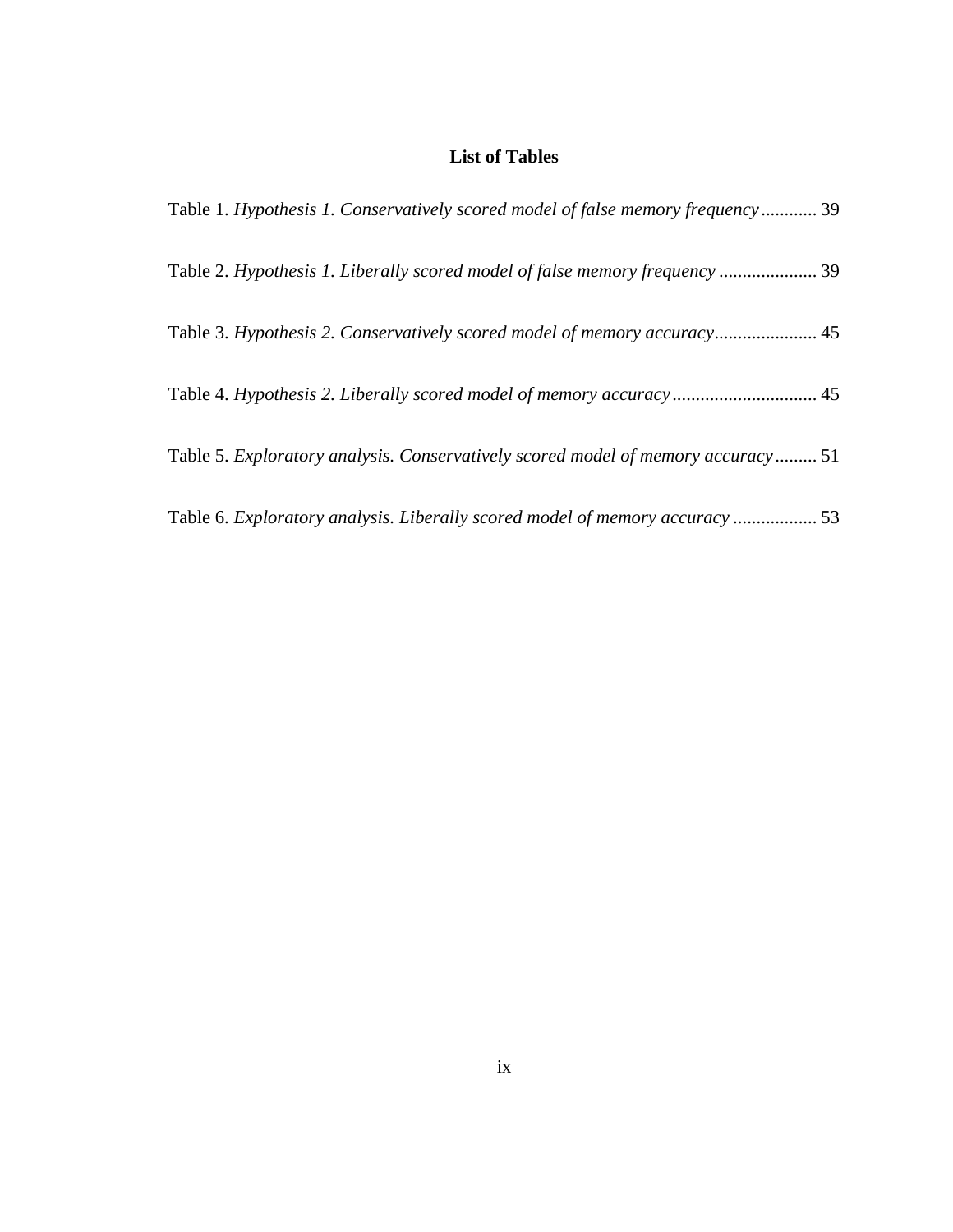# **List of Appendices**

<span id="page-9-0"></span>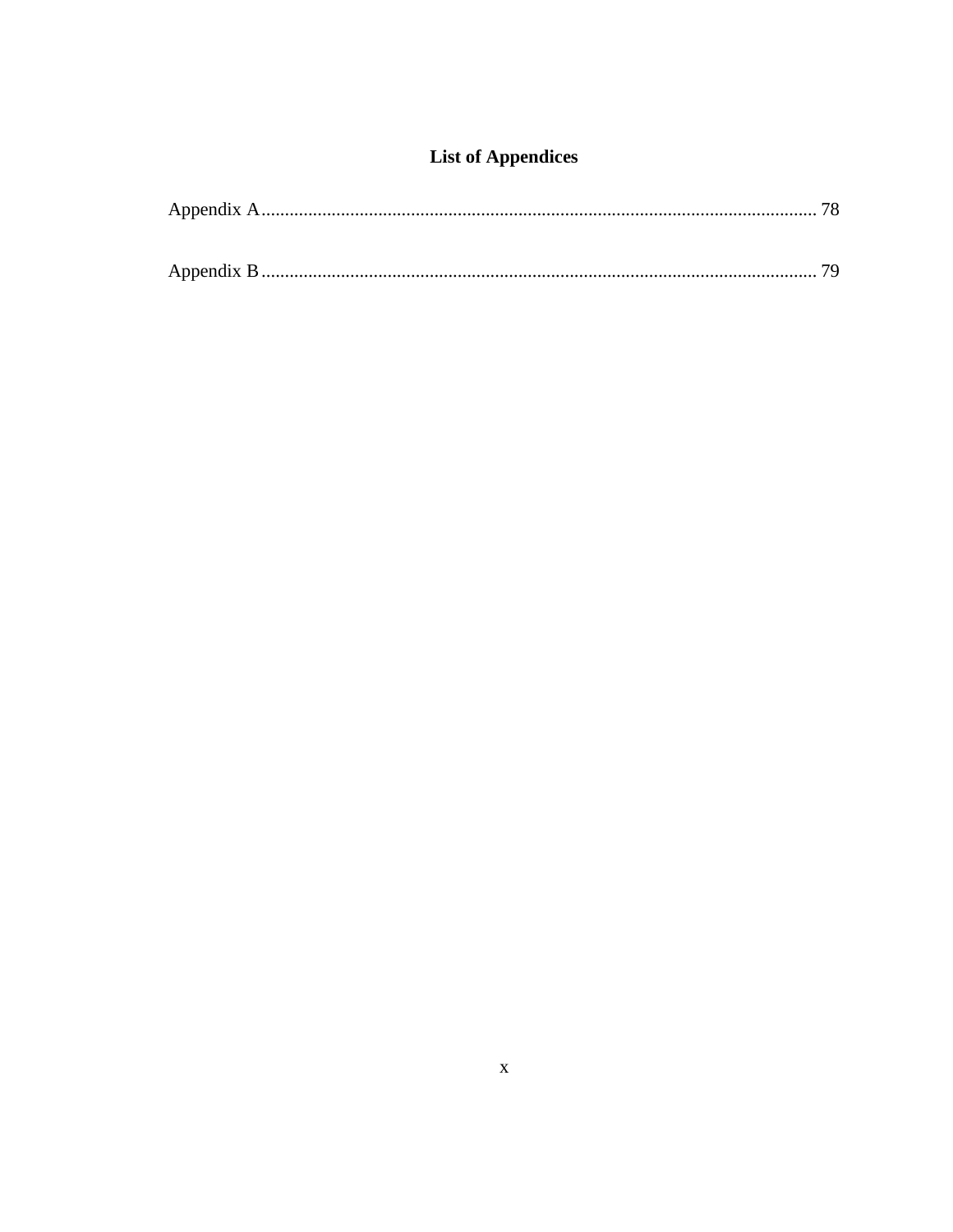## **The Role of Encoding Specificity in Incidental Learning: Implications for Explicit and Implicit False Memories**

<span id="page-10-0"></span>Most people are familiar with the fact that our memories are far from perfect. However, most people are less familiar with how perceptual features and the differences among the kinds long-term memory affect our memories. Our memory is prone to errors, deviations, and distortions that are often referred to as false memories (Fairfield, Colangelo, Mammarella, Di Domenico, & Cornoldi, 2017). A false memory is a memory that is different from what actually happened. The broad aim of this study is to understand the cognitive mechanisms that contribute to false memories. Some aspects that affect false memories are perceptual features of information (Kellogg, 2001; Vaidya, Gabrieli, Verfaellie, Fleischman, & Askari, 1998).

Perceptual features of memories are facets within a memory that are obtained through the sensory system (e.g. visual information, auditory information, olfactory information, etc.). Perceptual features can aid one's memory, as memory is facilitated when the learning and retrieval conditions overlap, a phenomenon known as encoding specificity. It is often the case that perceptual features are learned without one's awareness or intent, or incidentally. However, the role of perceptual features and encoding specificity are unknown for false memories. In addition, it is possible that the different types of memory systems (i.e. explicit and implicit) are affected differently by encoding specificity for false memories (Ko, Duda, Hussey, Mason, & Ally, 2014; McKone & Murphy, 2000; Sbicigo, Janczura, & de Salles, 2017). This research will address the central question: Does encoding specificity affect explicit and implicit false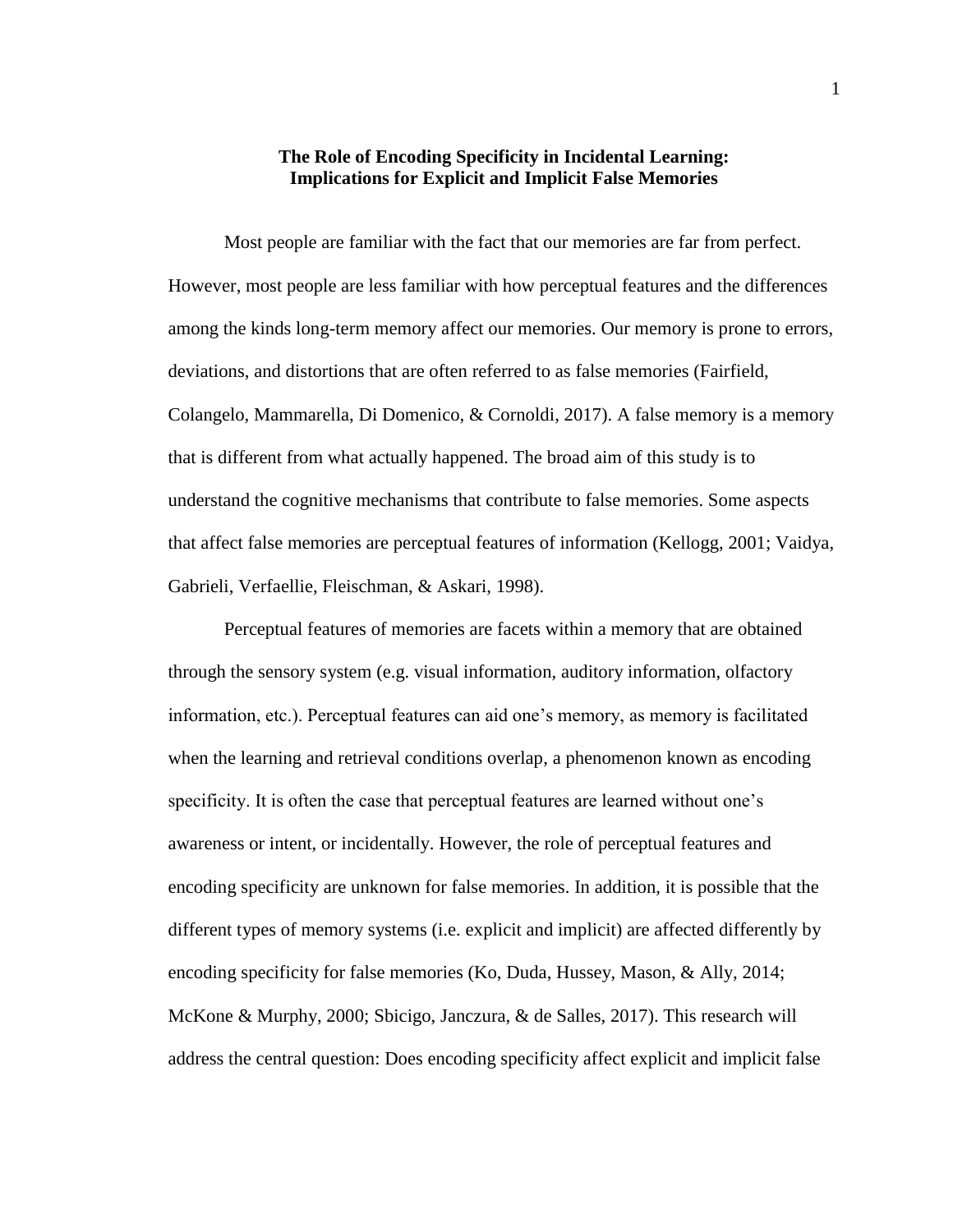memories differently? The current study addresses this question by presenting information that varies in perceptual features that people are not instructed to learn (e.g. incidental learning). The goal is to identify whether these perceptual features affect the creation of false memories differently when the perceptual features match or differ (e.g. encoding specificity) between learning and retrieval for explicit and implicit memory conditions. A review of the literature discusses false memory research, types of long-term memory, incidental learning, and encoding specificity.

#### <span id="page-11-0"></span>**False Memory Research**

Research is necessary in order to further understand false memories and how they affect our lives. Researchers study false memories in a multitude of different ways, such as examining how the framing of questions can affect retrieval and reconstruction of memories (Loftus & Palmer, 1974), how exposure to information can lead to the creation of an entire event that never happened (Coan, 1997; Loftus & Pickrell, 1995), and how mental representations of concepts can cause false memories (e.g. Brewer & Treyens, 1981; Roediger & McDermott, 1995). For the purposes of this paper, the creation of false memories via the relationship of mental representations will be highlighted.

The semantic organization of mental representations via the semantic network may lead to the creation of false memories. For example, Brewer and Treyens (1981) found that participants falsely remembered items as being present in an office room, when they were in fact not present at all. The researchers attributed these results to the schemata, or the mental representations of concepts as a way of organizing information. Schematas can lead to false memories due to the activation of semantic associates.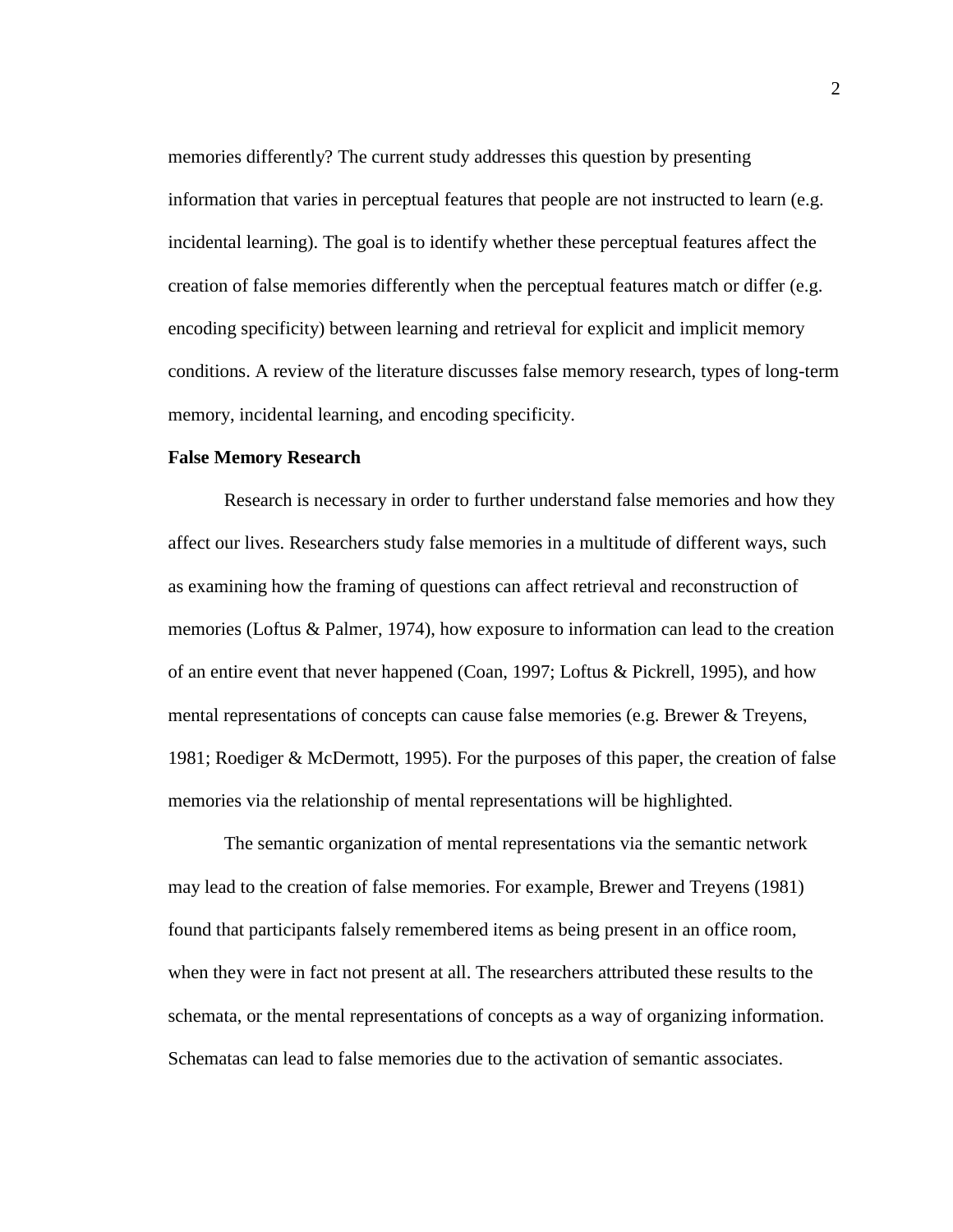Semantic associates are items that are related in meaning and are connected in the semantic network within our brains. An office room and other items that were present in an office room (i.e. a desk, writing utensils, an office chair, etc.) are semantically associated to the items that were falsely remembered (i.e. books). This is a real world example of false memories brought on by the activation of semantic associates.

Semantic associates, due to the linkage between information within the semantic network, often lead to intrusion errors, as the associated items (i.e. a desk, writing utensils, an office chair, etc.) lead to the spontaneous intrusion of other semantically related ideas (i.e. books). This intrusion is known as an intrusion error, which is one way that false memories can occur. An important next step in false memory research is to look more deeply into the underlying cognitive mechanisms behind intrusion errors to understand more about this type of false memory. There are multiple methodologies to address this research, however, perhaps the best and most widely used method is the Deese-Roediger-McDermott (DRM) list learning paradigm (Roediger & McDermott, 1995).

<span id="page-12-0"></span>**Deese-Roediger-McDermott paradigm.** The DRM paradigm is widely used due to its relevance regarding false memories caused by intrusion errors. In most studies that employ the DRM paradigm, researchers present a specially designed list of words to participants that they are later tested upon. The words in this list are special because they are semantically related to each other. For example, researchers present the words "glass", "pane", "shade", and "ledge" and other words related to the concept "window" to participants. However, in most cases, the word that links all the items on the list (the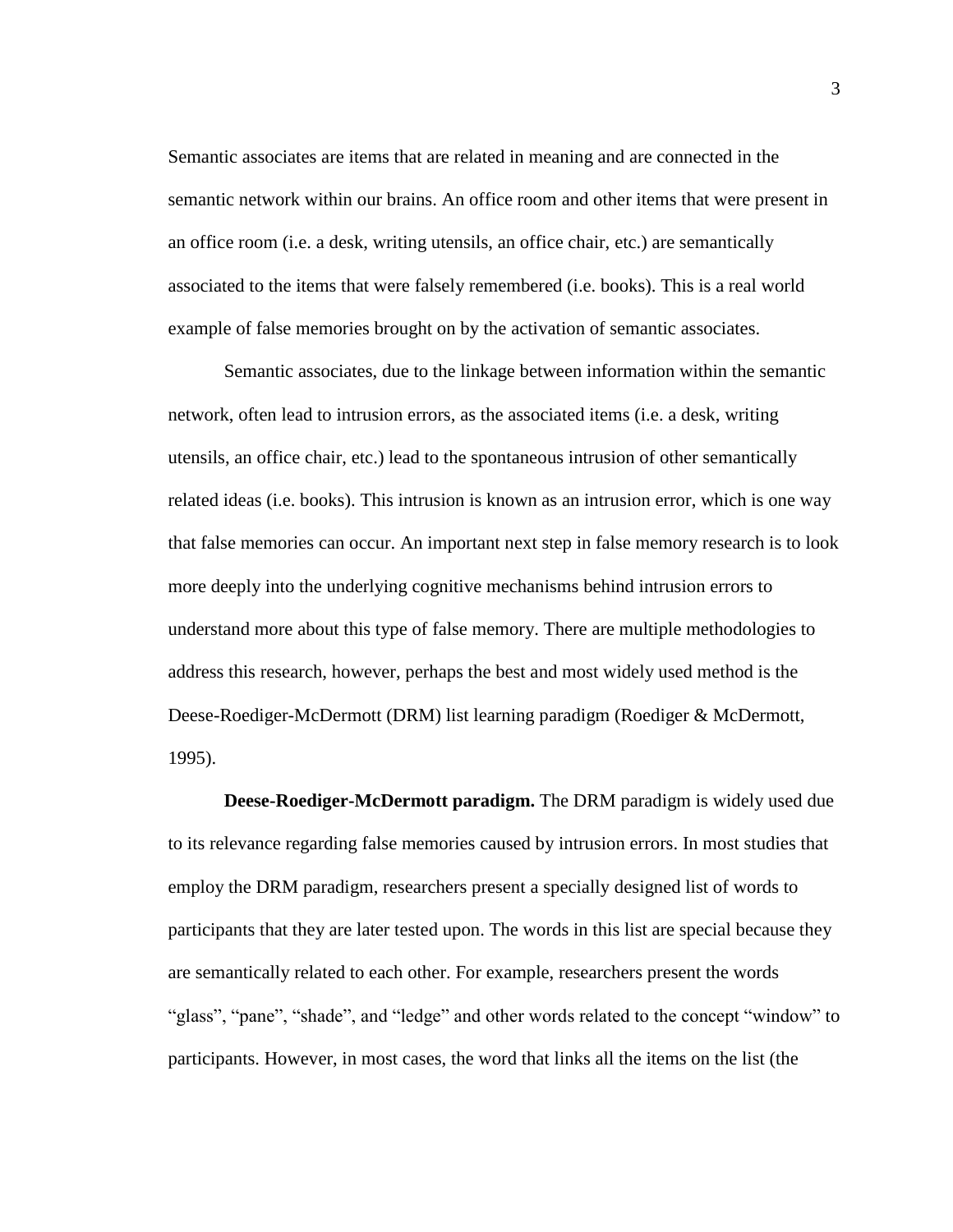critical word or critical lure), in this case "window", is not presented. Yet, studies consistently observe that participants spontaneously and falsely recall and remember the critical word, "window", from the list (McDermott, 1997; Roediger & McDermott, 1995; Smith & Randall, 2011). In other words, the DRM word lists consistently produce false memories of the critical words in the form of intrusion errors.

## <span id="page-13-0"></span>**Theories of False Memories**

There are two main theories explaining how false memories occur in the DRM paradigm: the fuzzy-trace theory and the activation-monitoring theory. The fuzzy-trace theory (FTT) accounts for false memories by gist traces (Brainerd & Reyna, 2002). Gist traces are basic essence memories while verbatim memories are exact memories (Brainerd & Reyna, 2002). For example, if someone were to misplace their keys, a gist trace would be thinking that the keys are on the key hook just because that is where they usually are and there is a faint memory of them being there. The problem with gist traces is that they can be wrong and can lead to error, as they are reliant on faint memory traces. Let's say that the keys were in fact on the kitchen counter and there is a precise and exact memory of them being there. This would be a verbatim memory because the memory accurately represents exactly what happened. If a verbatim trace is present, it is thought to be prioritized over present gist traces. According to FTT, gist traces occur when verbatim traces are not strong enough, resulting in an increase in false memories (Brainerd & Reyna, 2002).

Although FTT can account for some aspects of false memory creation, there is much more theoretical and experimental support for an alternative theory, the activation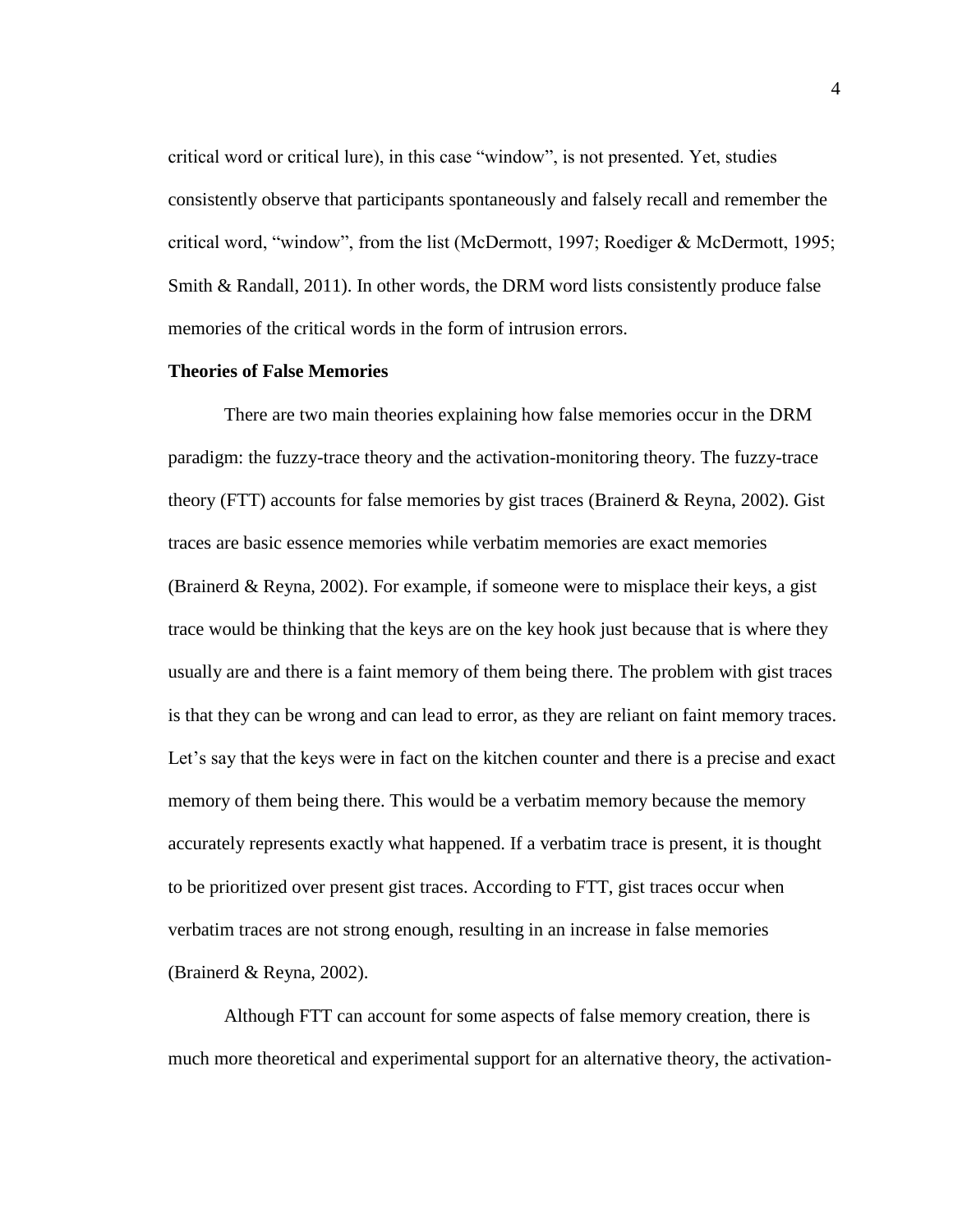monitoring theory. The basis of the activation-monitoring theory are two cognitive processes: spreading activation and monitoring (Roediger, Watson, McDermott, & Gallo, 2001). The activation-monitoring theory is highlighted for the purpose of this study.

<span id="page-14-0"></span>**Spreading activation.** Spreading activation is a process that may contribute to the creation of false memories within the activation-monitoring theory. Spreading activation refers to the process within the semantic network in which the activation of a collection of cells associated with a specific concept, like "pane", spreads to other collections of cells associated with related concepts, like "shade" and "window". The semantic network is the network of neurons in the human brain that connect various ideas and concepts related via meaning, or semantically. When one semantic associate is consciously activated within the network, a subsequent subthreshold activation of all other associates (i.e. spreading activation) occurs subconsciously (Anderson & Pirolli, 1984; Ratcliff & McKoon, 1988).

The spreading activation in the semantic network works analogously to neural firing. In order for a neuron to fire, it is required that an action potential meets a threshold level of activation, referred to as the threshold of excitation. When discussing the semantic network, the threshold refers to the specific point that is required for information to reach consciousness; subconscious information is below the threshold level. For both neural firing and the consciousness threshold in the semantic network there is an all-or-none law. The threshold must be met; otherwise the neural firing or conscious activation does not occur. Exposure to a DRM list results in the conscious activation of words that were presented, such as "glass", "pane", "shade", and "ledge".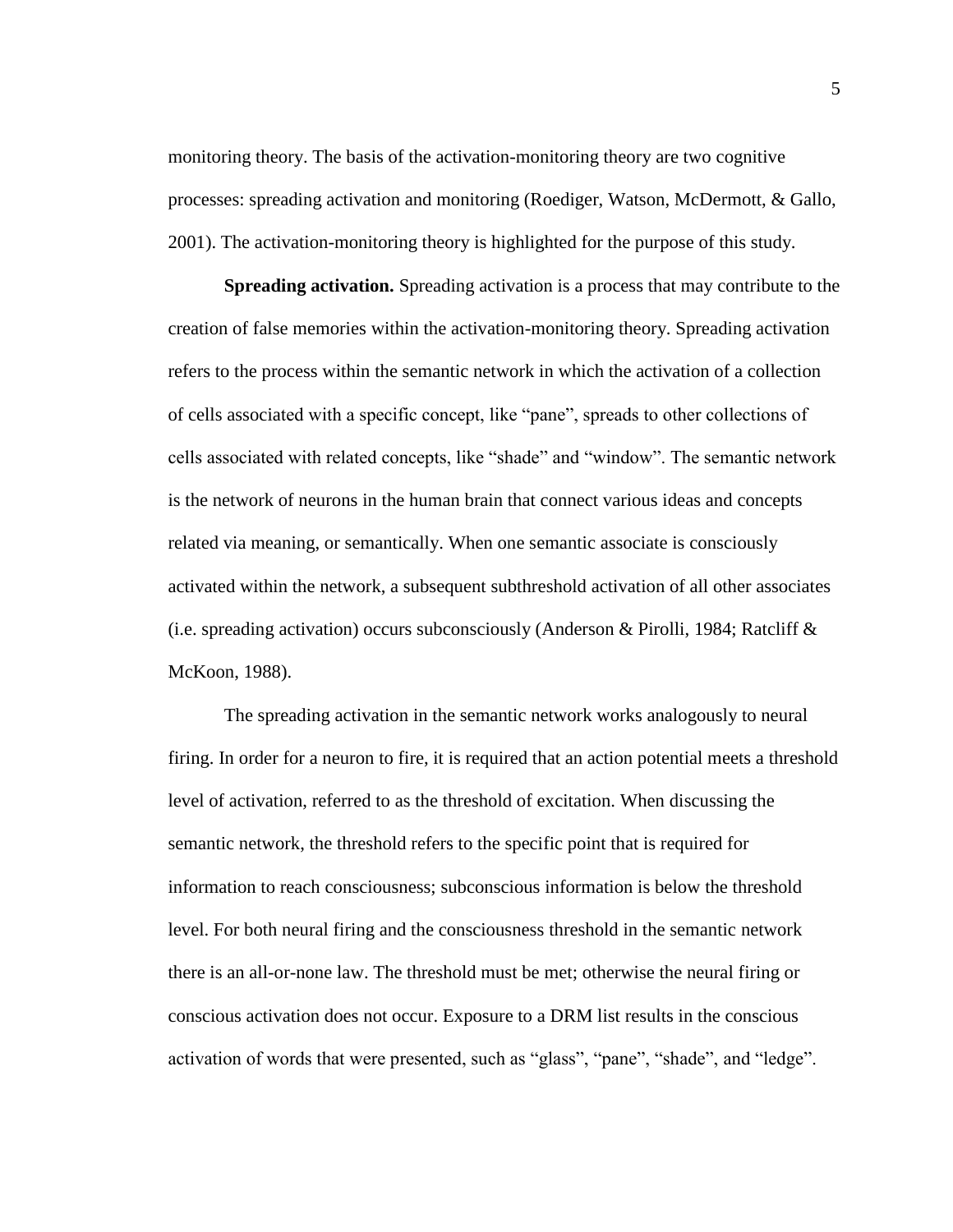Subthreshold activation of "window" occurs as well and increases with each presentation of each semantically related item. When enough subthreshold activation adds up to breach the threshold, the activation of the non-presented word, "window", reaches consciousness. Once the activation of "window" reaches consciousness, there is an experience of the word, even though it was internally generated by an accumulation of activation, rather than being presented in the outside world and perceived through the senses. This makes it likely to experience a false memory of the word. In other words, the critical word intrudes into consciousness. Thus, this type of false memory would be an intrusion error.

Another example of spreading activation leading to the intrusion of falsely remembered information via incidental learning is the office room experiment (Brewer & Treyens, 1981). In this study, the instructions given to participants were to wait for the experiment to begin while sitting in an office room. The researchers then moved participants to the so-called "experimental room" and gave them a surprise memory test in which they were instructed to recall all the items in the office room they had just left. The learning of the contents in the office room was not intentional in this study; researchers did not provide information conveying that there would be a memory test based on objects present in the room. Therefore, participants were not actively trying to memorize the items that were present. Most participants reported remembering "books" as items present in the office room when in reality, there were actually no books present in the room at all. The recollection of "books" is in fact a false memory created by an intrusion error. When participants were sitting in the office room, they noticed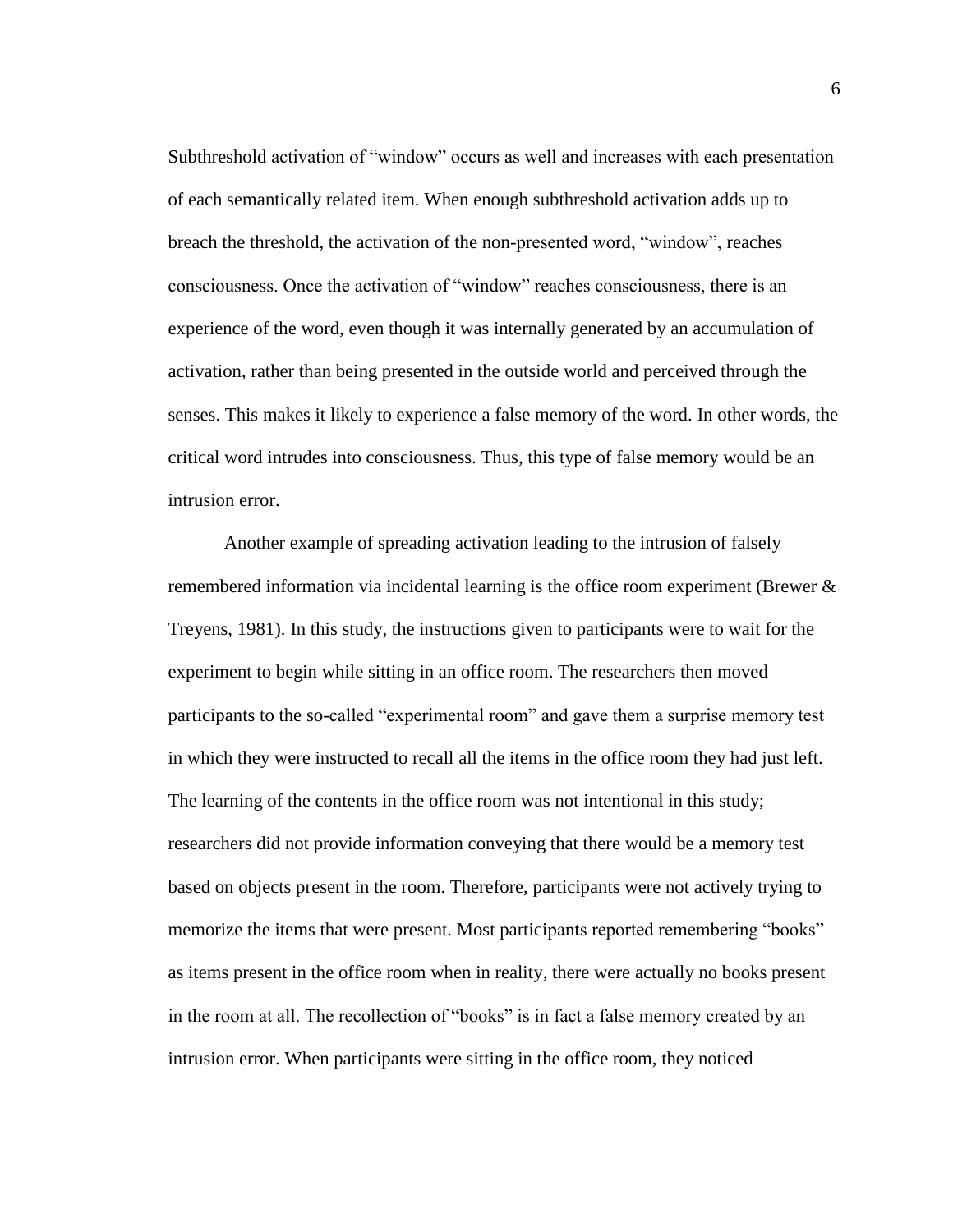conventional objects that are associated with offices, such as a desk, writing utensils, and an office chair. Seeing these items initially in the office room activated other related concepts, such as books. These items were then reactivated during the test on the room items, when participants were asked to recall the contents of the office room. The repeated activation of the neurons within the network that represent each of these concepts was strong enough to breach the conscious activation threshold of semantically associated concepts that were not actually present in the room (i.e. books).

This process of spreading activation within the semantic network occurs among cell assemblies and phase sequences. Cell assemblies are groups of neurons that represent an individual concept, such as a desk or books. Various cell assemblies that are related to each other in meaning (e.g. desk and books) are grouped together in what is referred to as a phase sequence (e.g. in this case "office stuff"). Thus, a phase sequence is a collection of cell assemblies within the semantic network, indicating that a phase sequence is a collection of semantically related concepts. The neural connectivity between cell assemblies (individual concepts like desk and books) is strengthened each time a cell assembly concept (desk) is presented together with another cell assembly concept (books) (Danker & Anderson, 2010). This strengthened connection facilitates subsequent communication between cell assemblies (i.e. spreading activation). Ordinarily this process is helpful in one's ability to think efficiently, however, this same process may govern the creation of false memories of semantically related concepts.

The process of spreading activation within the semantic network occurs among cell assemblies of a phase sequence and contribute to the creation of false memories. The

7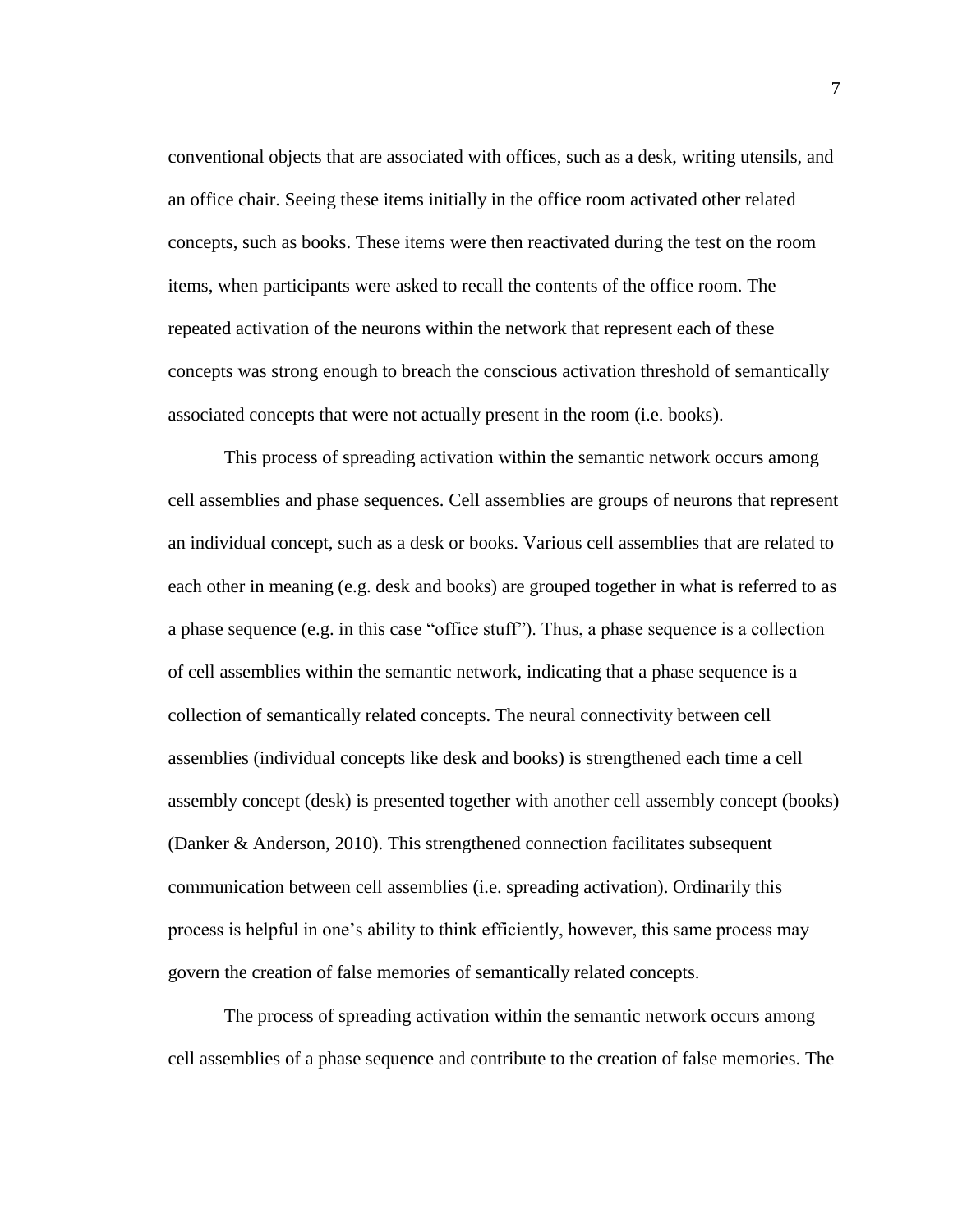DRM paradigm takes advantage of how information is organized in the brain (semantically) to induce false memories. The words from a given DRM list are semantically related concepts. Thus, the words on the list represent cell assemblies that are part of a larger phase sequence. Due to the fact that related concepts are linked together, when a given concept (cell assembly) is activated, all related concepts in the phase sequence are sent small amounts of activation (subthreshold) via spreading activation. With the accumulation of this activation (e.g. from words like "glass", "pane", "shade", and "ledge"), the likelihood of a highly related item that was never presented (i.e. "window") is likely to reach the necessary threshold level for one to consciously experience the word by having it intrude on one's thoughts. Spreading activation has been used to account for the findings of numerous false memory studies stemming from intrusion errors (Castel, McCabe, Roediger, & Heitman, 2007; Coane, McBride, Raulerson, & Jordan, 2007). However, there is more to false memories, such as monitoring processes that occur during encoding and retrieval.

<span id="page-17-0"></span>**Monitoring.** Monitoring is another process that likely contributes to the creation of false memories via intrusion errors within the activation-monitoring theory. Monitoring refers to the strategic and consciously controlled supervision of one's memory (McDermott & Watson, 2001; Roediger et al., 2001). Monitoring is any memory process of which the purpose is to determine the origins of activation (Gallo, 2010). This means that during encoding or retrieval, if there is a conscious attempt to determine the source of the information, monitoring processes are likely occurring.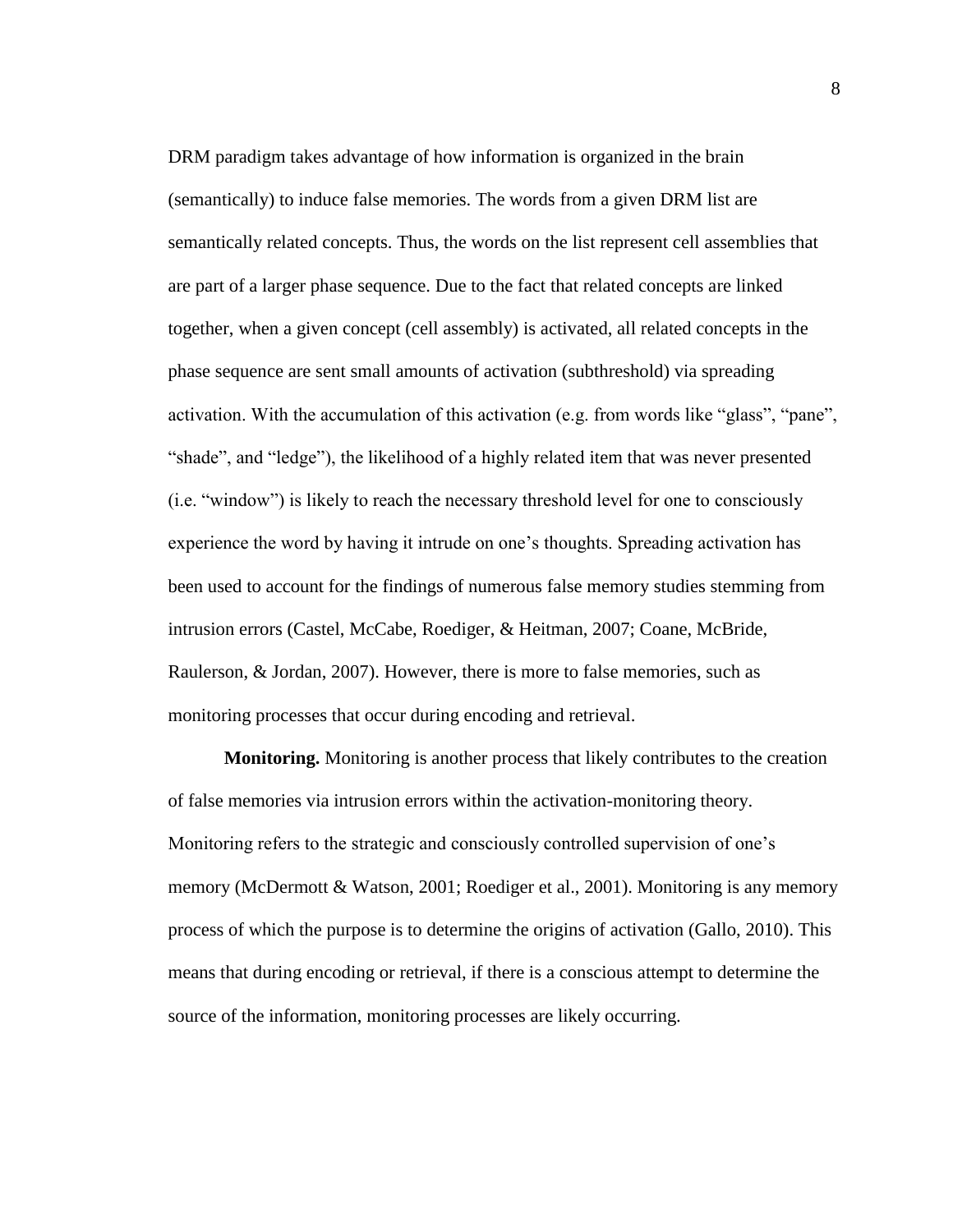Monitoring during encoding only occurs in intentional learning situations because one cannot consciously determine the source of information if they are not intentionally learning the information. For example, when the participants were sitting in the office room in Brewer and Treyens (1981) they were not intentionally memorizing the items that were present in the room. Therefore, it was not possible for them to monitor the encoding of this information, because monitoring requires conscious supervision.

However, monitoring during retrieval can occur when information was learned incidentally. The participants in Brewer and Treyens (1981) likely monitored the retrieval of the incidentally learned items in the office room, whether successfully or not. Monitoring processes must occur to determine whether things are actually present in the environment or are present in the mind due to external cues when monitoring during encoding (McDermott & Watson, 2001). For example, monitoring during encoding may occur in an intentional learning situation in which a participant is studying a DRM semantically associated word list. Such a situation may involve an active supervision of whether activation in the brain for a word (e.g. "window) is due to the presence of that word in the study material or due to internally generated activation. Monitoring processes must occur to determine whether activation is due to an event that actually occurred or due to the presentation of associated items when monitoring during retrieval (McDermott & Watson, 2001). For example, monitoring during retrieval may occur in a situation in which a participant is tested on their explicit memory via a recognition test of a semantically related word list that they studied previously. Such a situation may involve an active supervision of whether or not the memory of the word they are seeing is being

9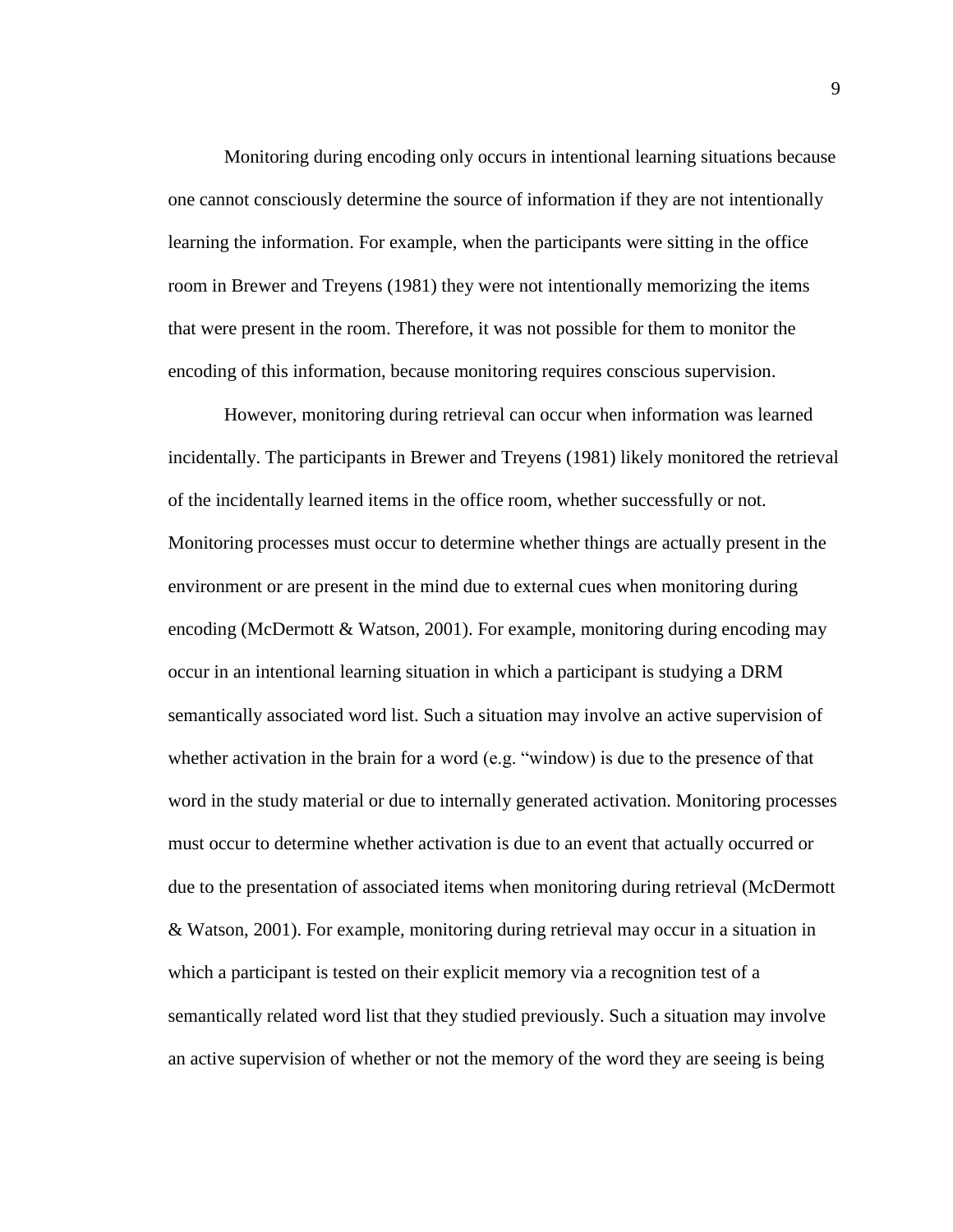activated in their brain because they previously studied it or because it is semantically related to other words they studied (i.e. an intrusion error). Monitoring during retrieval only occurs when one is using their explicit memory system because implicit memories are subconscious and therefore cannot be consciously monitored.

False memories can result from errors in monitoring processes, or failing to accurately monitor the source of the activation that lead to a memory (Gallo & Roediger, 2002). Monitoring has been found to increase correct recollections while decreasing the frequency of false memories (Gallo, 2010). Research has found that manipulating the monitoring process influences the accuracy of one's memory and the frequency of false memories. For example, altering the way information is stored in one's long term memory and repeated testing can affect the monitoring process.

Presenting DRM lists in a blocked fashion rather than in random order increased both correct and false memories (McDermott, 1996). In other words, presenting blocked lists improved memory for the lists but also increased the rate of false memories. Information in a blocked fashion means that things are presented in groups, in this case, semantically associated lists being presented sequentially. Blocked lists alter the monitoring processes during encoding because it changes the way the information is organized and stored in long-term memory. When semantically related word lists are presented in a blocked fashion, they are stored together not only semantically, but temporally. Therefore, researchers can facilitate monitoring, which can result in more memories. The reason that both correct and false memories increased with this manipulation is that the information became more strongly connected due to the multiple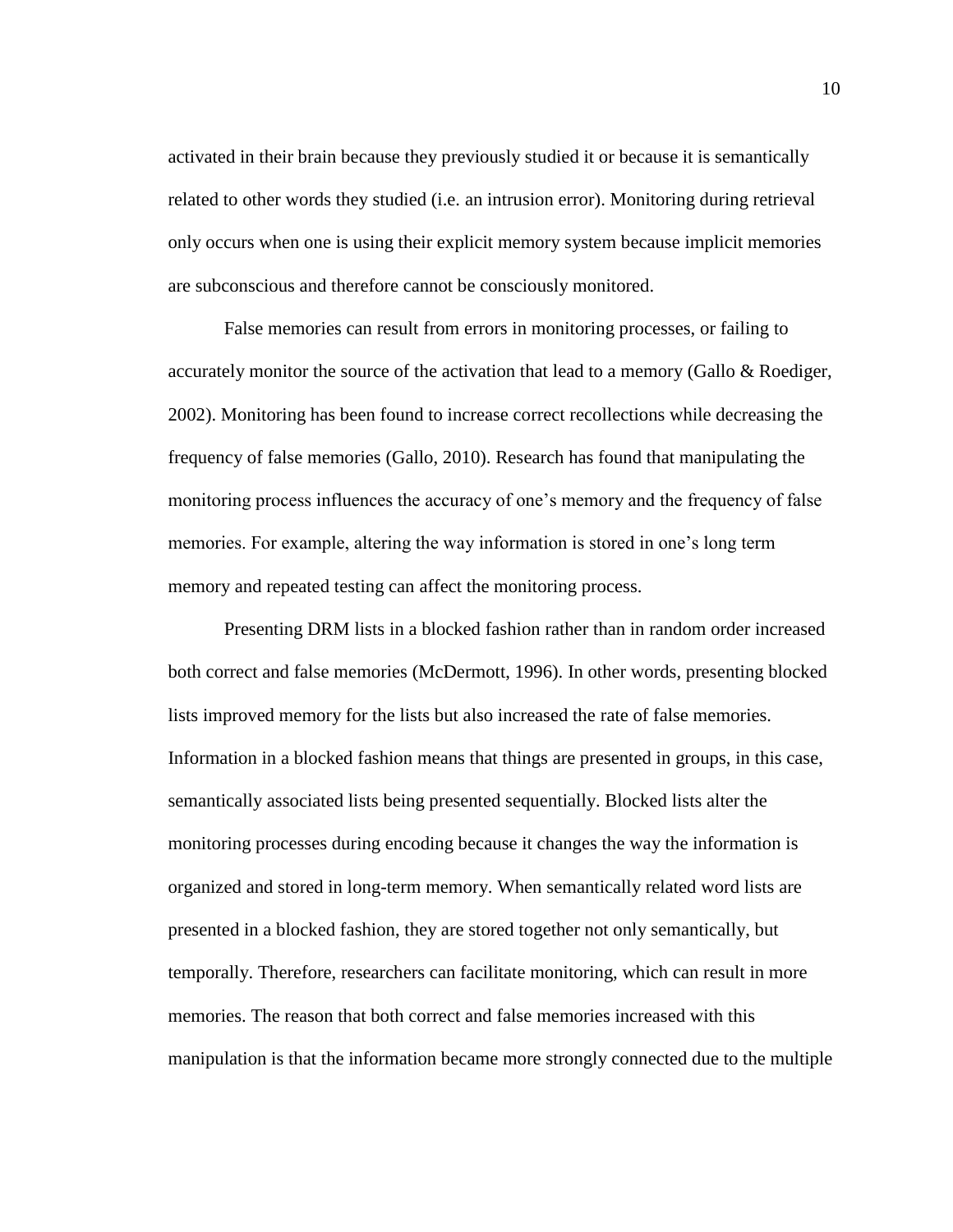associations (i.e. temporal and semantic). However, it also strengthens the connections to other related information that was not actually present (Castel et al., 2007). These results show that monitoring processes at encoding influence false memories. Altering the way that information is stored within the long-term memory, such as blocked list presentation, increases both accurate and false memories.

The monitoring process can be influenced by repeated testing. Repeated testing resulted in more accurate memories and less false memories (McDermott, 1996). Repeated testing alters the monitoring processes during retrieval due to more frequent retrieval of the information after being stored in long-term memory. Repeated retrieval can make it easier to access information because the retrieval pathway within the cortex becomes stronger each time it is accessed. This strengthening of the retrieval pathway results in faster retrieval of the information (i.e. neurons that fire together, wire together). These results show that monitoring processes at retrieval influence false memories because repeated testing resulted in more accurate memories and less false memories.

#### <span id="page-20-0"></span>**Types of Long-term Memory**

False memories via intrusion errors can affect different long-term memory systems. The composition of long-term memory consists of two main types of memories: explicit and implicit. Explicit memories are those that we can consciously retrieve and of which we are aware. Implicit memories are a bit more enigmatic in that we are not cognizant of them and are unaware of when they are affecting our behavior. An overview of these memory systems is presented below.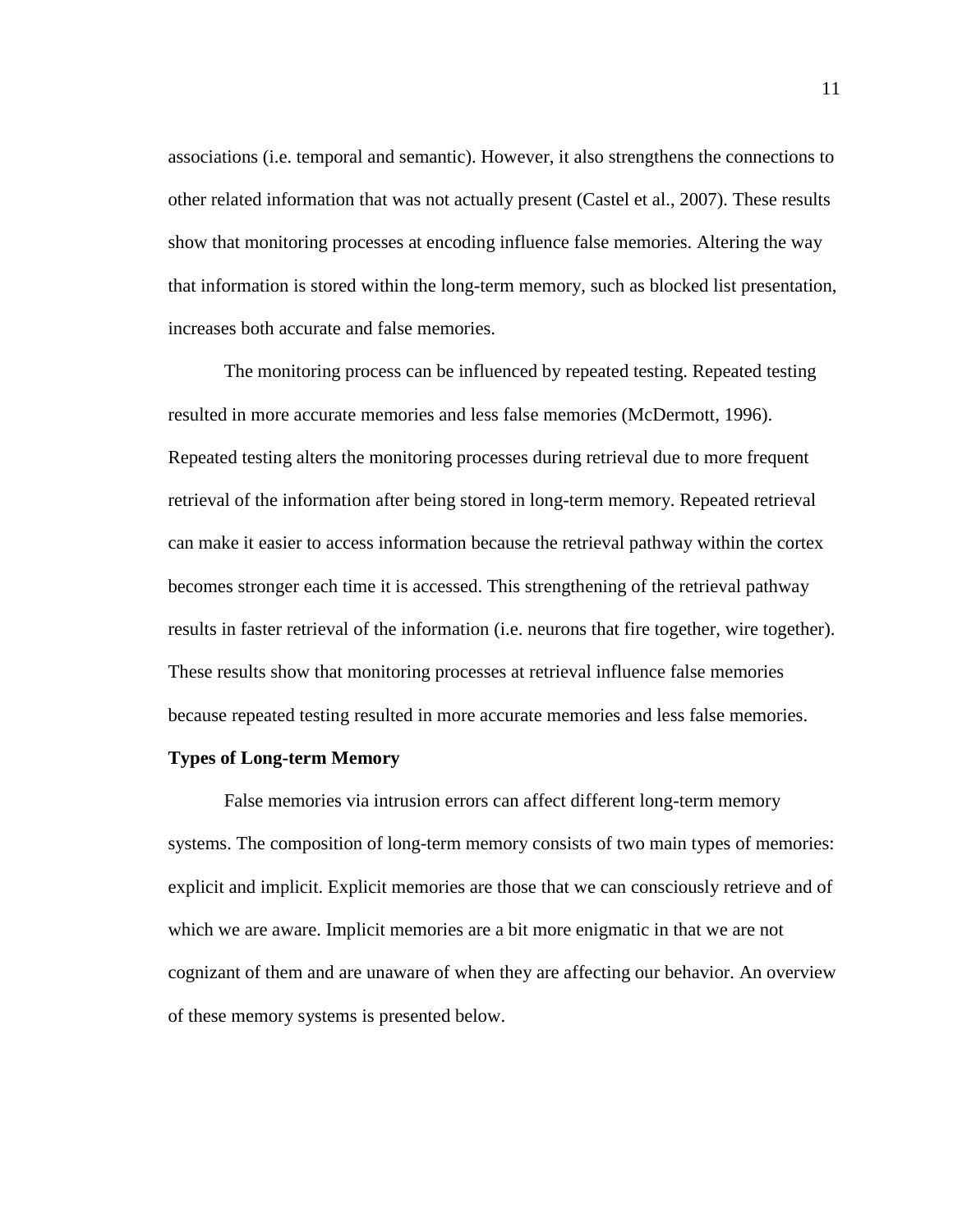<span id="page-21-0"></span>**Explicit memory.** Explicit memories require conscious thought. Explicit memory and declarative memory are synonymous because you can consciously declare the contents of explicit memories. For example, the questions "what did you do for your birthday" or "what is your name" result in explicit memories because the answers are things of which most people are consciously aware. Within explicit memories, there are various subtypes of memory, two of which being episodic and semantic memories. Episodic memories are explicit memories in which people are able to recall contextual information (e.g. sensory, temporal, and spatial information) associated with the memory of the event. So in this case, the answer to "what did you do for your birthday" would contain contextual information such as, who was present, what you did, the type of cake (and perhaps the taste of it), and perhaps the auditory experience of the happy birthday song.

Semantic memories, on the other hand, are explicit memories in which one is able to recall information, such as facts and other knowledge that is not associated with contextual information (e.g. sensory, temporal, and spatial information) of the memory of this event. So in this case, the answer to "what is your name" is not associated with you remembering the actual circumstance of when you learned your name, you simply are able to state your name.

Contextual information is not necessary in order to know, for example, that the word "window" and the word "pane" are associated. However, a connection forms between semantic memories and episodic memories if one can remember learning about the words "window" and "pane" during a specific occasion. For example, let's say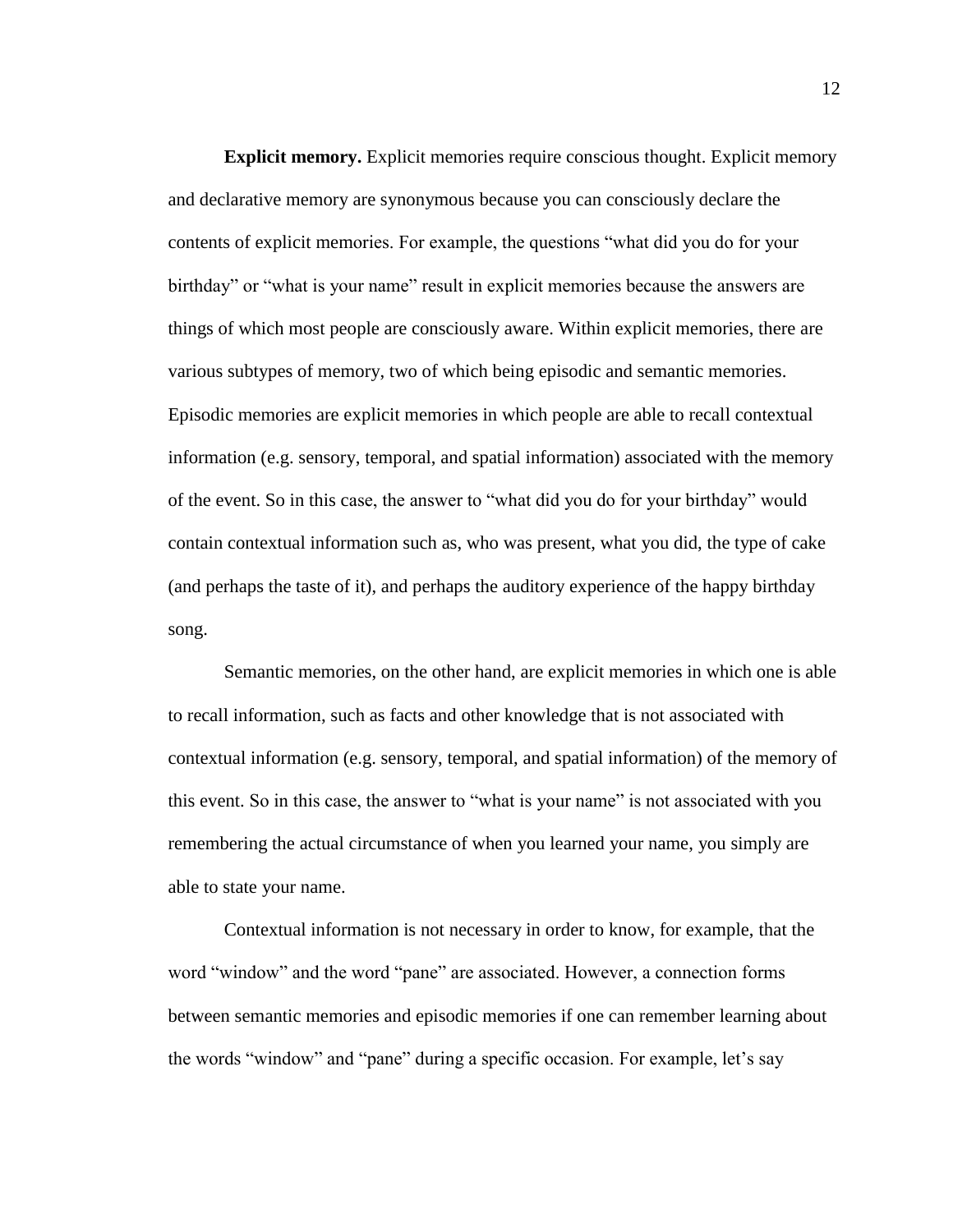someone is doing a task in which they are to learn word lists, whether purposefully or incidentally, of semantically related items, such as "window" and "pane". Meanwhile, there is specific contextual information occurring at the same time, such as the smell of lavender. The information that is being learned (i.e. "window" and "pane") is becoming associated with the contextual information (i.e. the smell of lavender) within the cortex. Knowledge becomes stronger and more resilient with more connections within the semantic network when such associations occur between the two types of explicit memories.

<span id="page-22-0"></span>**Implicit memory.** Implicit memories, on the other hand, are memories that are subconscious. This type of memory is non-declarative, meaning declaration of the contents of implicit memories cannot happen. This type of memory can change behavior and thoughts unknowingly. Like explicit memory, there are different types of implicit memory: procedural memory, learning through conditioning, and priming. The implicit memory type of relevance to the current project is priming and is detailed below.

<span id="page-22-1"></span>*Priming.* Priming is a subconscious change in behavior that is the result of a presented stimulus influencing response patterns to either the same stimulus or a related stimulus that is presented after. For example, let's say someone is participating in an experiment on a computer in which the purpose is to indicate the colors of pictures of objects. Before the person is presented with a picture of a banana, the computer screen turns yellow for a short amount of time. Afterwards, the person may be able to indicate that the banana is yellow more quickly than if the computer screen did not turn yellow first. This would be an example of successful priming. Priming occurs without conscious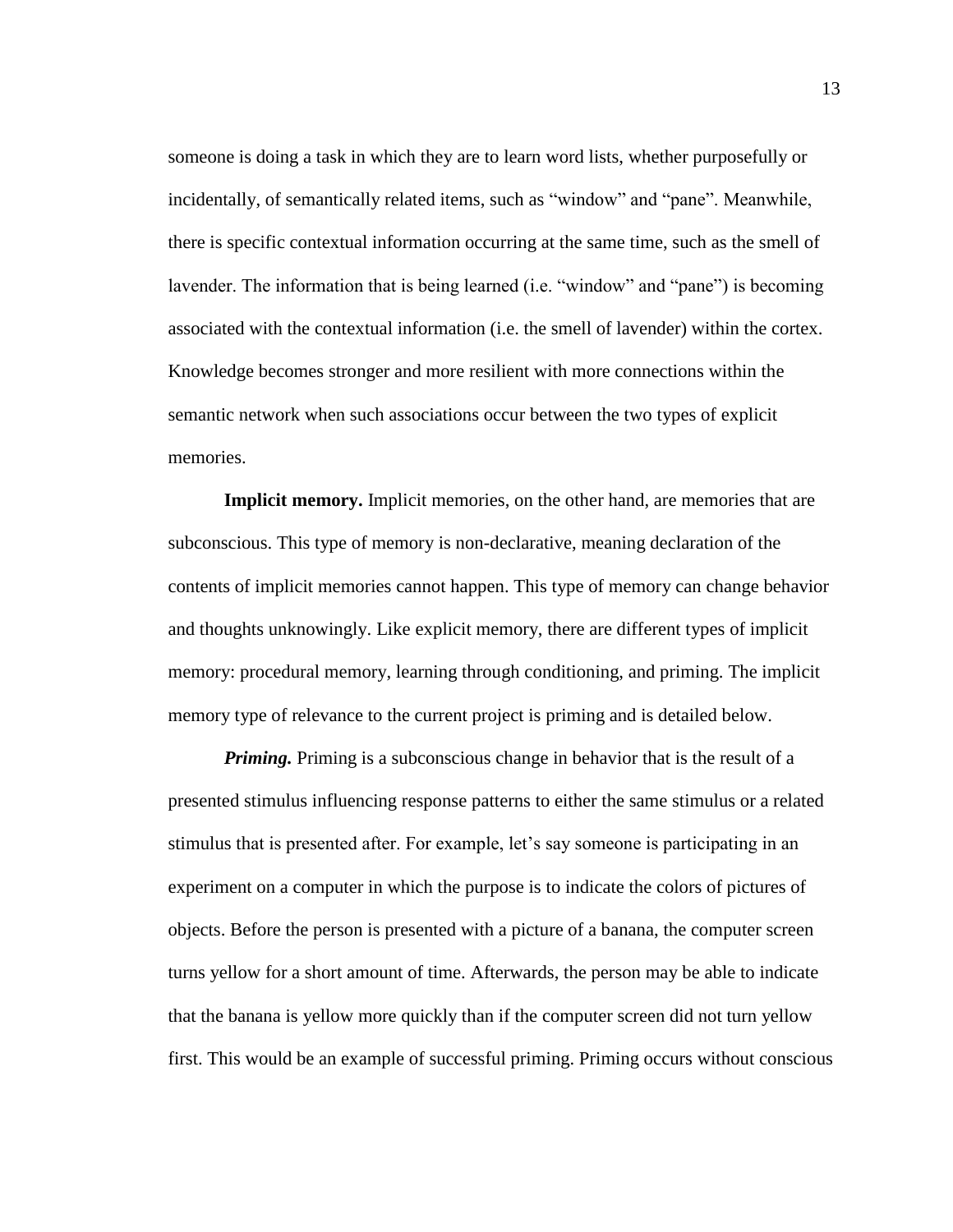reliving of an experience, making it a product of implicit memory rather than explicit memory (Ko et al., 2014). Reliable priming occurs in various cognitive tasks through implicit false memories using the DRM paradigm (Garner & Howe, 2014; Howe, Garner, Dewhurst, & Ball, 2010; Howe, Threadgold, Norbury, Garner, & Ball, 2013; McDermott, 1997; Sherman & Jordan, 2011). In these cases, the experiment consisted of presentation of semantically associated words (e.g. "pane", "shade", "ledge") and the critical word (e.g. "window") was the answer to an implicit memory task. Various word association tasks have been used (Howe, Garner, Charlesworth, & Knott, 2011; Sherman & Jordan, 2011) in order to test the priming effects of false memories.

Priming occurs subconsciously and unbeknownst to the person. The person undergoing the priming does not control the differences in behavior that may result. There are many kinds of priming, two of which being conceptual priming and perceptual priming. Either conceptual or perceptual implicit memory tests can measure these kinds of priming. Conceptual implicit memory tests are tasks that require subconscious relationships to be made about concepts, such as a word association task. The instructions for this task are to come up with as many associated words as possible to a word, such as "pane". If participants can make associations to the critical word, "window", conceptual priming has taken place. Perceptual implicit memory tests feature perceptual cues, such as a word fragment task or a word stem completion task. The instructions for this task are to complete the stem/fragment with the first word that comes to mind, such as the stem "win----" or the fragment "w--do-w". If one completes these word tasks predictively, perceptual priming has taken place.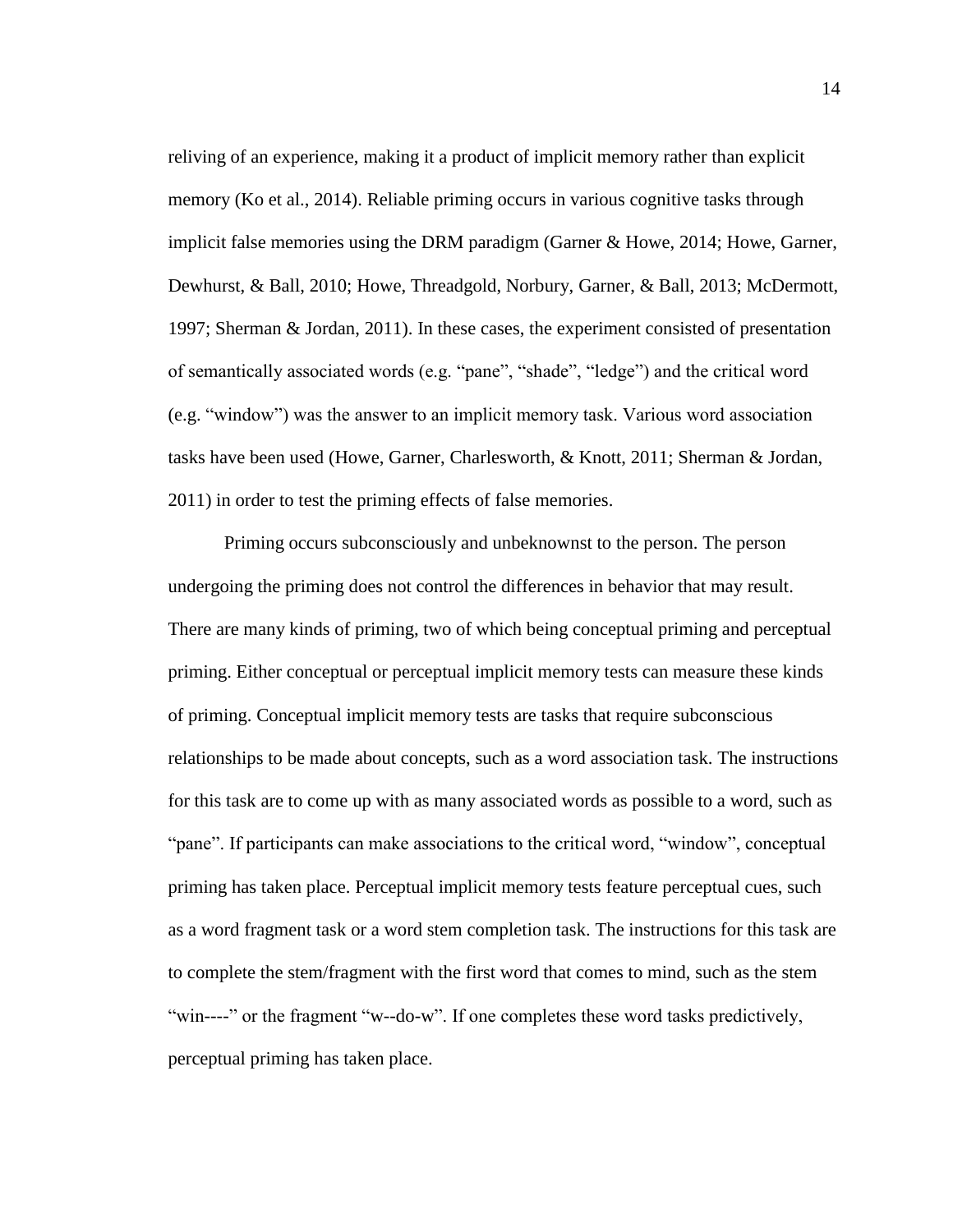The present experiment will examine perceptual priming and word stem completion tasks. Word stem completion tasks are an accurate measure of perceptual implicit memory because participants are taking in perceptual information before making their response and are encouraged to quickly produce the first word they think of, without consideration of a specific correct answer (Sbicigo et al., 2017). Therefore, a word stem completion task is a valid measure of perceptual implicit memories and, in turn, can accurately tell us whether successful perceptual priming has occurred.

<span id="page-24-0"></span>**Explicit false memory research.** Use of the DRM paradigm is common in explicit false memory research (McDermott, 1997; Roediger & McDermott, 1995; Rummer, Shweppe, & Martin, 2009). There are differences between explicit and implicit false memories, such as a modality effect in which information presented auditorily reduces implicit false memories, but not explicit false memories (McKone & Murphy, 2000). This modality effect simply means that information presented visually rather than auditorily increases susceptibility to implicit false memories. These findings imply that implicit memory retrieval might rely more on perceptual information, such as visual stimuli, compared to explicit memory retrieval. Additionally, with repeated presentation of a word list, more explicit false memories occur. However, implicit false memories do not show this effect (McKone & Murphy, 2000). Explicit memories are dependent on the conscious retrieval of information from long-term memory. Therefore, it seems apparent that additional presentation of information leads to a more concrete basis for a memory in long-term memory.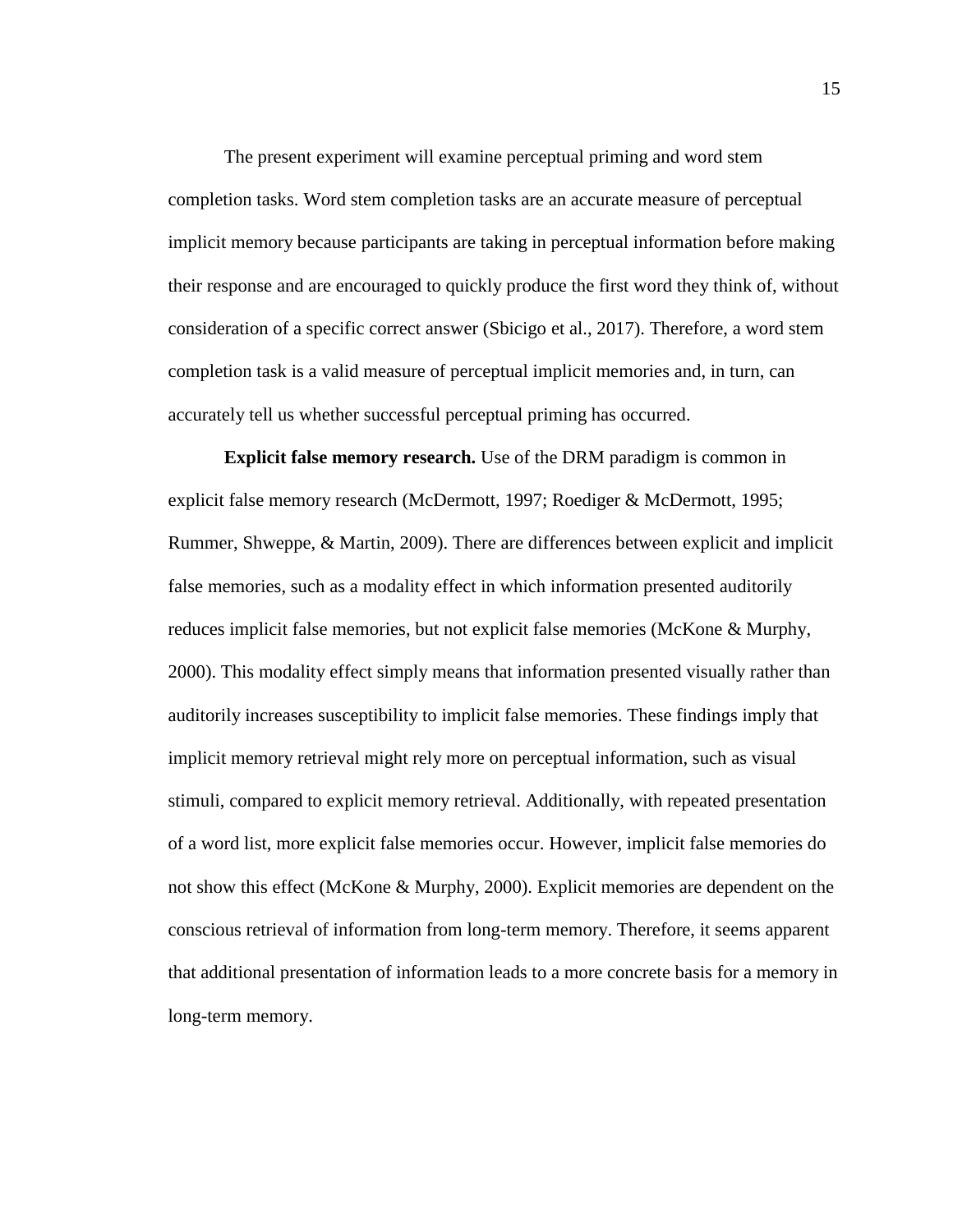Explicit memory is tested via recall or recognition tasks and can be used to measure explicit false memories (Dodd & MacLeod, 2004; McDermott, 1997; Roediger & McDermott, 1995). In a recall task, after having been presented with a list of words, participants are then asked to report all the words they remember being presented. In false memory studies, when participants report the critical word (e.g. "window") it is a false memory. In a recognition test, after having been presented with a list of words, participants are presented with words and are asked to identify whether they are "old", meaning they have been seen previously, or "new", meaning that they have not seen that word yet during the experiment. In false memory studies, when participants identify a critical word (e.g. "window") as "old", it is a false memory. The current study employs a recognition memory test to examine explicit false memories.

<span id="page-25-0"></span>**Implicit false memory research***.* False implicit memories of critical words occur when semantically associated word lists are presented (Lovden & Johansson, 2003; McDermott, 1997). These findings imply that the activation that spreads to the critical word can occur subconsciously. The use of Korsakoff's amnesia patients is common in implicit memory research because although their explicit memories are affected by their disease, their implicit memory system often remains normally functioning (Bechara, Tranel, Damasio, Adolphs, Rockland, & Damasio, 1995; Evrard, Colombel, Gilet, & Corson, 2016; Vaidya et al., 1998). This difference is due to the fact that amnesia is often the result of damage to the hippocampus. The hippocampus is involved only in explicit memories. Korsakoff's patients have a smaller than average amount of explicit false memories of critical words when presented with DRM word lists when compared to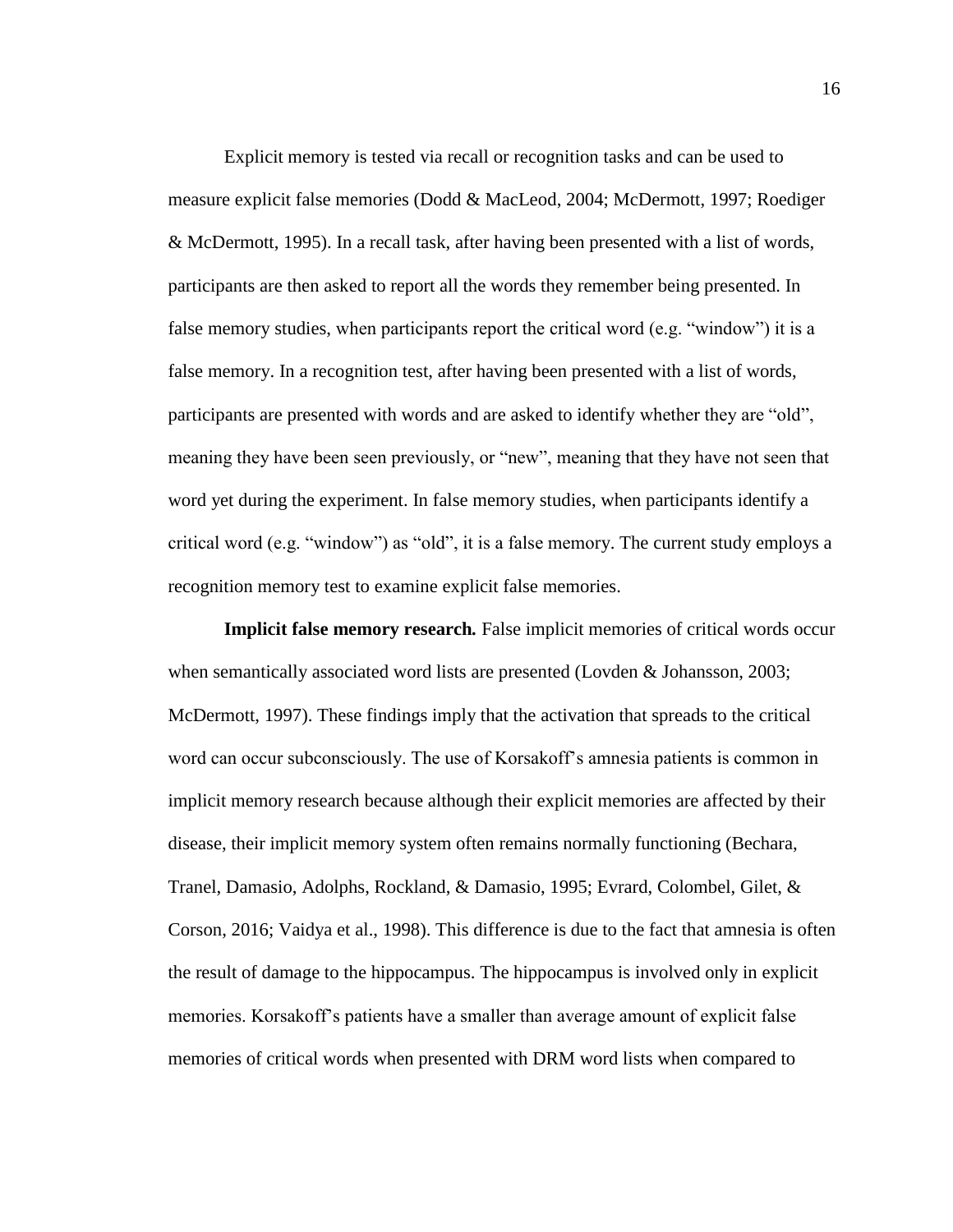people with normally functioning memory systems (Van Damme & d'Ydewalle, 2009). Implicit false memories do not show this effect. In addition to a damaged explicit memory system, part of this memory disorder is impaired relational encoding, or the ability to form new associations among concepts (Van Damme & d'Ydewalle, 2009). Thus, activation of the critical word would not occur in the explicit memory system, but activation would occur within the implicit memory system. Therefore, implicit false memories are susceptible to all kinds of relationships (e.g. perceptual and conceptual) among concepts within amnesiac patients as well as those with normally functioning memory systems.

Presentation of DRM word lists is useful in studying conceptual and perceptual implicit false memories (McDermott, 1997). Explicit, conceptual implicit, and perceptual implicit false memories all occur with the presentation of DRM lists. In McDermott (1997), tests for these memories included a word association task, a word fragment task, and a word stem completion task. The presentation of semantic associates was enough to produce not only explicit false memories, but implicit false memories as well. However, the role of perceptual details that may influence explicit and implicit false memories is unknown. This study employs a word stem completion task to examine perceptual implicit false memories.

#### <span id="page-26-0"></span>**Incidental Learning in Explicit and Implicit False Memory Tests**

Incidental learning is learning that occurs without the intention of learning. Incidental learning and priming may seem similar, but are different aspects of a similar concept. While priming is a change in behavior as a result of exposure to an item,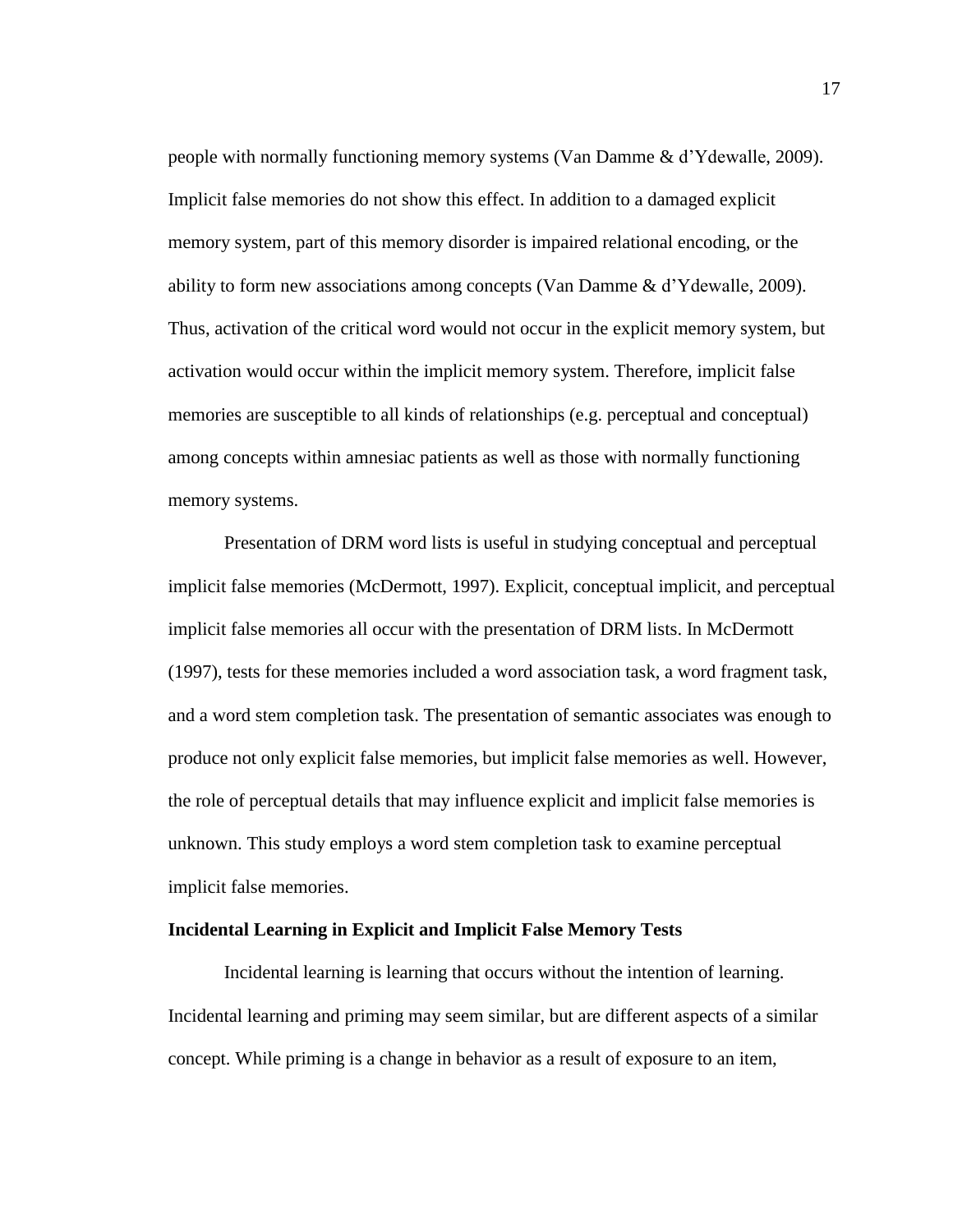incidental learning is a process by which one's implicit memory can be primed. Incidental learning can be what happens before priming, but this is not always the case. For example, let us recall the participant in the experiment identifying the colors of pictures of objects. When the computer screen turned yellow for a short amount of time, the participant was not intending to learn anything about the yellow computer screen. However, when her response time was faster in identifying the color of a banana, the yellow computer screen primed her response. Therefore, although unintended, the participant did in fact learn about the yellow computer screen. Incidental learning occurred, which led to successful priming. When learning is intentional versus incidental, there are improvements in explicit memory but there are no effects on implicit memory (Neill, Beck, Bottalico, & Molloy, 1990). Information about an upcoming memory task resulted in the improvement of only explicit memories (Neill et al., 1990). This means that correct memories increase with knowledge of an upcoming explicit memory test, and false memories should decrease, but that such knowledge does not affect implicit memory. Therefore, in incidental learning studies that measure explicit memories, it is best to not inform participants about the following memory test.

<span id="page-27-0"></span>**Incidental learning in explicit false memory tests.** While intrusion errors within the explicit and implicit memory systems can occur when participants purposively learn the DRM lists, the intrusion errors that result in false memories do not require intentional memorization of DRM lists. Presenting the word lists as part of a stroop task is a way to accomplish incidental learning (Dodd & MacLeod, 2004). A stroop task (Stroop, 1935) is most often a task where words are presented in different font colors. The challenge in this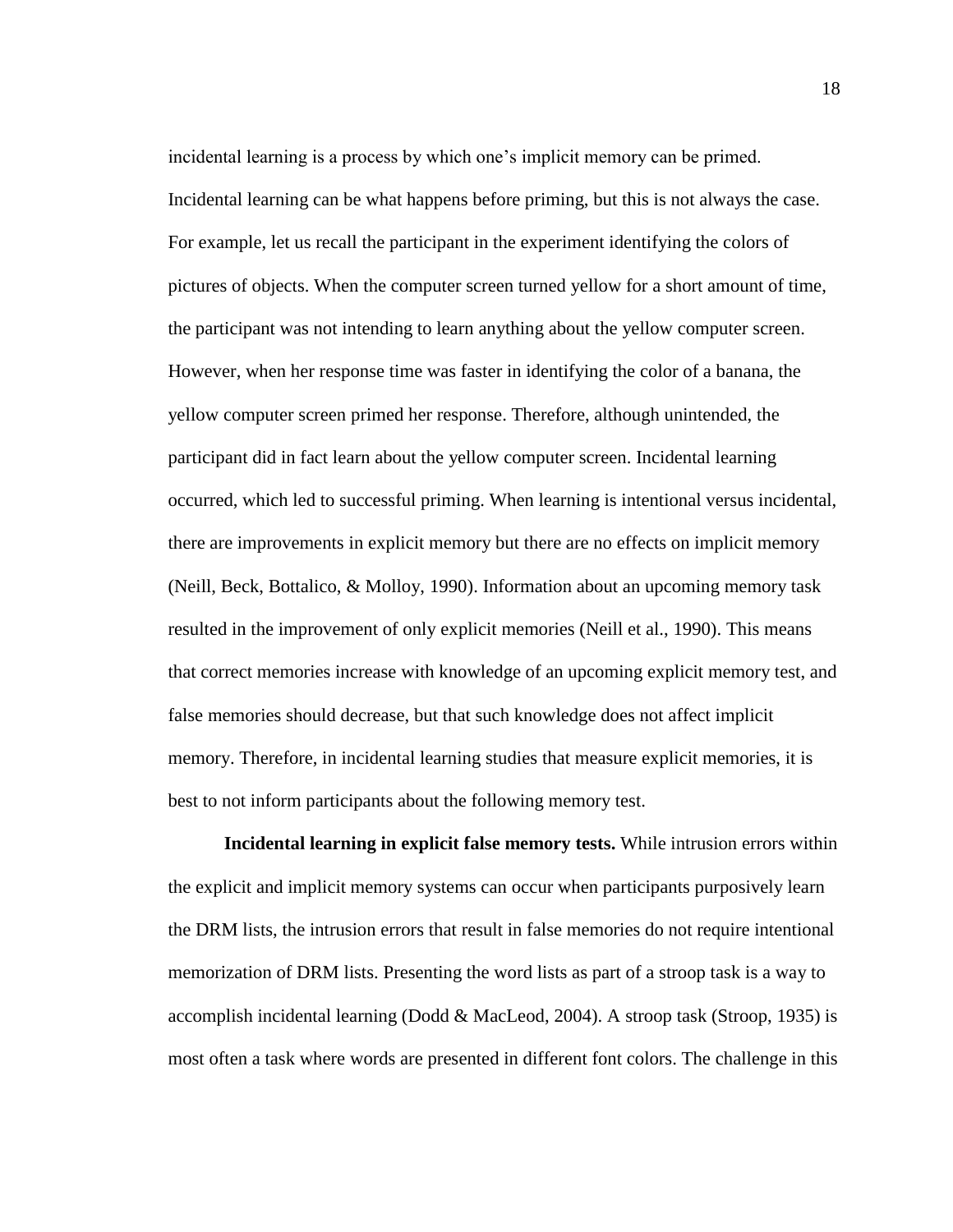experiment stems from the task, as participants are asked to ignore the word (e.g. "red") while identifying the font color (e.g. blue). This task is one that most people find difficult because processing the color of the text requires people to override the automatic process of reading the word, as evidenced by the errors and time it takes to complete the task. The current study utilizes one of the many variations of the stroop task.

Dodd and MacLeod (2004) utilized a stroop task in their false memory experiment. Their study included the presentation of DRM word lists in one of four colors (e.g. red, blue, yellow, and green). In this task participants were told to only read the color of the font in which the word lists were presented and to ignore the actual words. The participants were to indicate the color of the font by pressing a corresponding key on a keyboard (e.g. red=1, blue=2, yellow=3, green=4). Due to the research utilizing stroop tasks (Stroop, 1935), an assumption is that the participants still read and processed the words although the instructions explicitly stated to refrain from reading the word. The learning in Dodd & MacLeod (2004) is incidental because the participants processed the information without the goal of memorizing or even reading the word items. Yet, despite the lack of intention of learning the words, with a surprise explicit memory test, participants in the incidental learning condition recognized the critical words (e.g. "window") as an old word, despite the fact that the word was actually new (Dodd  $\&$ MacLeod, 2004).

Participants in another incidental learning study were unable to say that they remembered the words or explicitly knew that they were presented, yet the test revealed that they still had an alarming amount of false memories (Seamon, Luo, & Gallo, 1998).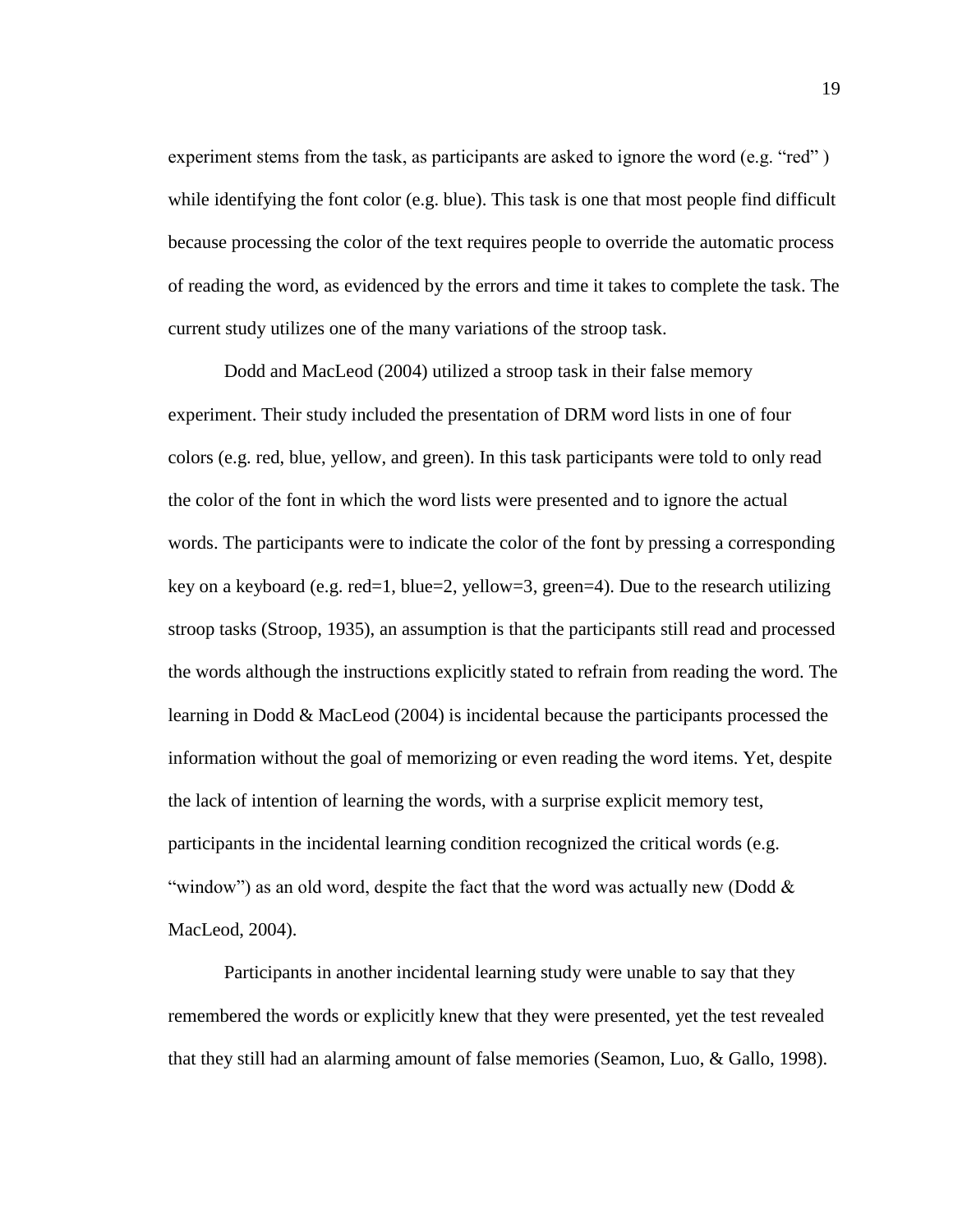With the presentation of DRM word lists for extremely short periods of time (either 2, 20, or 250 ms), participants were not confident about the presentation of certain words during the short-lived study phase. Despite the lack of confidence, participants still showed an astounding amount of false memories. The subconscious activation within the semantic network occurs without evidence that any learning happened at all. Both of these incidental learning studies show that incidental learning of DRM lists is enough to result in explicit false memories. This suggests that the creation of false memories via spreading activation of semantically related associates can occur subconsciously, but lead to conscious recollections of false events.

<span id="page-29-0"></span>**Incidental learning in implicit false memory tests.** Incidental learning can also affect implicit memory. There is little literature that delves into the connection between these two phenomena. However, the research that has been done shows that incidental learning can indeed prime implicit memory (Tajika, Neumann, Hamajima, & Iwahara, 2005). For example, participants were presented with semantically associated word lists and one of three types of instructions: control instructions, imagery instructions, or imagery plus writing instructions. The imagery instructions consisted of imagining a visual representation of other related words, while the imagery plus writing instructions added having to write down the related words they imagined. This is an example of incidental learning because the goal of the task was not to memorize or learn the presented word lists. Implicit memory tests revealed that for all three groups there was an equivalent amount of priming for critical non-presented words and actually presented words. This effect was not seen in the explicit memory test, meaning that participants in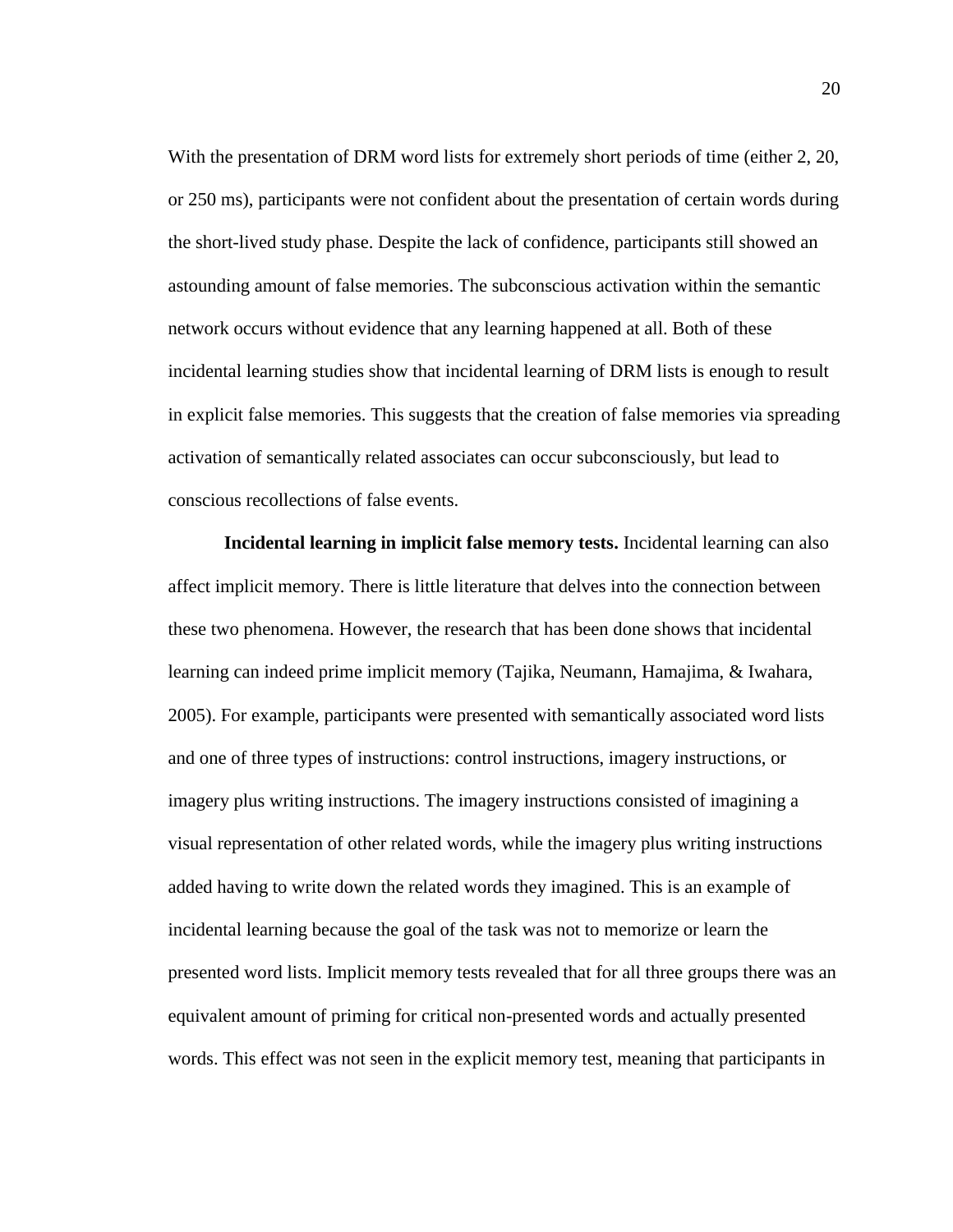this group had more recognition for actually presented words than critical non-presented words. It is not only suggested that incidental learning has great effects on implicit memory, but also that perhaps the activation of implicit false memories is more susceptible to perceptual aspects (e.g. visual information) compared to explicit memory.

### <span id="page-30-0"></span>**Encoding Specificity**

Encoding specificity is the idea that memories are context-dependent, meaning that if contextual conditions during learning and test are similar, there is a facilitation of retrieval of long-term memories, more so than if conditions are different (Tulving, 1974; Tulving & Thompson, 1973). Encoding specificity effects are not completely dependent on completely identical conditions across learning and test. For example, scuba divers were asked to learn information while either on dry land or underwater (Godden & Baddeley, 1975). An assumption is that the scuba divers were cold when underwater. Upon being tested, the divers who were underwater experienced facilitated retrieval of the information with the simultaneous presentation of cold-related thoughts. A connection was made between the information that was learned underwater and thoughts about being cold. This means the encoding and storage of information happens together so there is a facilitation of retrieval when contextual information is present.

Encoding specificity effects are due to the storage of information in the semantic network. Upon learning information, not only is there storage of the intended information, but there is also storage of aspects of the learning context along with the intended information. Arguably, there are connections among all the stored intentionally learned information and the incidentally associated contextual information in our long-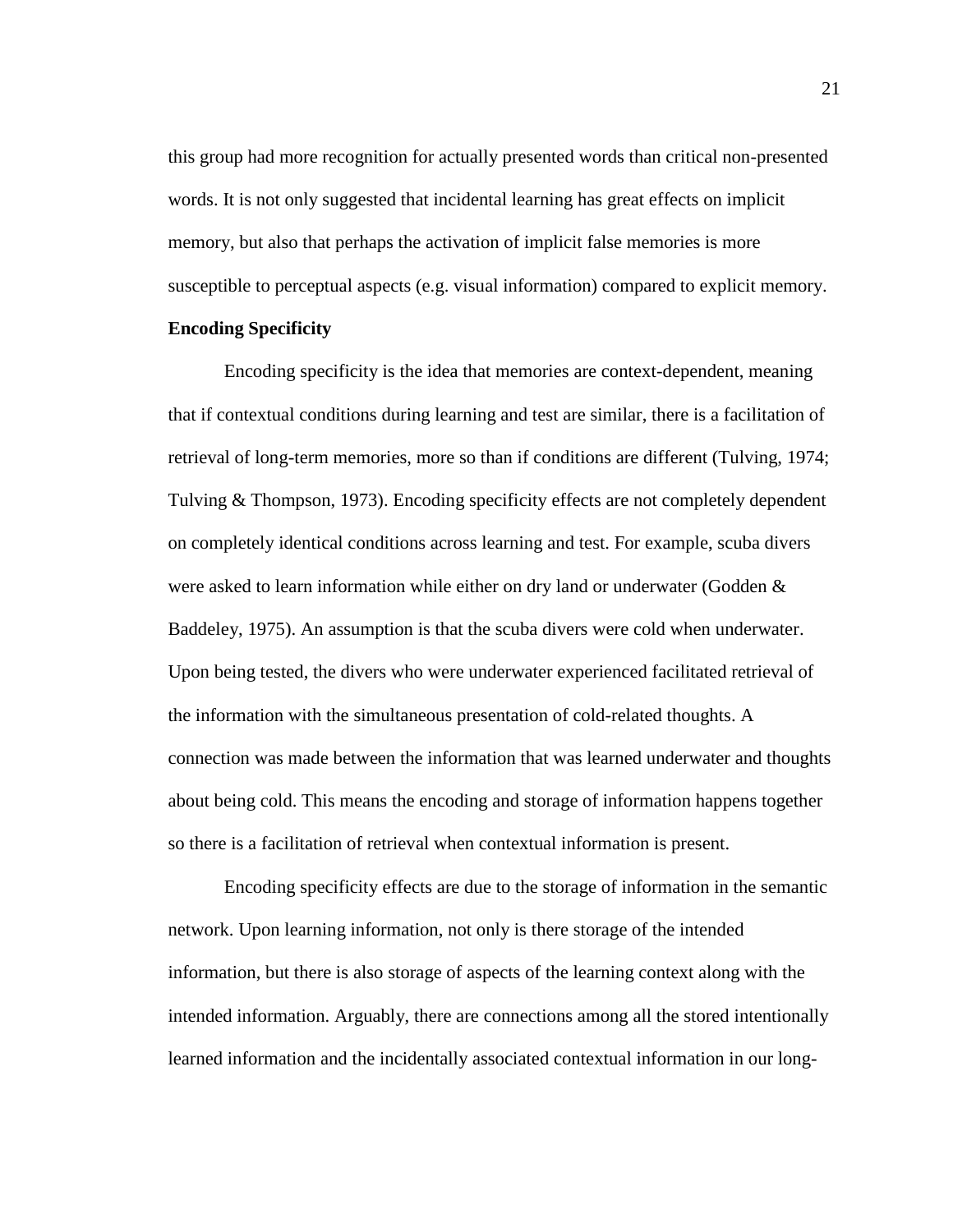term memory via neural connections within the semantic network. Associations form between categories for information with other cell assemblies associated with the category, such as associations forming between cold-related thoughts and the intended information for scuba divers learning underwater (Godden & Baddeley, 1975).

Encoding specificity effects can occur in a wide variety of conditions such as through perceptual features (Vaidya et al., 1998), environmental factors (Grant, Bredahl, Clay, Ferrie, Groves, McDorman, & Dark, 1998) and modality of presentation (Kellogg, 2001). One perceptual feature that can have an effect on encoding specificity if information is presented in a visual text format is font color (Vaidya et al. 1998). What this means is that people should attempt to have congruent conditions across learning (encoding) and retrieval in order to improve their memory for learned information.

For example, if one intends to learn information about horses and the presentation of the information is in a pink font, the same pink font should be used when tested on the same information about horses. This congruence should facilitate retrieval of the information more so than if the font color was different, such as green. If aspects such as these are congruent, memory is better. This is due to the fact that the encoding and storage of information is synchronized, there is a facilitation of retrieval when contextual information is present. After learning the information about horses, it is stored in the semantic network where there may be information about donkeys and mules or other semantically related concepts. Additionally and important to this study is that a link also exists between the horse information and the pink font. The connection that is made between the perceptual information and learned information leads to an increase in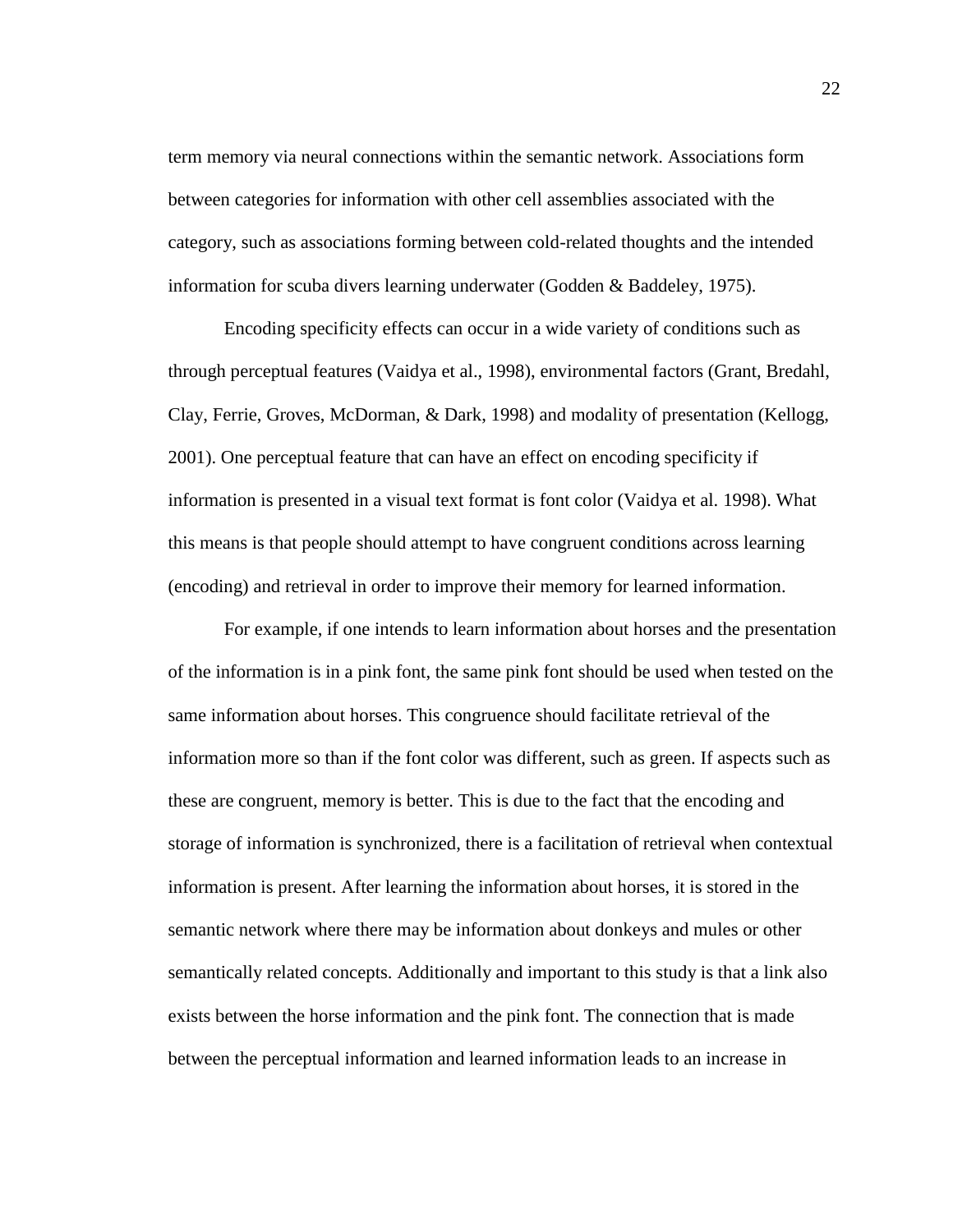spreading activation throughout the brain. This facilitates retrieval because there are multiple pathways to the target information. Reliance on pure memorization of the information is not necessary when the connections to the information are rich with contextual details, making them more easily accessible. Upon test on the horse information, if the testing font is pink then the connection between the horse information and pink font is more likely to be activated and thus, strong enough to facilitate retrieval. If the font had been green during the test, the connection would not have been activated in the semantic network and the information about horses would be more difficult to retrieve.

The activation process within the activation-monitoring theory and encoding specificity go hand-in-hand. If concepts are related in multiple ways, the activation of multiple cell assemblies and potentially multiple phase sequences strengthens the connection between them. If related both semantically and physically, the cell assemblies representing word associates (e.g. "pane", "shade", "ledge") become part of an even larger phase sequence, which now includes those physical characteristics and the brain regions associated with them (Danker & Anderson, 2010). The physical characteristics in this circumstance can be any sensory information. The strengthening of the connection and the increased spreading that occurs with the inclusion of physical similarities among concepts results in an increased subconscious activation of non-presented semantic associates (e.g. "window"). Although some research exists, there is not sufficient research on how encoding specificity affects explicit and implicit false memories.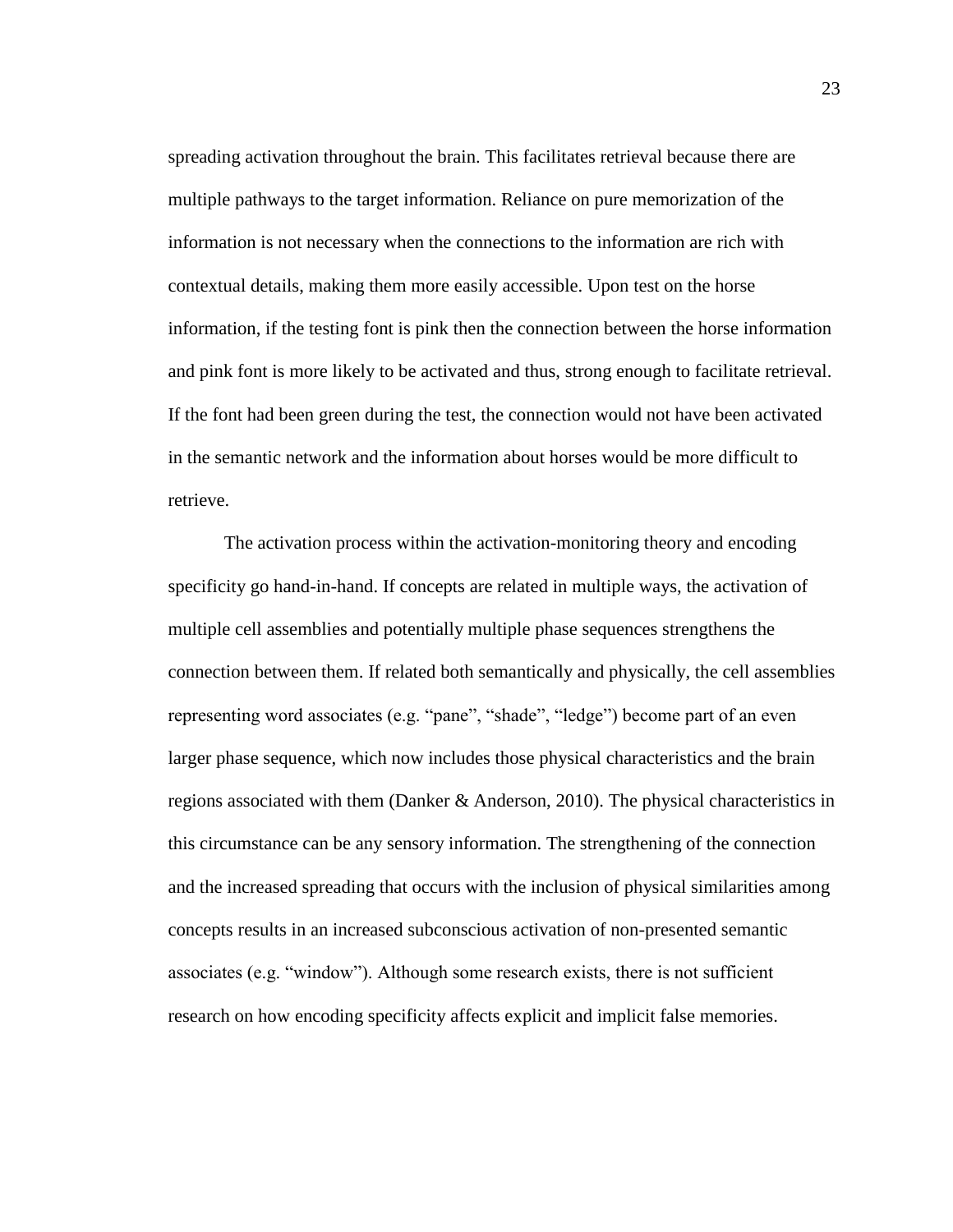<span id="page-33-0"></span>**Explicit encoding specificity.** Encoding specificity is an important variable in explicit memory (Ray & Reingold, 2003). People are more confident in their explicit memories when representations in their mind are more substantial (Craik, Rose, & Gopie, 2015). A way of making neural representations of concepts stronger is to provide more similarities and relationships among them, such as perceptual characteristics. Concepts with weak neural representations are not sufficient to support explicit memory, but can be enough to support implicit memory (Craik et al., 2015). Theories such as this support the idea that implicit memories are more susceptible to perceptual specificity. Therefore, if learning and testing occur in congruent conditions, stronger implicit memories should result, more so than if conditions are incongruent. However, these strong effects are not present in explicit memories.

<span id="page-33-1"></span>**Implicit encoding specificity.** Implicit memories are more sensitive to perceptual information, such as color, than conceptual information (Engelkamp, Zimmer, & Vega 2001; Tajika et al., 2005). Similarly, color produces a priming effect in perceptual implicit memory (Hupbach, Melzer, & Hardt, 2006). Color is a reliable method of showing the effects of encoding specificity within implicit memories. More research on encoding specificity must be done in order to determine the effects of perceptual characteristics on perceptual implicit false memories. Perhaps implicit memory is more susceptible to false memories than explicit memory when perceptual specificity is involved.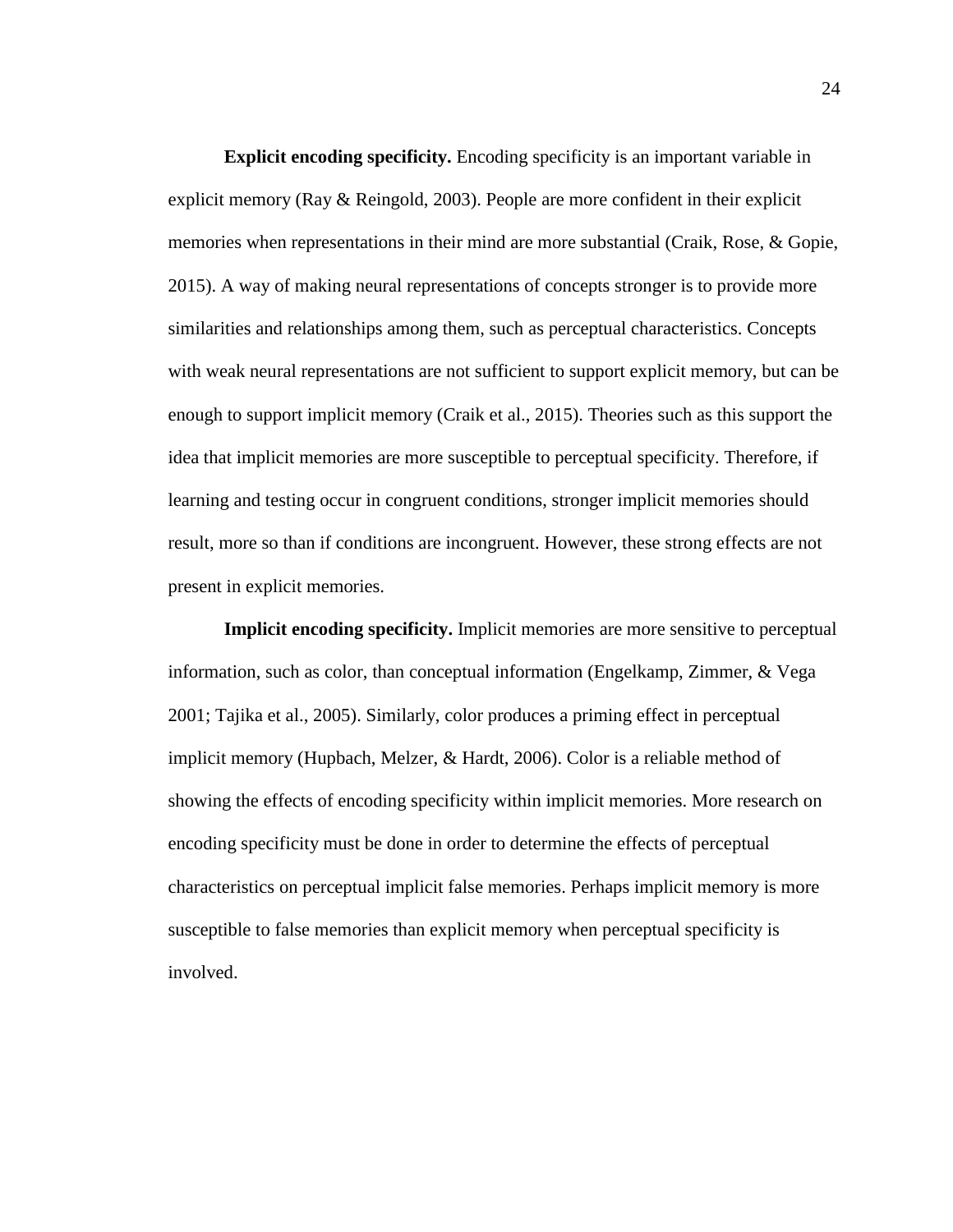## <span id="page-34-0"></span>**Current Study**

The issue of false memories is one that has far reaching implications. False memories occur when learning is incidental (Dodd & MacLeod, 2004; Seamon et al., 1998) and can occur in explicit (Dodd & MacLeod, 2004) and implicit (McDermott, 1997; Neill et al., 1990) tests. It is also known that encoding specificity helps people remember when the test condition matches the learning condition (Tulving, 1974; Tulving & Thompson, 1973) and that more spreading activation leads to more false memories (Castel et al., 2007). However, there is little knowledge regarding the implication for false memories as a result of incidental learning concerning the encoding specificity effect. Arguably, encoding specificity should not affect false memories because the "learning" never happened. Yet, the activation-monitoring theory may argue that indeed false memories may be rich with details associated with the learning of similar items and that these memories are very dependent on the monitoring processes involved in encoding and retrieval.

The current study addresses the role of encoding specificity in incidental learning and its implications for explicit and implicit false memories. In this study, participants incidentally learned the contents of DRM word lists via a stroop task. Like Dodd and MacLeod's study (2004), participants were asked to identify the font color of a word while ignoring the word itself. However, in contrast to Dodd and MacLeod, who presented a given word list in all possible colors, the present study links a given word list to a specific and single font color (e.g. presentation of words in the "window" list, such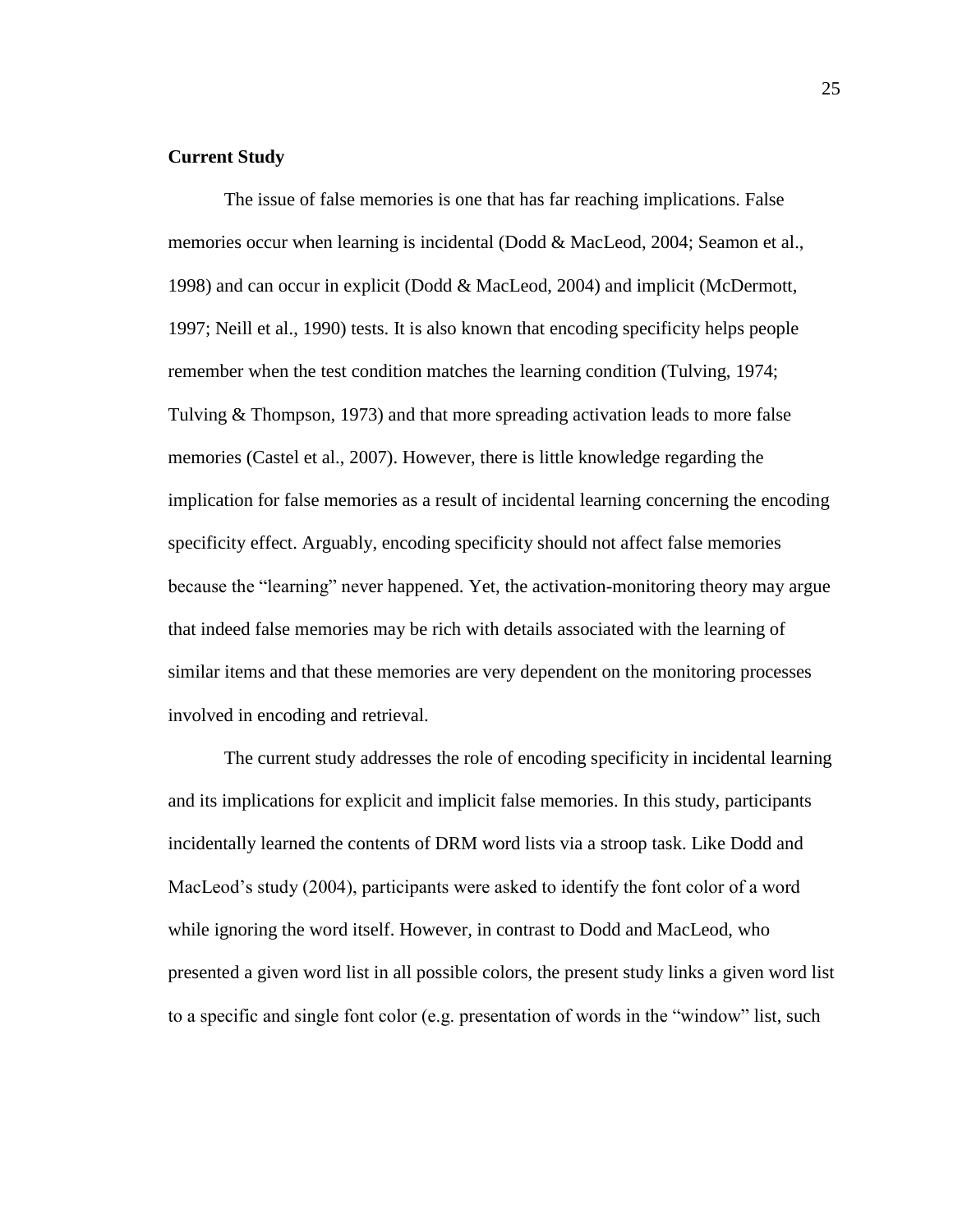as "glass", "pane", "shade"*,* and "ledge" were in blue), counterbalanced between subjects.

To examine the role of encoding specificity on explicit and implicit memory, one of two different tests were presented to participants, an explicit test or a perceptual implicit test. Like Dodd and MacLeod's study (2004), an explicit recognition test was be used. In Dodd and MacLeod (2004), the test items were presented in a neutral font color that did not match the original font color from the color identification phase. The current study adds an encoding specificity component, where for some word lists, presentation of the items was in a neutral (incongruent) font color or in a font color that matches (congruent) the font color from the encoding phase. In the congruent font color condition, it was expected that there will be a formation of associations among the font color (i.e. blue) and the critical word (i.e. "window") within the semantic network. Given the nature of encoding specificity, expectations were that during the recognition test, participants would have more correct memories for words like "glass", "pane", "shade", and "ledge" when presentation is in a congruent font color (i.e. blue) compared to the neutral (incongruent) font color. It was also expected that with the presentation of the critical word (i.e. "window") in the recognition test, participants would be more likely to have a false memory when it too was presented in the font color (i.e. blue) that matches its semantically associated words, as compared to when the test items were presented in a neutral (incongruent) font color. Thus, it was expected that when the test conditions matched the learning conditions there would be higher accuracy for presented words (e.g.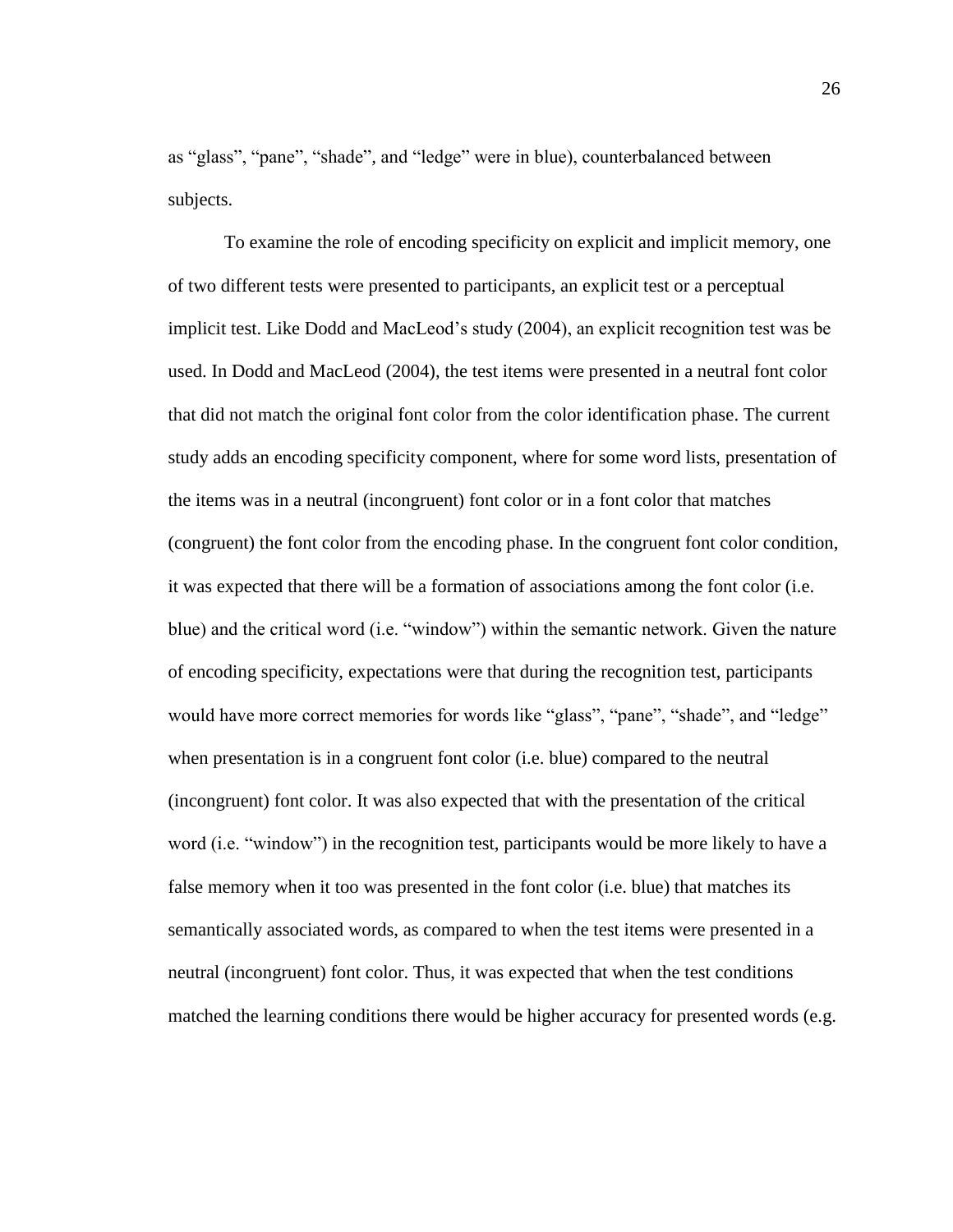"glass", "pane", "shade", "ledge", etc.) and more false memories for the critical word (e.g. "window") compared to incongruent font color conditions.

This study sought to address the differences between explicit and implicit false memories, and thus also employed an implicit memory component. Due to past research (Engelkamp et al., 2001; Hupbach et al., 2006) suggesting that implicit memories are more susceptible to neurological spreading in regards to perceptual information, expectations were that false memories would occur at higher rates in the implicit test compared to the explicit test. In the implicit test, after incidentally learning the DRM words via the stroop task, participants completed a word stem completion task (see McDermott, 1997). The word stems were either in a congruent font color as presented in the color identification phase, or were presented in an incongruent font color. Like the explicit test, expectations were that those in the implicit test would have higher accuracy for presented words and more false memories when the conditions were congruent from color identification to test phase compared to incongruent font color conditions. However, there was a difference in expectations between the explicit and implicit conditions: significantly more false memories and accurate memories in the implicit memory condition.

The past literature on false memories has not addressed whether incidental or subconscious learning of DRM lists would result in both explicit and implicit false memories, or a difference between the two. Additionally, considering the findings that color encoding is a perceptual factor that influences implicit memories more than explicit

27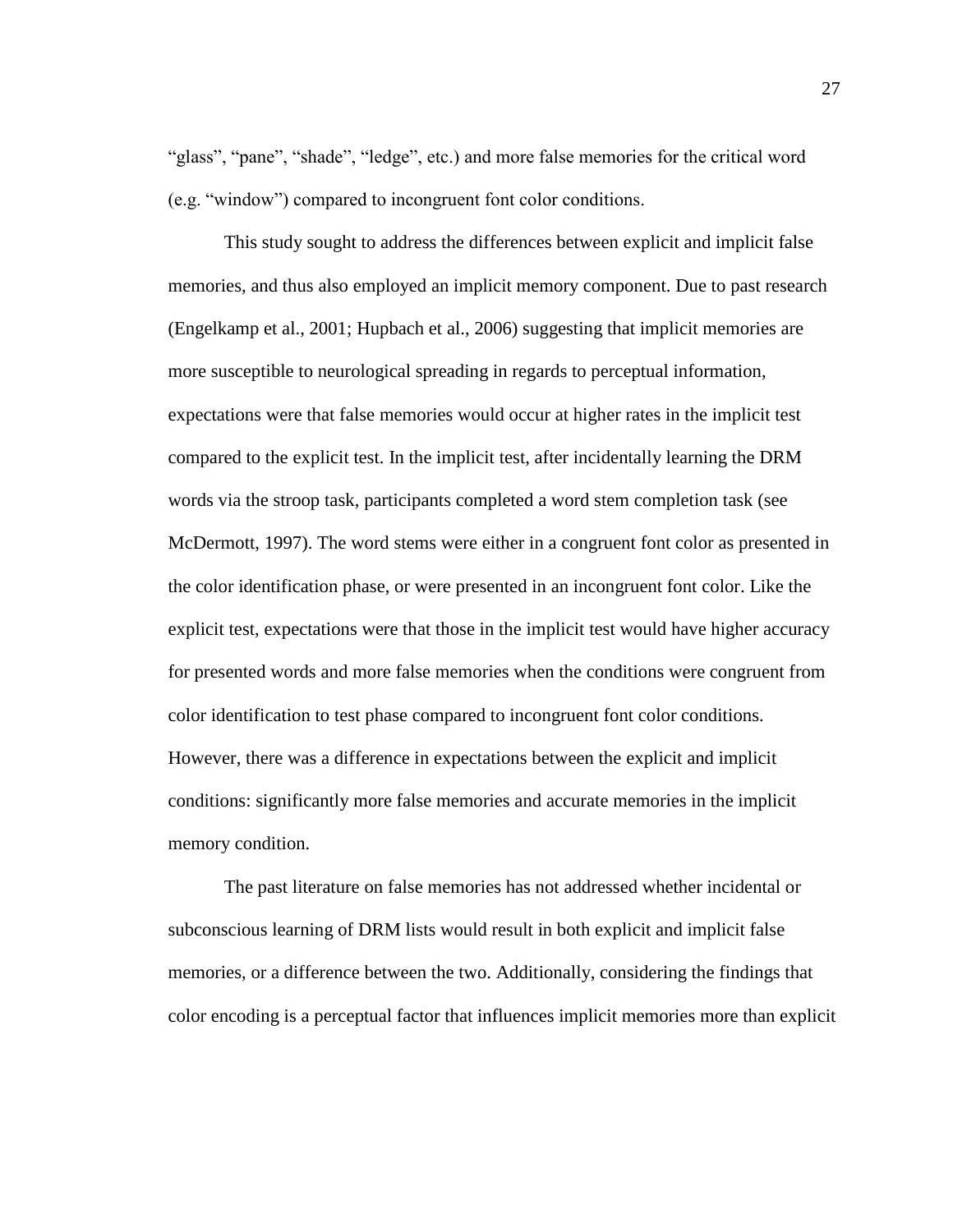memories, congruent font color between color identification and test should yield more implicit false memories than explicit false memories.

# **Hypotheses/Predictions**

**Hypothesis 1a**. I expected an interaction effect between test type and font color in false memory frequency. I hypothesized that when participants are tested on their implicit memory, they would have more false memories than those being tested on their explicit memory if the font color was congruent between color identification and test. I expected that if participants were tested in an implicit test, congruent font color would facilitate spreading activation and thus, would lead to more false memories compared to those tested in an explicit test. This prediction is in line with findings suggesting that implicit memories are more reliant on perceptual information than explicit memories (Engelkamp et al., 2001; Hupbach et al., 2006; Tajika et al., 2005; Vaidya et al., 1998) and that more spreading activation can also lead to more memory errors (Castel et al., 2007; Gallo, 2010; Roediger et al., 2001).

**Hypothesis 1b**. I expected a main effect of test type in false memory frequency. In this incidental learning situation, I hypothesized that if participants were tested in an implicit test, they would have a higher rate of false memories compared to those tested in an explicit test. This prediction is in line with findings that incidental learning leads to more implicit memories than explicit memories (Neill et al., 1990, Tajika et al., 2005) and that more spreading activation can also lead to more memory errors (Castel et al., 2007; Gallo, 2010; Roediger et al., 2001).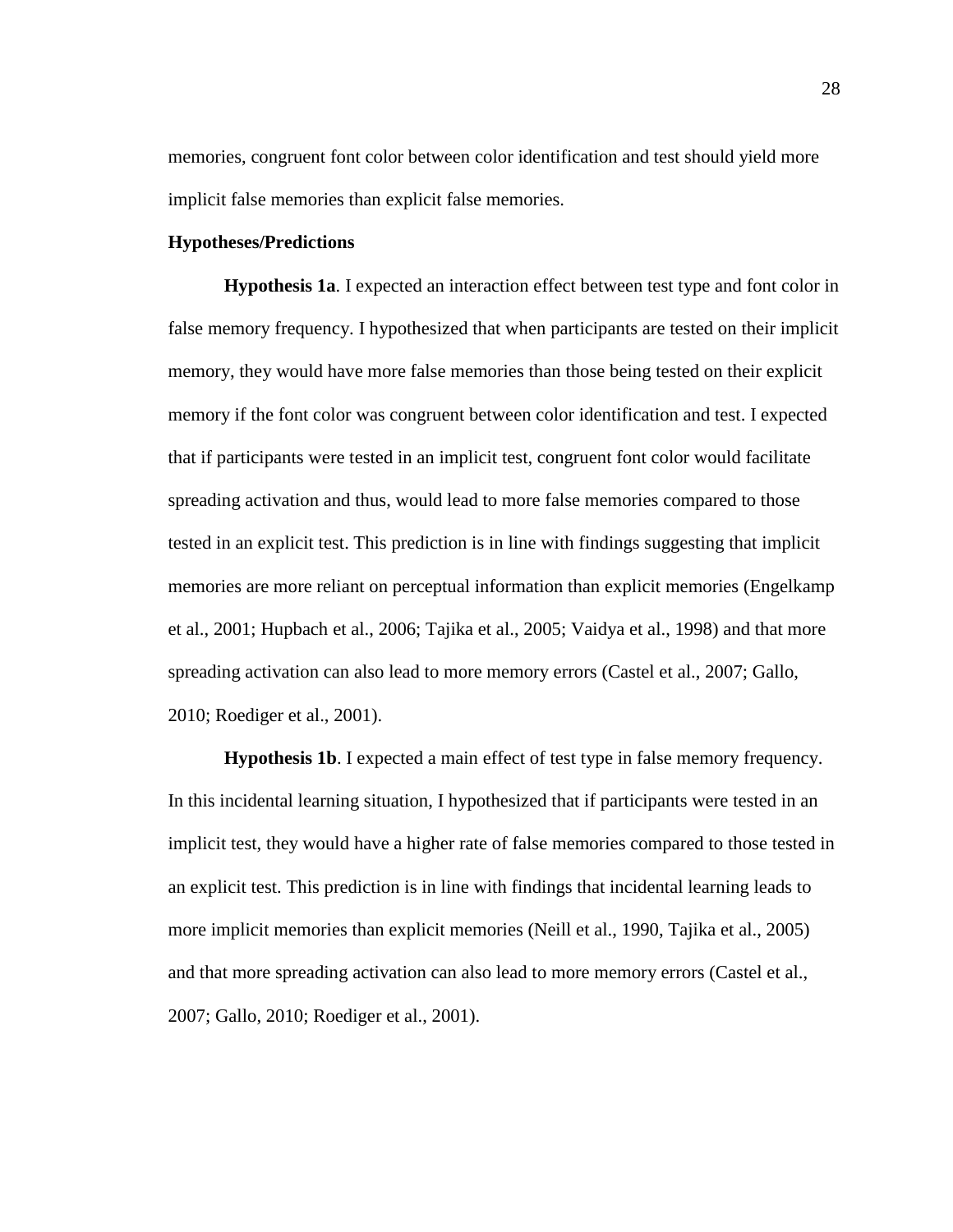**Hypothesis 1c.** I expected a main effect of font color and false memories. I hypothesized that when participants were in congruent font color conditions, they would have a higher frequency of false memories compared to when they were in incongruent font color conditions. This prediction is in line with the theory of encoding specificity, such that congruent conditions at encoding and retrieval facilitates memory (Godden  $\&$ Baddeley, 1975; Grant et al., 1998; Tulving, 1974; Tulving & Thompson, 1973) and that more spreading activation can also lead to more memory errors (Castel et al., 2007; Gallo, 2010; Roediger et al., 2001).

**Hypothesis 2a**. I expected an interaction effect between test type and font color in memory accuracy. I hypothesized that when participants were tested on their implicit memory, they would have greater memory accuracy than those being tested on their explicit memory if the font color was congruent between color identification and test. I expected that if participants were tested in an implicit test, congruent font color would facilitate spreading activation and thus, would lead to more accurate memories compared to those tested in an explicit test. This prediction is in line with findings suggesting that implicit memories are more reliant on perceptual information than explicit memories (Engelkamp et al., 2001; Hupbach et al., 2006; Tajika et al., 2005; Vaidya et al., 1998).

**Hypothesis 2b.** I expected a main effect of test type in accuracy. In this incidental learning situation, I hypothesized that when participants were tested in an implicit test, they would have greater memory accuracy compared to those tested in an explicit test. This prediction is in line with findings that incidental learning leads to less accurate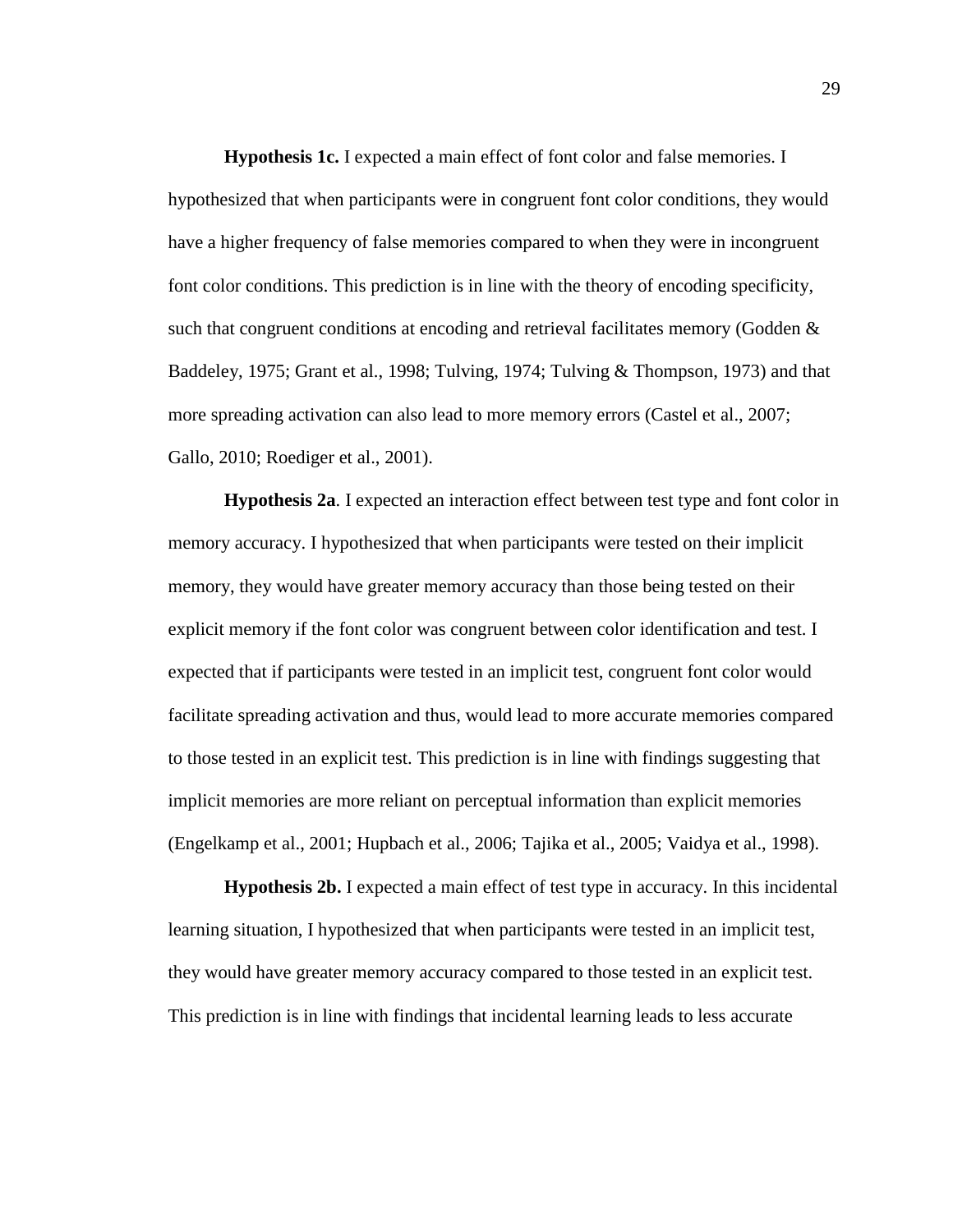explicit memories, but does not affect the accuracy of implicit memories (Neill et al., 1990).

**Hypothesis 2c**. I expected a main effect of font color and memory accuracy. I hypothesized that when participants were in congruent font color conditions, they would have greater memory accuracy compared to when they were in incongruent font color conditions. This prediction is in line with the theory of encoding specificity, such that congruent conditions at encoding and retrieval facilitates memory (Godden & Baddeley, 1975; Grant et al., 1998; Tulving, 1974; Tulving & Thompson, 1973).

## **Method**

## **Participants**

The participants in this experiment were 175 Humboldt State University students. The sample size was determined through an a priori power analysis, using a power level of 0.8 and an effect size of 0.5. Participants consisted of 131 females and their ages ranged from 18-46 years old,  $(M = 20.94, SD = 4.35)$ , all of whom reported having normal color vision. The participants received course credit or extra credit in their psychology courses for participating in this experiment.

#### **Materials**

Four DRM lists that are known to elicit high levels of false memories (from Stadler, Roediger, & McDermott, 1999) composed of 15-items each were used and are presented in Appendix A. The memory tests included words from the four DRM lists and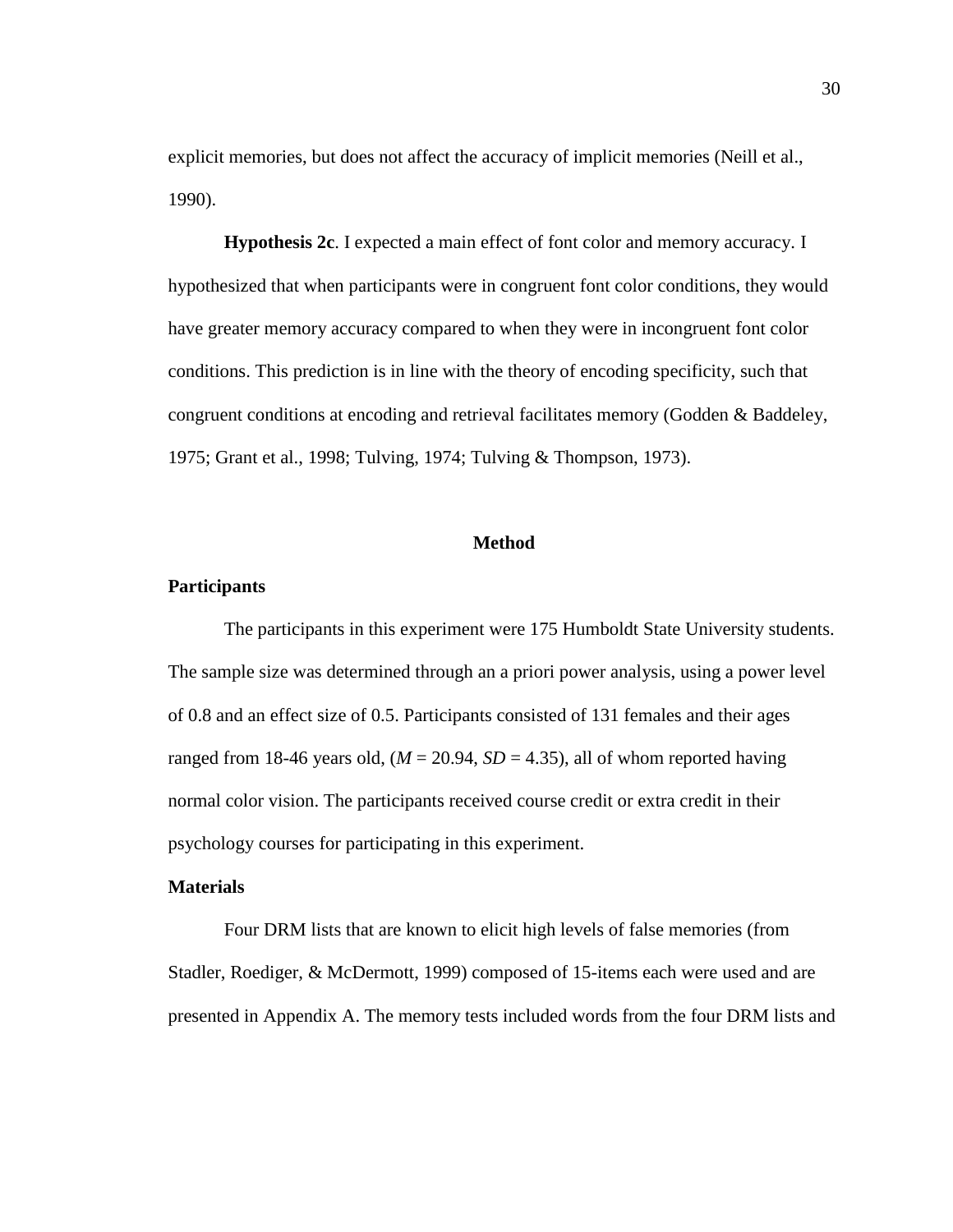included 8 filler word items: anger, chair, flag, shoe, king, needle, rubber, spider. The filler words were taken from other unrelated DRM lists (Stadler et al., 1999).

# **Design**

This study was an experimental 2 (memory test) x 2 (font color) mixed-subjects design. The variable memory test was a between-subjects factor with two levels: explicit test (recognition test) and perceptual implicit test (word stem completion task). In the recognition test, instructions to participants were to identify whether a given word was originally presented during the color identification phase (e.g. old) or whether it is a word that was not previously presented (e.g. new). The implicit memory test was a word stem completion task. Participants were presented with word stems composed of three initial letters and were asked to complete the word stems quickly with the first word that came to mind.

The variable font color was a within-subjects factor with two levels: congruent and incongruent. The font colors used in this experiment were red, blue, green, and yellow. In the congruent condition, the word lists were presented in the same font color in the color identification phase and at test. In the incongruent condition, the font color at test was presented in a neutral font (i.e. white) that was never presented in the color identification phase.

The dependent measures in this experiment were recognition memory accuracy (percent correct) of list items in the explicit test, word stem accuracy (percent reliable priming) of list items in the implicit test, false explicit memory rate (percent of false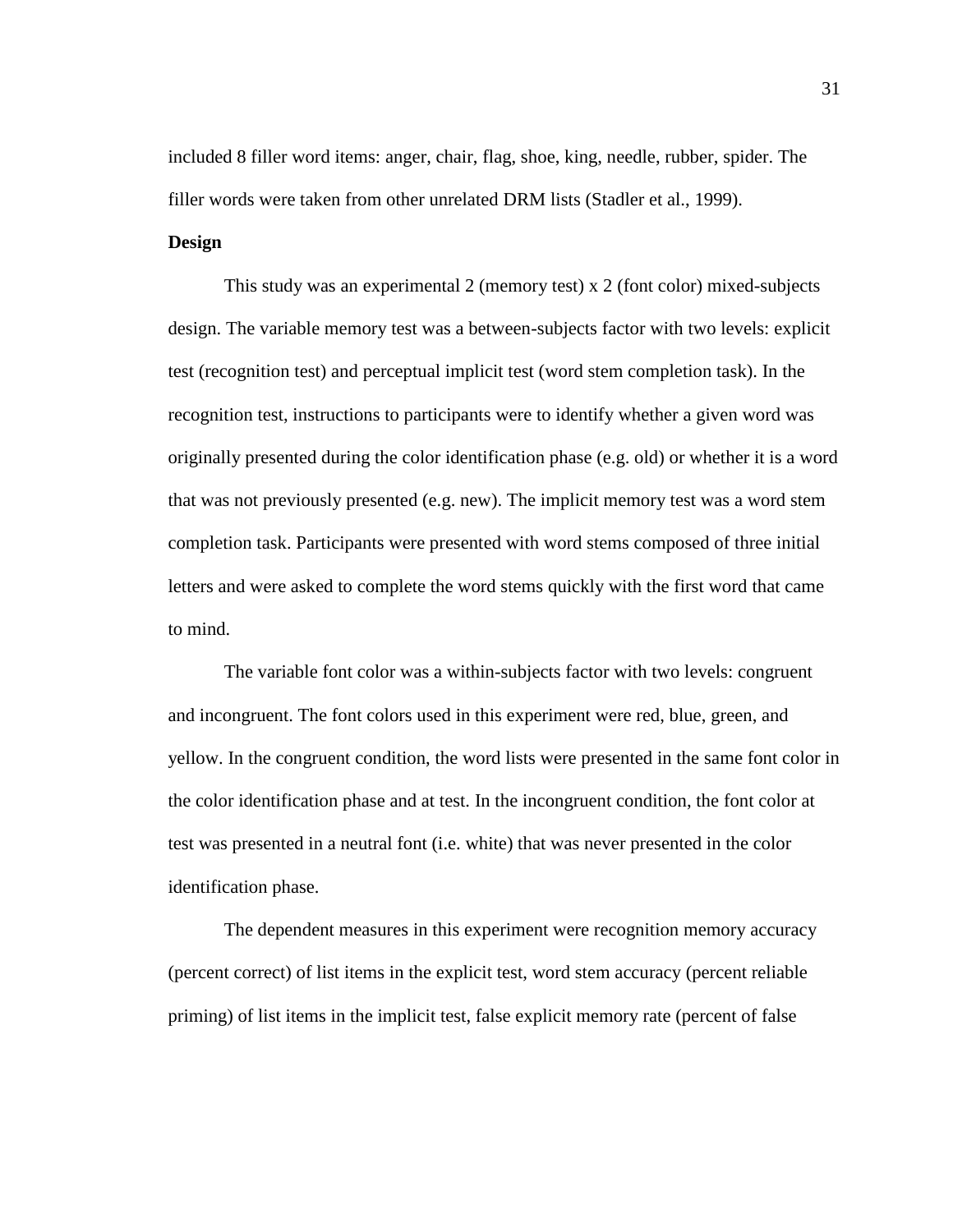memories to the critical word in the recognition test), false implicit memory rate (percent critical words used to complete word stems), and reaction time.

## **Procedure**

Participants engaged in the experiment individually in a lab suite. Both verbal and text instructions were provided for all participants on how to make color judgements in the color identification task.

Presentation of the word lists was via a stroop task for all participants, following Dodd and MacLeod (2004). Presentation of the word lists was in one of the four colors (red, blue, green, or yellow). Each word list had a color associated with it. In order to ensure familiarization with the procedure, participants engaged in 72 practice trials (as per Dodd & MacLeod's study, 2004). In the practice trials the participants were presented with a string of asterisks (e.g. \*\*\*\*\*). Presentation of the asterisks was in a single color per each trial. Each of the four specific font colors corresponded to four specific keys on the keyboard (e.g. red=1, blue=2, green=3, yellow=4). Participants were instructed to indicate the color of the asterisks with the corresponding key. The color identification phase of the experiment was self-paced and upon each response, participants were presented with a row of white asterisks to indicate that the next string of asterisks would appear in 500 ms (as per Dodd & MacLeod, 2004).

After the practice, participants were asked to engage in the same color identification task, but instead identifying the font color of asterisks, participants were asked to identify the font color of a text word. Participants were asked to ignore the word, as if it were asterisks, and continue to identify the color of the font by pressing the same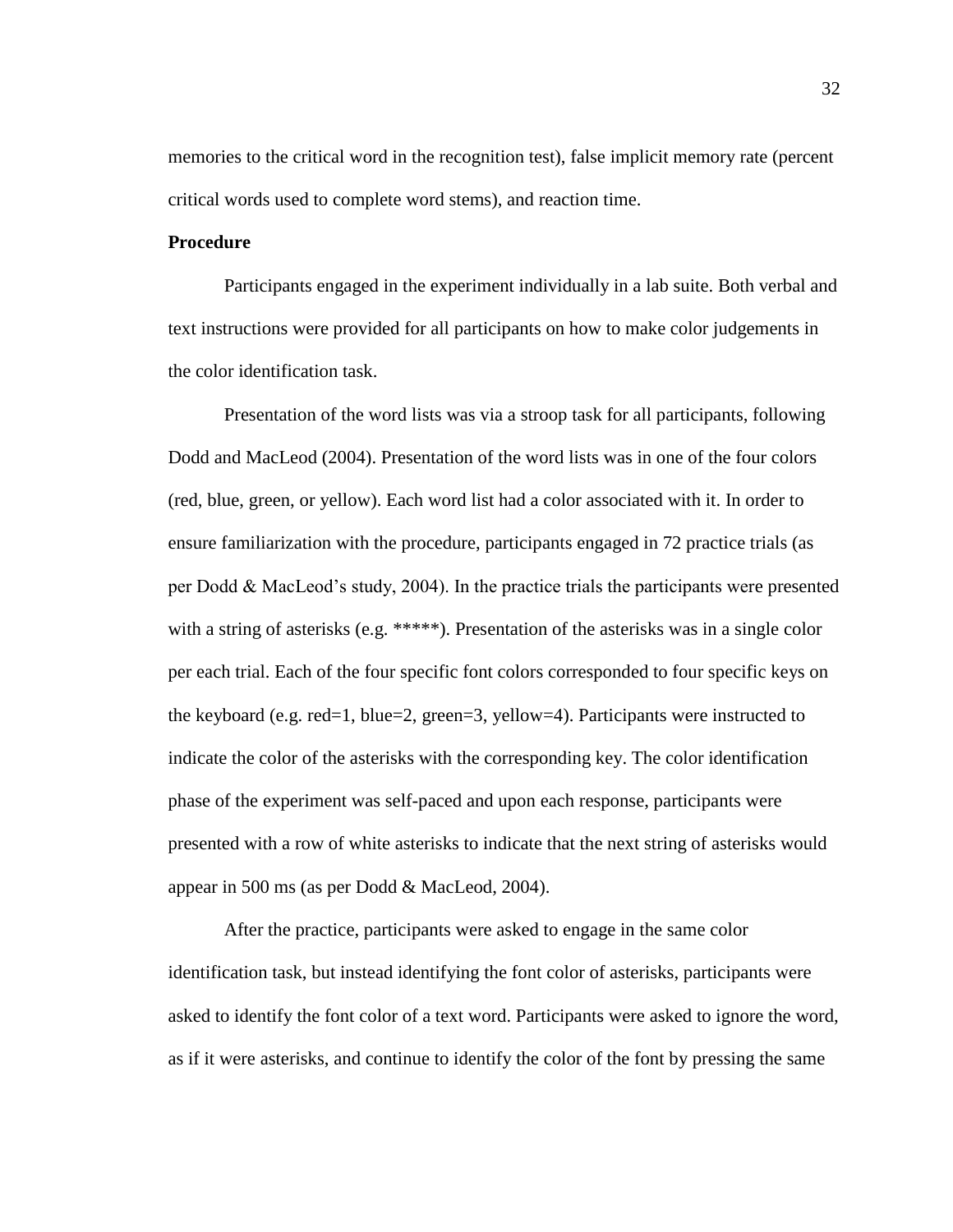keys from the practice trials. In total, there was 48 color identification trials (the 12 strongest associates from each DRM list). Each of the four DRM word lists was presented in a single font color, counterbalanced between participants (i.e. "window" list in all four colors, "sleep" list in all four colors, etc, resulting in 16 total conditions). Common practice when utilizing DRM lists is to present all of the words from a given list in a specific order, from strongest to weakest associated word, such that each word is presented one after another until the word list is completed. However, due to the nature of the current study and the fact that each list corresponds to a specific color, it was necessary to randomize the color of the words, to avoid patterns among the colors in the color identification task. The current study maintains the ordering of the words from strongest to weakest associate, but does so at the cost of presenting an entire list completely before presenting the content from other lists. Thus for the current experiment, the four lists were presented in an intermixed fashion, but were linked in strength of word association. This means that the first four words that were presented were the strongest associates from the four semantically related word lists and were randomized in presentation, the second four words that were presented were the second strongest associates and randomized in presentation, etc.

Participants were not forewarned of the second part of the experiment, the memory test. Participants were randomly assigned into one of the two different memory test conditions (explicit or implicit). The presented 36 items in both test conditions are as follows: the 4 critical words that correspond with each DRM list, 16 standard related items from each list that were presented during the color identification phase (words 2, 4,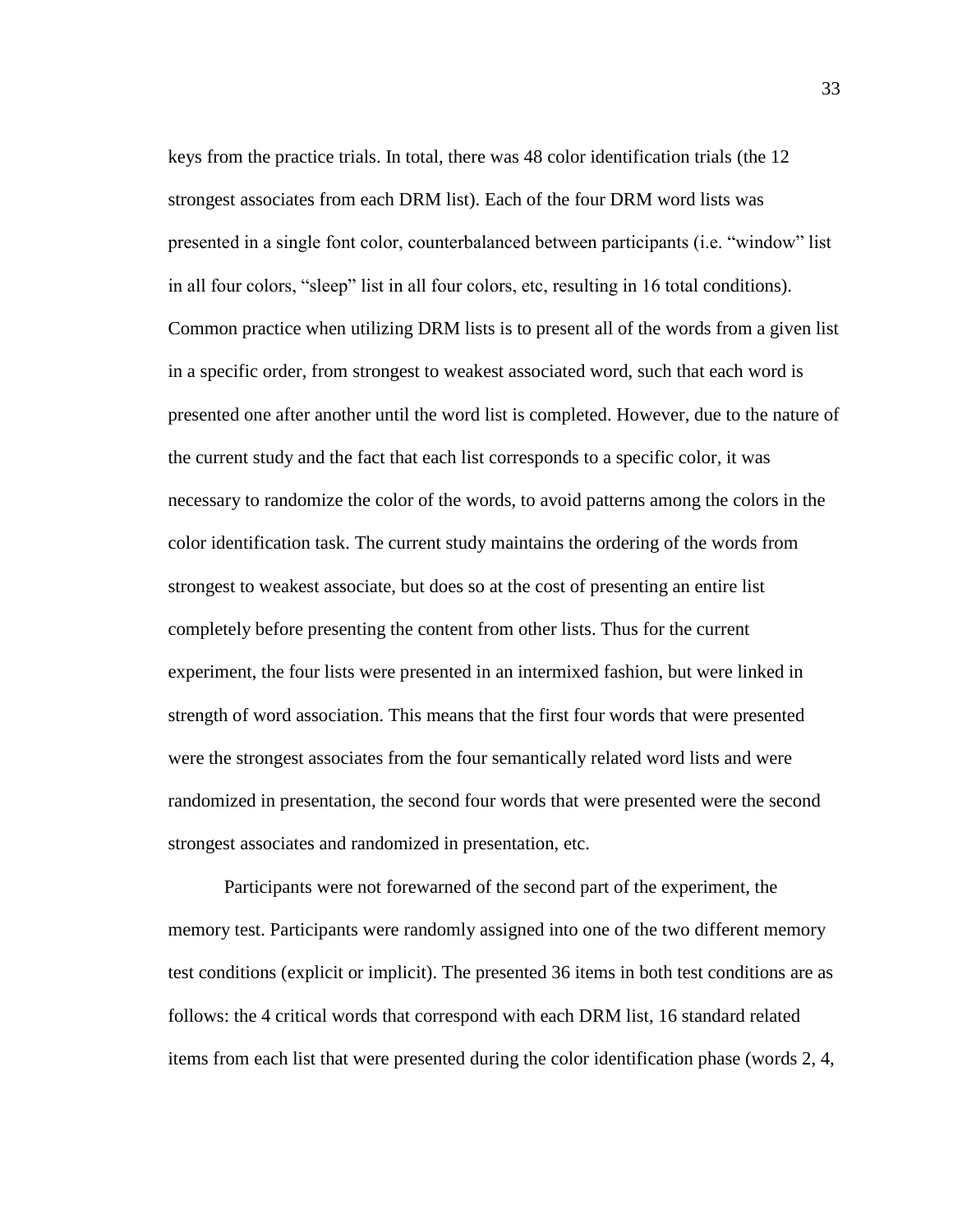8, and 9 from each list), 8 weakly related items that were not presented during the color identification phase (words 13 and 14 from each list), and the 8 unrelated unpresented filler words. There is a slight variation in the words chosen when compared to Dodd  $\&$ MacLeod's (2004) memory test. This was to ensure that no words with the same first three letters were presented during word stem completion task.

For both memory tests, the words or word stems were in either a congruent font color as presented in the color identification phases or a different neutral (incongruent) color (i.e. white font color). Presentation of two of the DRM lists and the two associated critical lures were in congruent colors as presented in the color identification phase and presentation of the rest were in incongruent (white) colors. The congruent and incongruent lists varied between participants. Presentation of the eight filler words was in one of the five colors (red, blue, green, yellow, or white) at random. All test words were presented in a randomized order.

**Explicit test.** Participants in the explicit test condition were tested using a recognition task. Participants were presented with the words in a randomized order (as per Dodd & MacLeod, 2004) on the center of their computer screen. The recognition was self-paced, meaning presentation of the words continued until participants indicated whether the word was new or old. Instructions were to respond "/" for old and "z" for new. Old indicated that the participant did remember the presentation of that word during the stroop task. New indicated that the participant did not remember presentation of that word during the stroop task.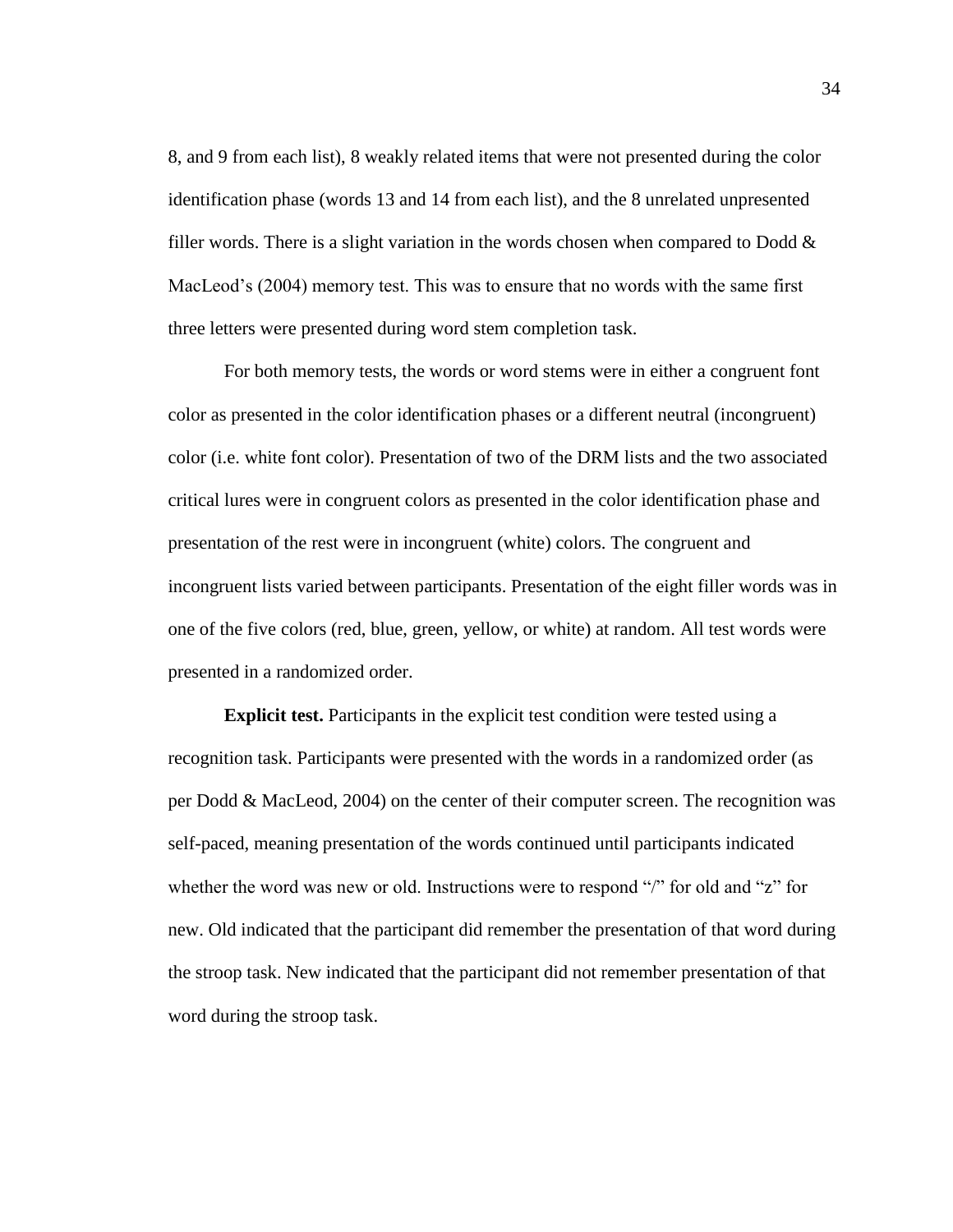**Implicit test.** Participants in the implicit test engaged in a word stem completion task. Participants were presented with three letter initial stems on a computer screen for 12 seconds and were instructed to quickly complete the stem with the first word that came to mind, following McDermott's procedure for testing perceptual implicit false memories (1997). Participants typed their responses using a keyboard.

#### **Results**

#### **Data Cleaning and Scoring**

The data was collected via E-Prime and processed with R. Outliers for reaction time for both the color identification task and the recognition test were eliminated from the analysis and were determined as lying two standard deviations away from the mean. Using this criteria, 103 cases were omitted from the analysis. Additionally, three cases were identified as not responding to any of the word-stems and were therefore omitted from the analysis.

The implicit test data required scoring due to the open-ended nature of the task. Research assistants scored participants' responses to the word-stem completion tasks as either accurate ("1") or inaccurate ("0"). Two research assistants did all of the scoring, with each assistant scoring half of the responses. Whenever they were unsure, they came to a consensus before making a decision regarding a score. Both conservative and liberal scoring methods were used. In order for a response to be considered accurate conservatively, it had to be exactly the same word as the word that was expected by researchers (e.g. participants responded to the stem "sha-" with the word "shade"). In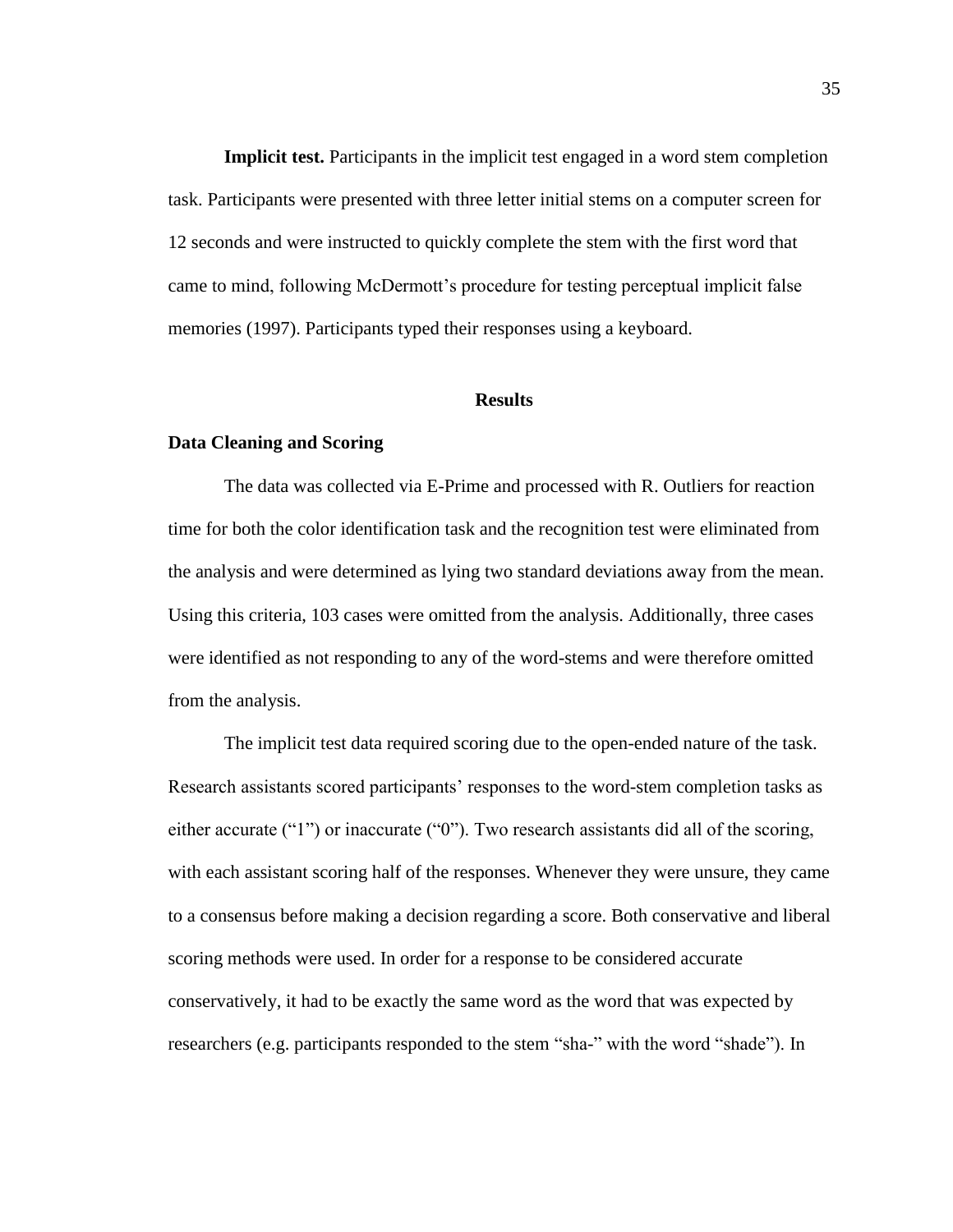order for a response to be considered accurate liberally, it had to be the exact word that was expected, but misspelled, or had to contain the same base as the word (e.g. participant responded to the stem "sha-" with the word "shading" or "shades"). The same procedure took place for false memories (e.g. participants responded to the stem "sle-" with the word "sleep" to receive a conservative "1" or "sleeping" to receive a liberal "1"). A reference sheet for the research assistants was created and can be seen in Appendix B.

Responses to the explicit memory test are considered accurate memories if they are correct in identifying old words as "old" or new words as "new". Responses to the implicit memory test are considered accurate memories if they are correct in responding to a word stem with the expected word that was presented during the color identification task (i.e. responding to "led-" with the word "ledge"). Responses to the explicit memory test are considered false memories if they respond to the critical lure word as "old", when it is in fact new. Responses to the implicit memory test are considered false memories if they respond to the stem of the critical lure word with the critical lure word (i.e. responding to "win-" with "window").

### **Analyses**

The data was found to meet the assumptions of the binomial distribution. All data were analyzed using R (R Development Core Team, 2013) and the R packages lme4 (Bates, Maechler, Bolker, Walker, & Christensen, 2009), languageR (Baayen, 2013; cf. Baayen, 2008), and MuMIn (Barton, 2018). Mixed effects models were used for analysis, accounting for variance between individual subjects and words by deeming them as random effects (Baayen, 2008; Clark, 1973). Predictor (dependent) and fixed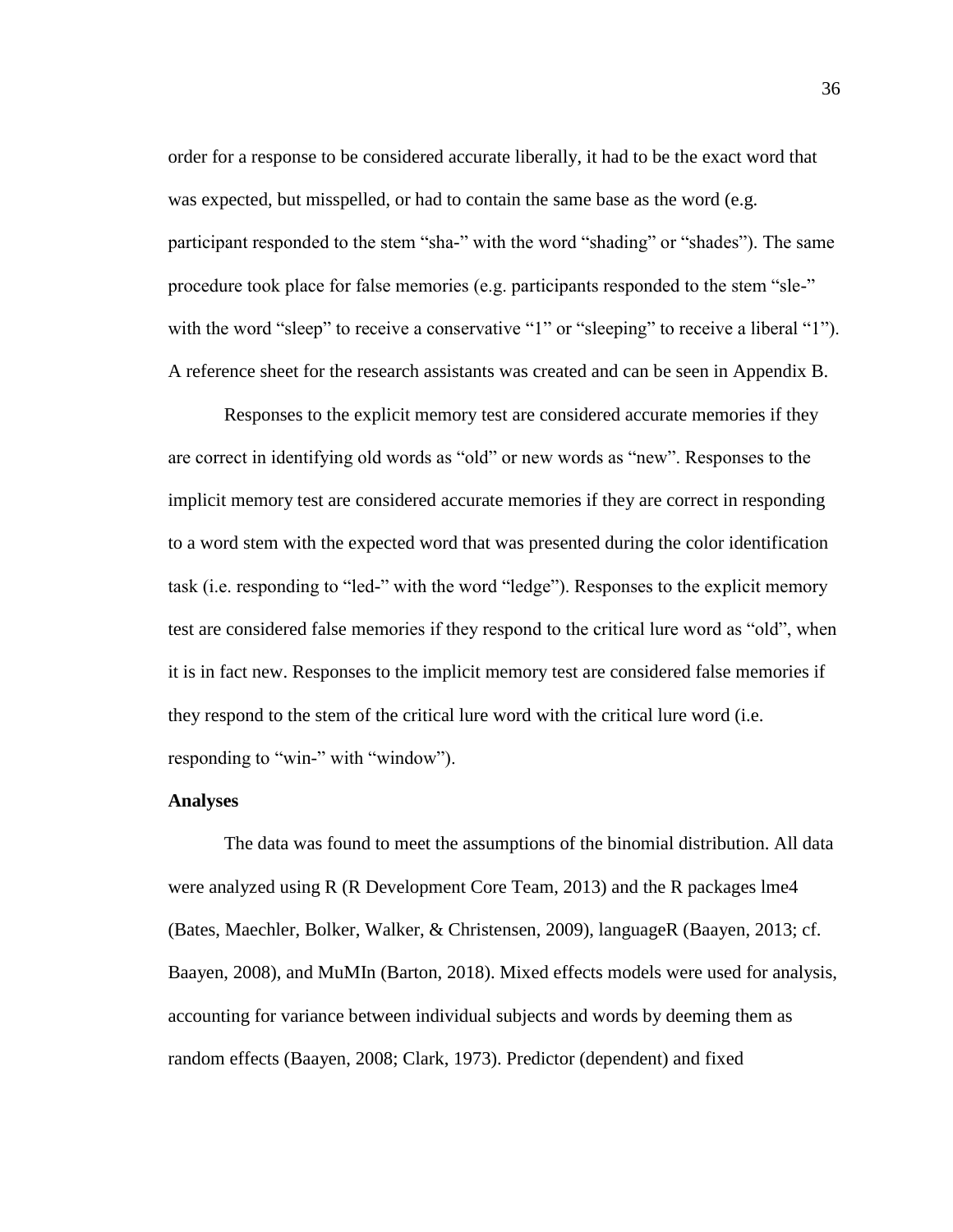(independent) variables are specified per each analysis. For each analysis ANOVAs were used to compare each of the models to null models, in order to obtain a  $X^2$  value.

## **Analyses for Each Hypothesis**

**Hypothesis 1a.** It was expected that those tested on their implicit memory would have more false memories if they were in the congruent font color condition, as compared to the explicit memory condition. For this model, the dependent variable was false memory frequency, while the fixed effects were memory test condition (explicit or implicit) and font color (congruent or incongruent) and were allowed to interact. The main effect results stemming from this analysis are reported under the results headings "Hypothesis 1b and 1c".

Results from the mixed effects analysis show that when scored conservatively (see Table 1), there was a significant difference in false memory frequency ( $b^* = 1.33$ , *SE*)  $= 0.39$ ,  $z = 3.42$ ,  $p < .001$ , Marginal  $R^2 = .11$ ), between those in implicit memory condition ( $M = 0.43$ ,  $SD = 0.50$ ) and those in the explicit memory condition ( $M = 0.83$ ,  $SD = 0.37$ ) when the font color was congruent. The model was found to be a good fit when compared to the null model  $(X^2(1) = 11.99, p < .001)$ . The liberal scoring (see Table 2) showed the same relationship ( $b^* = 1.29$ ,  $SE = 0.40$ ,  $z = 3.28$ ,  $p = .001$ , Marginal  $R^2 = .08$ ) between those in implicit memory condition ( $M = 0.49$ ,  $SD = 0.50$ ) and those in the explicit memory condition ( $M = 0.83$ ,  $SD = 0.37$ ) when the font color was congruent, as the results from conservative and liberal scoring were not significantly different  $(t = -1.01, p = .31)$  for false memory frequency. The model was found to be a good fit when compared to the null model  $(X^2(1) = 10.99, p < .001)$  Figure 1 shows that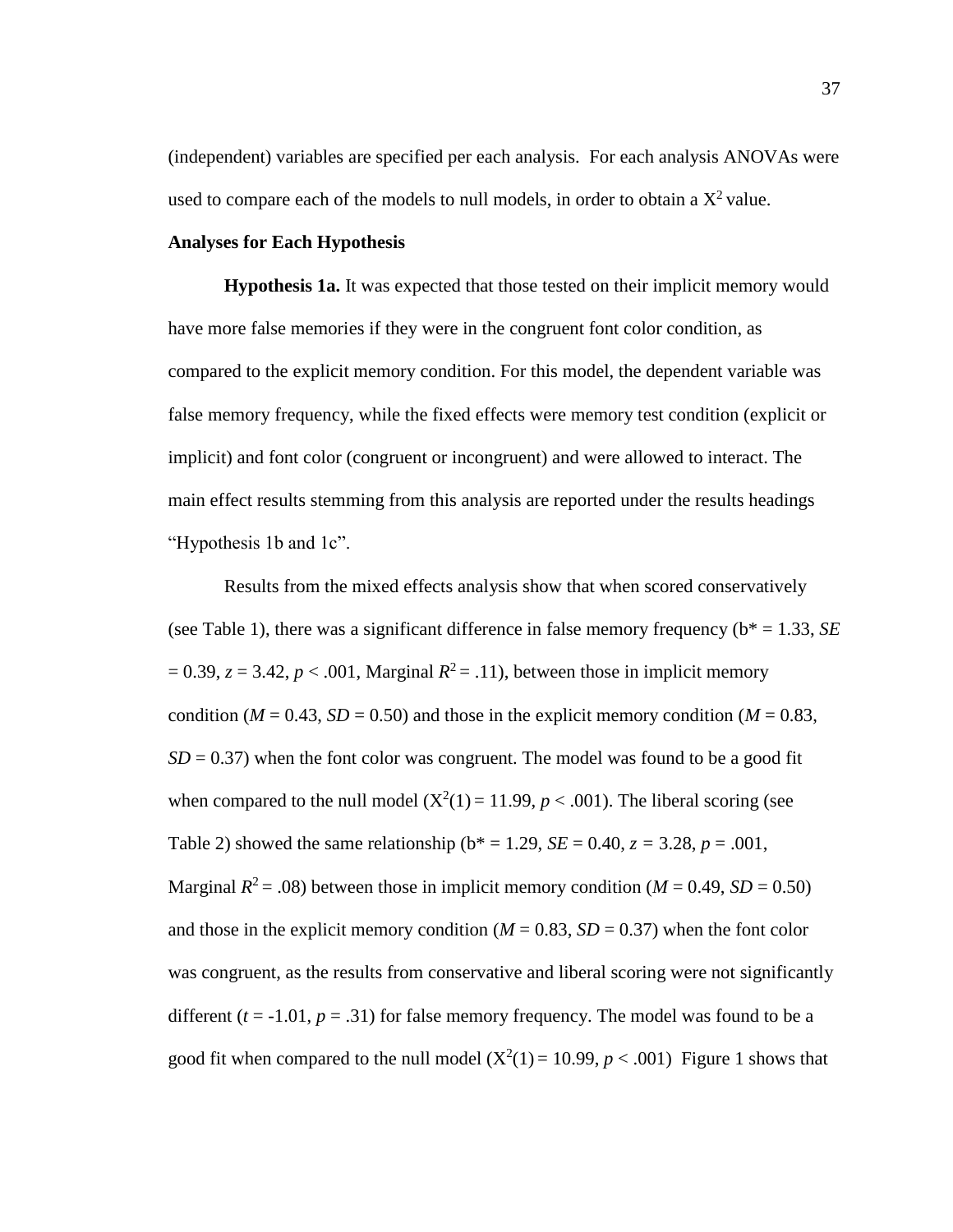the interaction is not in the direction that was predicted, such that those in the implicit memory condition had more false memories when also in the incongruent font color condition compared to the congruent condition, while for the explicit memory condition more false memories were found in the congruent font condition compared to the incongruent font condition.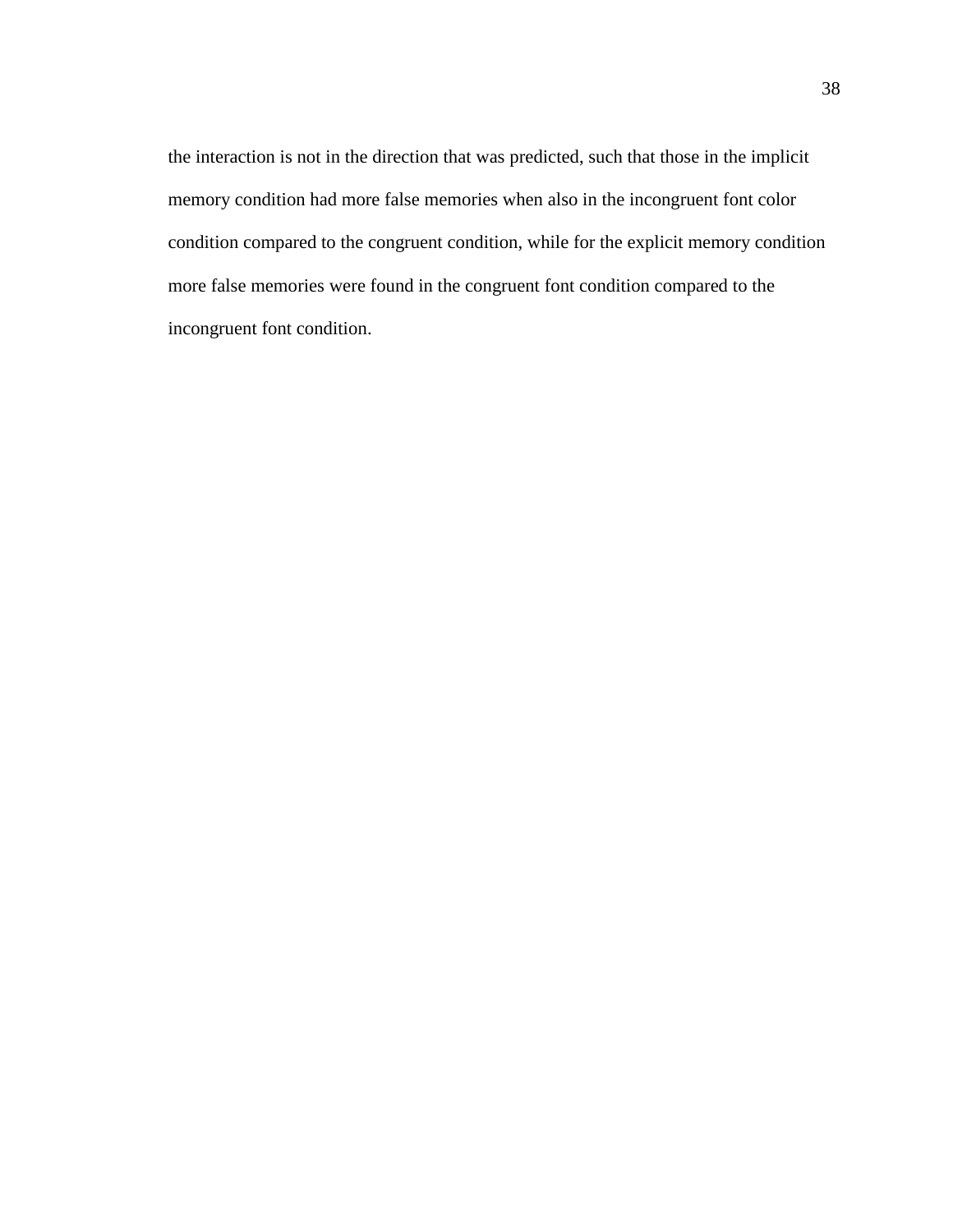# Table 1

|                                                     | Estimate | Std. Error | z-value | $\boldsymbol{p}$ |
|-----------------------------------------------------|----------|------------|---------|------------------|
| (Intercept)                                         | 1.83     | 0.47       | 3.86    | $< 0.01***$      |
| Condition<br>Implicit                               | $-2.07$  | 0.30       | $-6.84$ | $< 0.01***$      |
| Font Color<br>Incongruent                           | $-1.00$  | 0.29       | $-3.40$ | $< 0.01***$      |
| Condition<br>Implicit: Font<br>Color<br>Incongruent | 1.33     | 0.39       | 3.42    | $< .001***$      |

*Hypothesis 1. Conservatively scored model of false memory frequency*

*Note.* False memory frequency (Conservative)  $\sim$  (Condition + Font.Color)<sup> $\wedge$ 2 +</sup>

 $(1|\text{Subject}) + (1|\text{Word})$ . *\* p* <.05; \*\**p* < .01; \*\*\* *p* < .001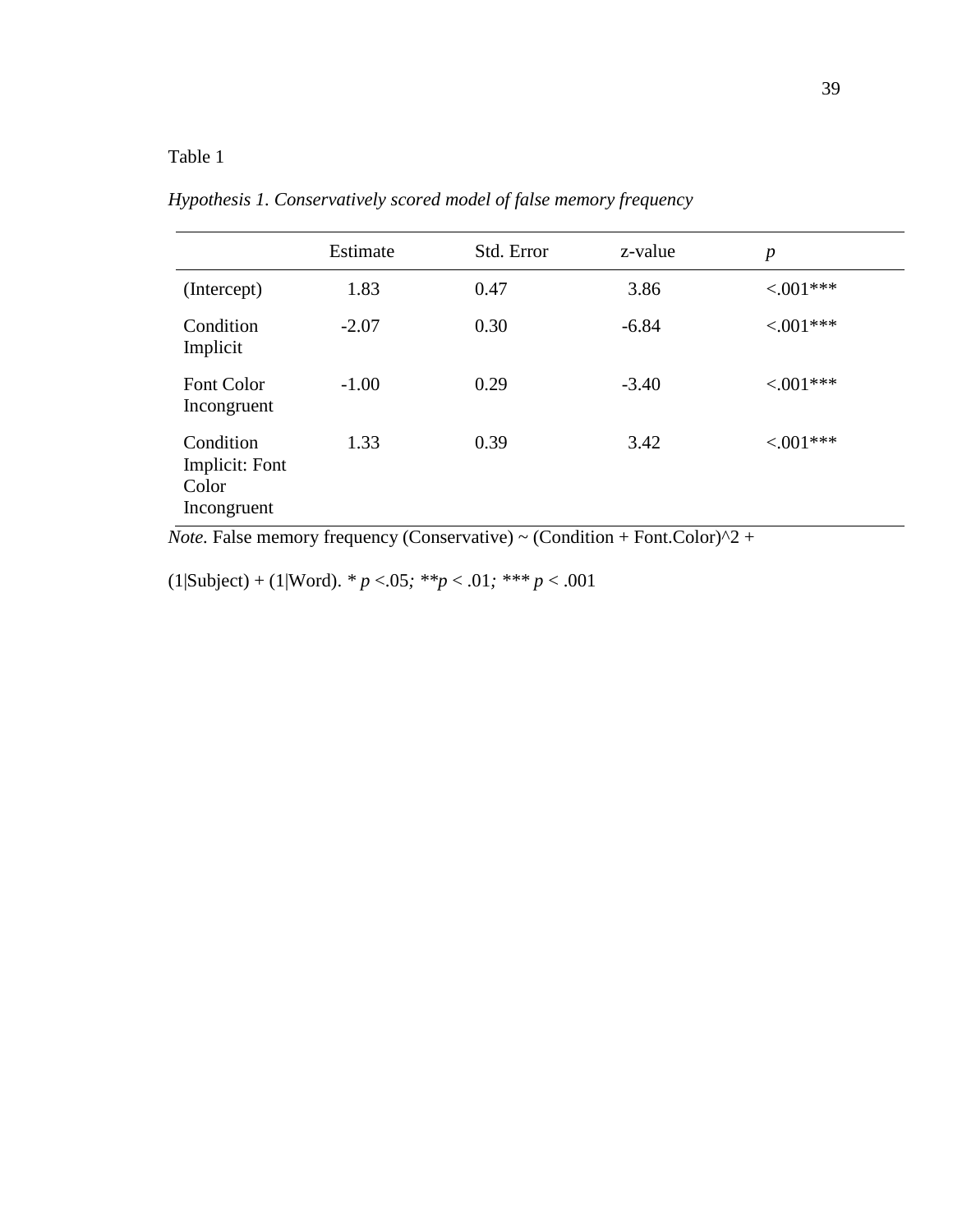# Table 2

|                                                     | Estimate | Std. Error | z-value | $\boldsymbol{p}$ |
|-----------------------------------------------------|----------|------------|---------|------------------|
| (Intercept)                                         | 1.88     | 0.52       | 3.61    | $< 0.01***$      |
| Condition<br>Implicit                               | $-1.80$  | 0.30       | $-5.90$ | $< 0.01***$      |
| <b>Font Color</b><br>Incongruent                    | $-1.02$  | 0.30       | $-3.44$ | $< 0.01***$      |
| Condition<br>Implicit: Font<br>Color<br>Incongruent | 1.30     | 0.40       | 3.28    | $.001**$         |

*Hypothesis 1. Liberally scored model of false memory frequency*

*Note.* False memory frequency (Liberal) ~ (Condition + Font.Color) $\frac{\lambda_2 + (1|\text{Subject}) + (1|\text{Subject})}{\lambda_2 + (1|\text{Subject})}$ 

(1|Word). *\* p* <.05*; \*\*p* < .01*; \*\*\* p* < .001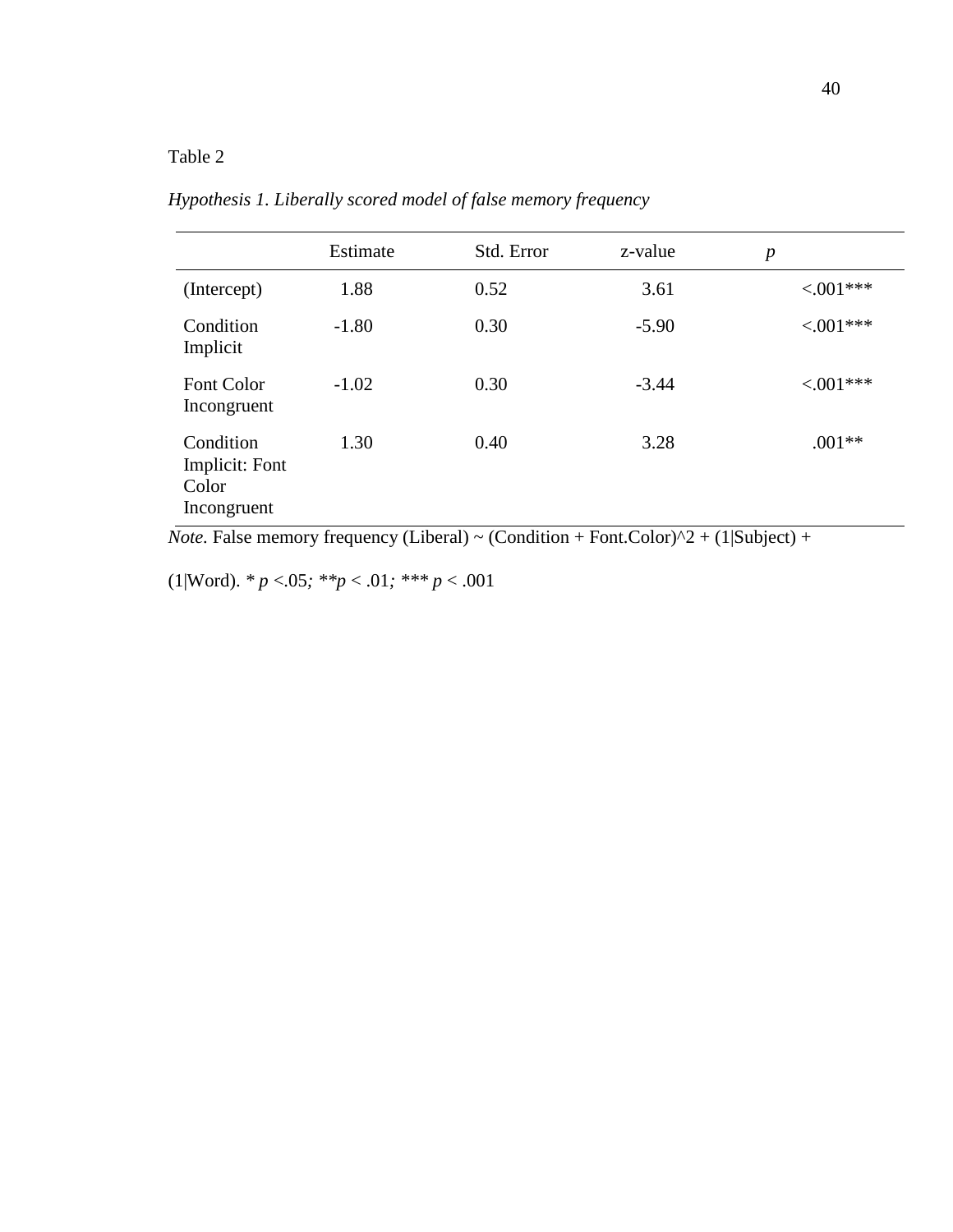



*Figure 1.* Hypothesis 1a. Interactions between memory condition and font color regarding false memory frequency, scored both conservatively and liberally.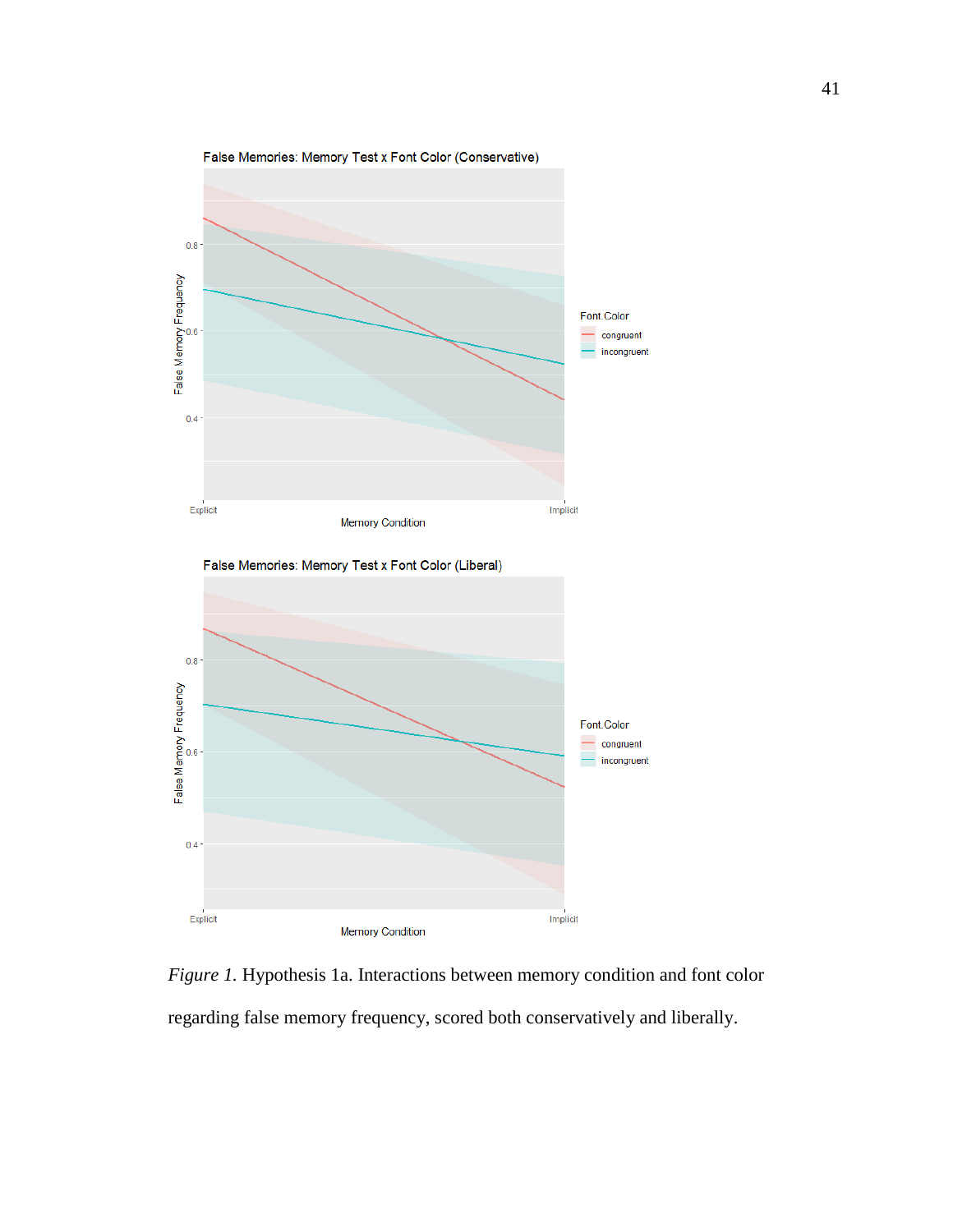**Hypothesis 1b.** The main effect for test condition, as part of the analysis from results heading Hypothesis 1a predicted that those in the implicit condition would have more false memories than those in the explicit condition.

Results from the mixed effects analysis showed that when scored conservatively (see Table 1), there was a significant difference in false memory frequency ( $b^* = -2.07$ ,  $SE = 0.30$ ,  $z = -6.84$ ,  $p < 0.001$ ), such that those in the implicit memory condition ( $M =$ 0.48,  $SD = 0.50$ ) had significantly less false memories than those in the explicit memory condition ( $M = 0.75$ ,  $SD = 0.43$ ). The liberal scoring (see Table 2) showed the same relationship ( $b^* = -1.80$ ,  $SE = 0.30$ ,  $z = -5.90$ ,  $p < .001$ ), such that those in implicit memory condition ( $M = 0.54$ ,  $SD = 0.50$ ) had significantly less false memories than those in the explicit memory condition  $(M = 0.75, SD = 0.43)$ .

**Hypothesis 1c.** The main effect for font color condition, as part of the analysis from results heading Hypothesis 1a predicted that those in the congruent font color condition would have more false memories than those in the incongruent condition.

Results from the mixed effects analysis showed that when scored conservatively (see Table 1), there was a significant difference in false memory frequency ( $b^* = -1.00$ , *SE* = 0.29, *z* = -3.40, *p* < .001) between those in the congruent condition (*M* = 0.65, *SD* = 0.48) and those in the incongruent condition ( $M = 0.60$ ,  $SD = 0.49$ ), such that those in the congruent condition had significantly more false memories than those in the incongruent condition. The liberal scoring (see Table 2) showed the same relationship (b\* = -1.02, *SE*  $= 0.30, z = -3.44, p < .001$ , such that those in congruent condition (*M* = 0.67, *SD* = 0.47)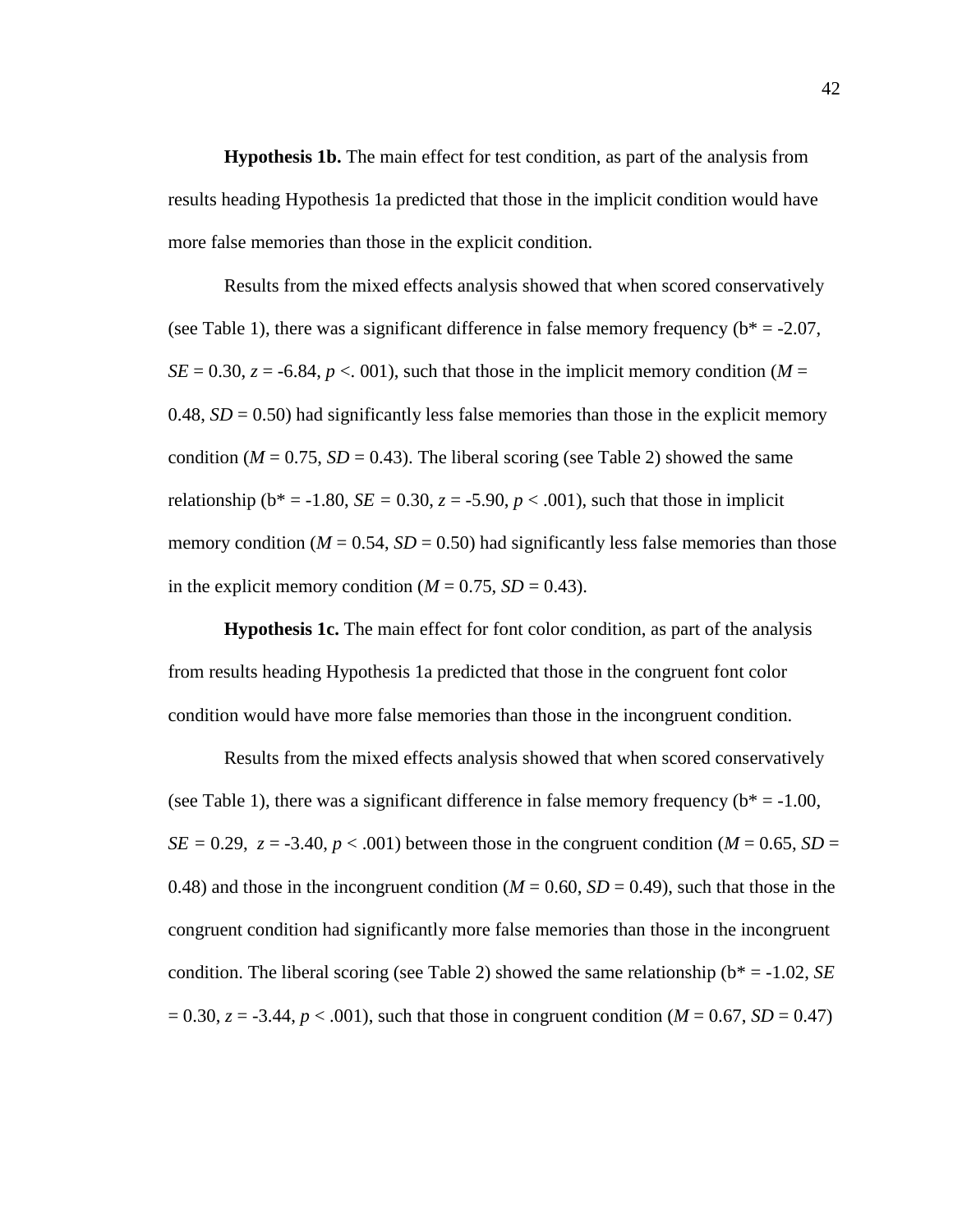had significantly more false memories than those in the incongruent condition ( $M = 0.63$ ,  $SD = 0.48$ .

**Hypothesis 2a.** It was expected that those tested on their implicit memory would have more accurate memories if they were in the congruent font color condition, as compared to those in the explicit condition. For this model, the dependent variable was accuracy, while the fixed effects were memory test condition (explicit or implicit) and font color (congruent or incongruent) and were allowed to interact. The main effect results stemming from this analysis are reported under the results headings "Hypothesis  $2b$  and  $2c$ "

Results from the mixed effects analysis show that when scored conservatively (see Table 3), there was no significant difference in memory accuracy ( $b^* = 0.04$ ,  $SE =$ 0.15,  $z = 0.27$ ,  $p = .78$ , Marginal  $R^2 = .14$ ) between those in implicit memory condition  $(M = 0.29, SD = 0.45)$  and those in the explicit memory condition  $(M = 0.65, SD = 0.48)$ when the font color was congruent. The model was not found to be a good fit when compared to the null model  $(X^2(1) = 0.07, p = .78)$ . The liberal scoring (see Table 4) showed the same relationship ( $b^* = 0.19$ , *SE* = 0.15, *z* = 1.27, *p* = .21, Marginal  $R^2 = .08$ ) between those in implicit memory condition  $(M = 0.37, SD = 0.48)$  and those in the explicit memory condition ( $M = 0.64$ ,  $SD = 0.48$ ) when the font color was congruent, as compared to incongruent font color conditions. The model was not found to be a good fit when compared to the null model  $(X^2(1) = 1.60, p = .21)$ . The difference between conservative and liberal scoring were significantly different  $(t = -3.82, p < .001)$  for memory accuracy, such that when scored conservatively, there were far less accurate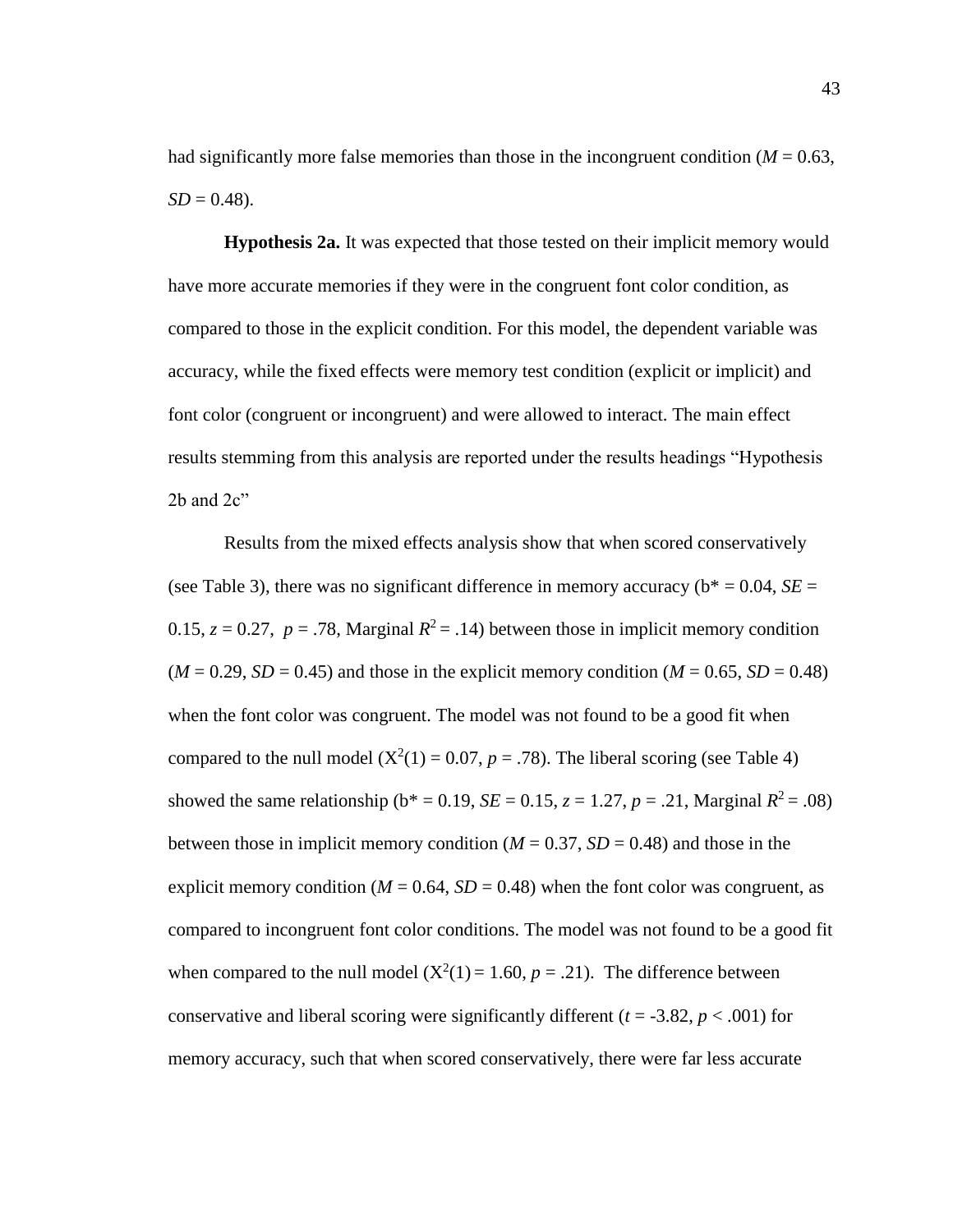memories compared when scored liberally. Figure 2 shows that the interaction is supportive of what was expected, although insignificantly, such that those in the implicit memory condition had more accurate memories when also in the congruent font color condition as compared to incongruent font color conditions.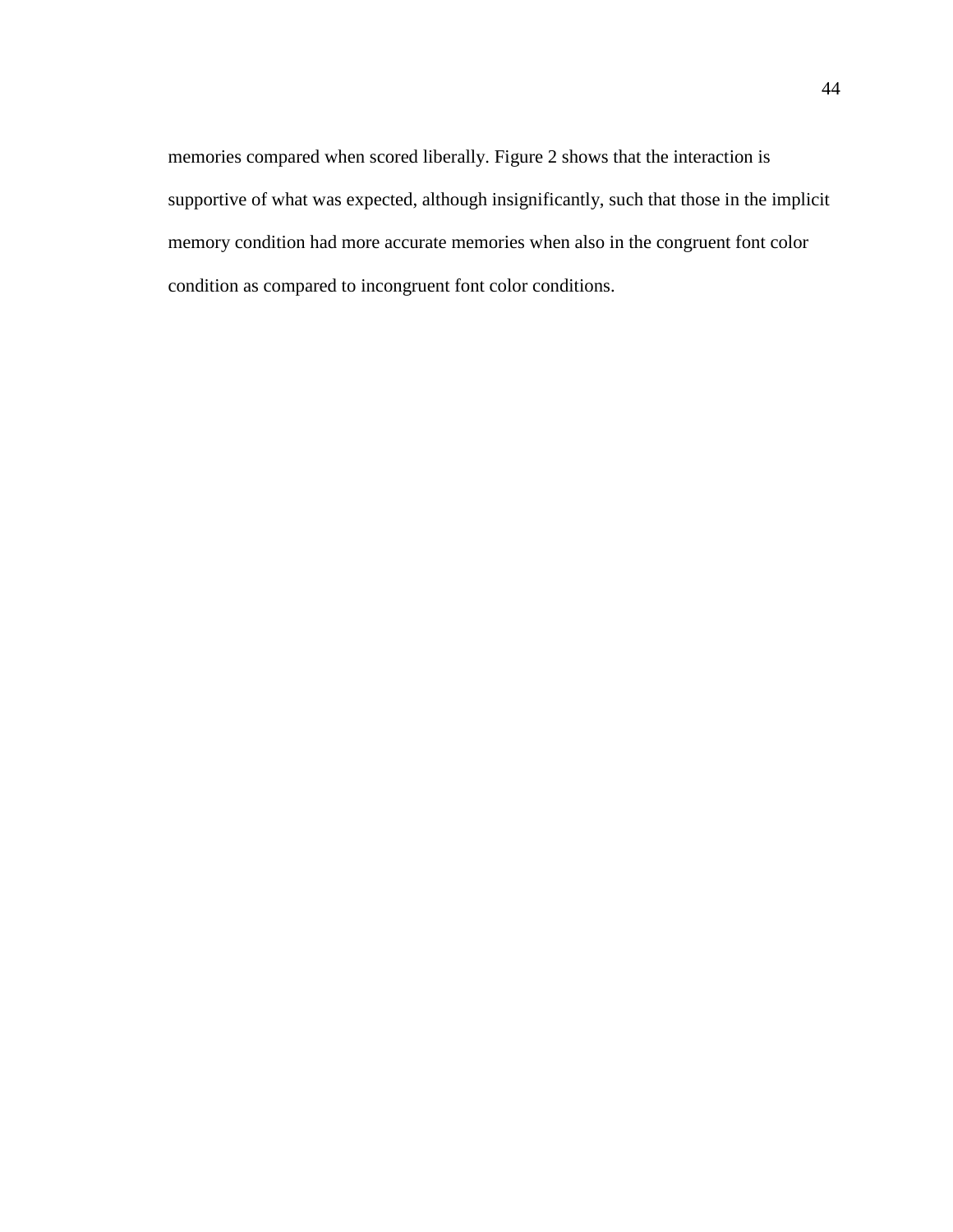# Table 3

|                                                     | Estimate | Std. Error | z-value  | $\boldsymbol{p}$ |
|-----------------------------------------------------|----------|------------|----------|------------------|
| (Intercept)                                         | 0.71     | 0.18       | 4.00     | $< 0.01***$      |
| Condition<br>Implicit                               | $-1.75$  | 0.10       | $-18.24$ | $< 0.01***$      |
| Font Color<br>Incongruent                           | $-0.26$  | 0.08       | $-3.40$  | $< 0.01***$      |
| Condition<br>Implicit: Font<br>Color<br>Incongruent | 0.04     | 0.15       | 0.27     | .78              |

*Hypothesis 2. Conservatively scored model of memory accuracy*

*Note.* Interaction effects: Memory Accuracy (Conservative) ~ (Condition +Font.Color)^2

+ (1|Subject) + (1|Word). Main effects: Memory Accuracy (Conservative) ~Condition +

Font.Color + (1|Subject) + (1|Word). *\* p* <.05*; \*\*p* < .01*; \*\*\* p* < .001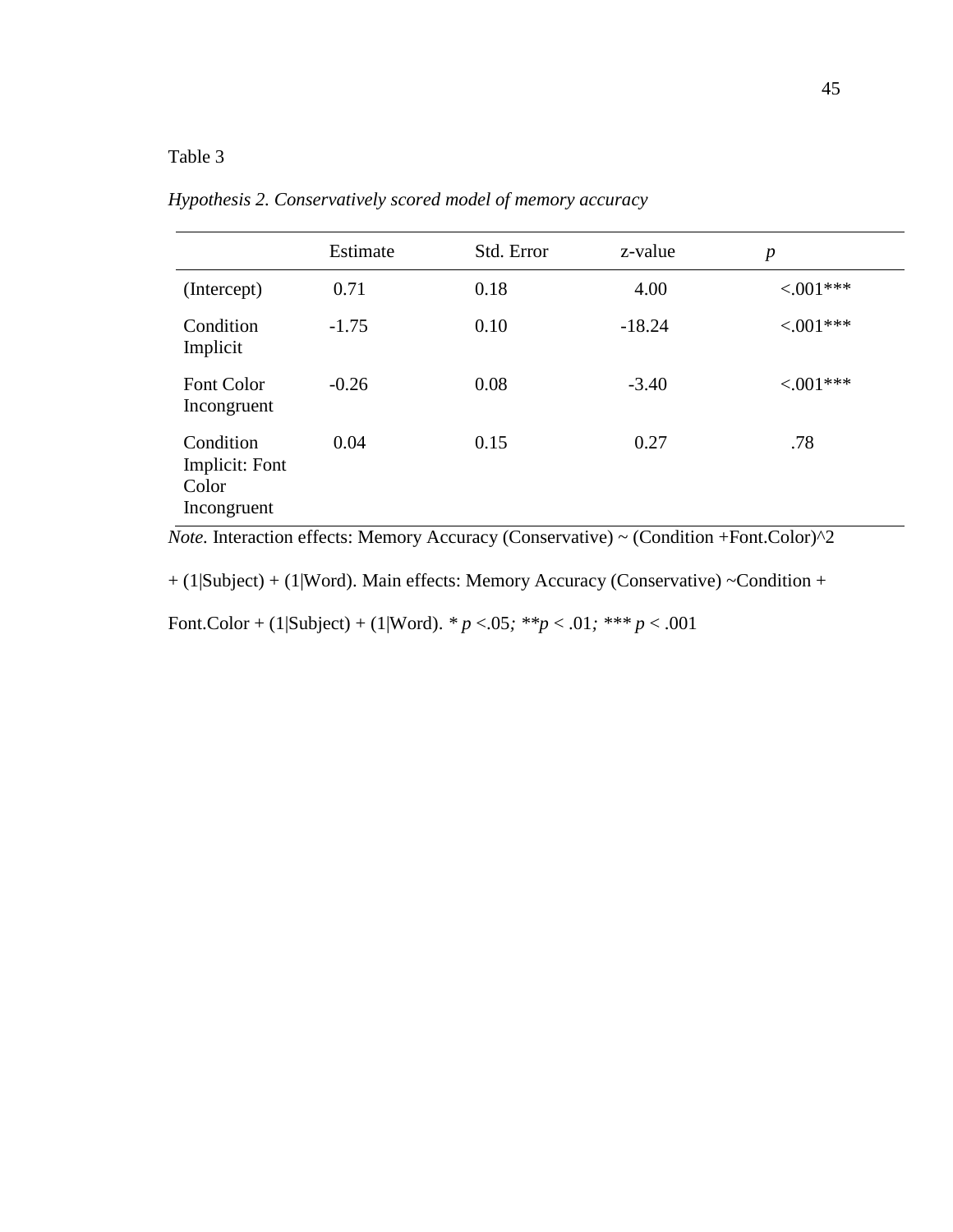# Table 4

|                                                     | Estimate | Std. Error | z-value  | $\boldsymbol{p}$ |
|-----------------------------------------------------|----------|------------|----------|------------------|
| (Intercept)                                         | 0.69     | 0.19       | 3.61     | $< 0.01***$      |
| Condition<br>Implicit                               | $-1.28$  | 0.09       | $-14.56$ | $< 0.01***$      |
| Font Color<br>Incongruent                           | $-0.20$  | 0.07       | $-2.68$  | $.007**$         |
| Condition<br>Implicit: Font<br>Color<br>Incongruent | 0.19     | 0.15       | 1.27     | .21              |

*Hypothesis 2. Liberally scored model of memory accuracy*

*Note.* Interaction effects: Memory Accuracy (Liberal) ~ (Condition + Font.Color) $^2$  +

(1|Subject) + (1|Word). Main effects: Memory Accuracy (Liberal) ~ Condition +

Font.Color + (1|Subject) + (1|Word). *\* p* <.05*; \*\*p* < .01*; \*\*\* p* < .001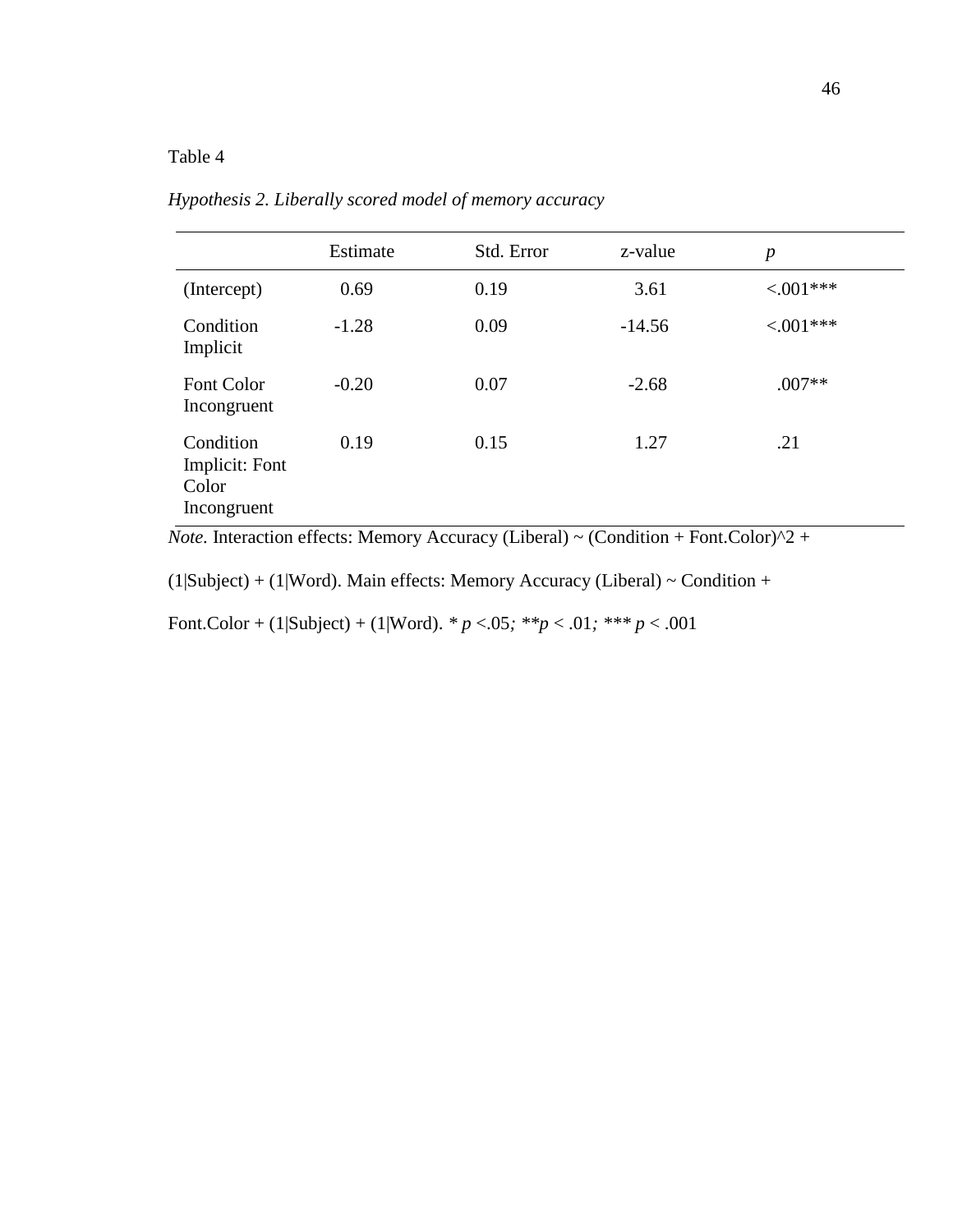

*Figure 2.* Hypothesis 2. Interactions between memory condition and font color regarding false memory frequency, scored both conservatively and liberally.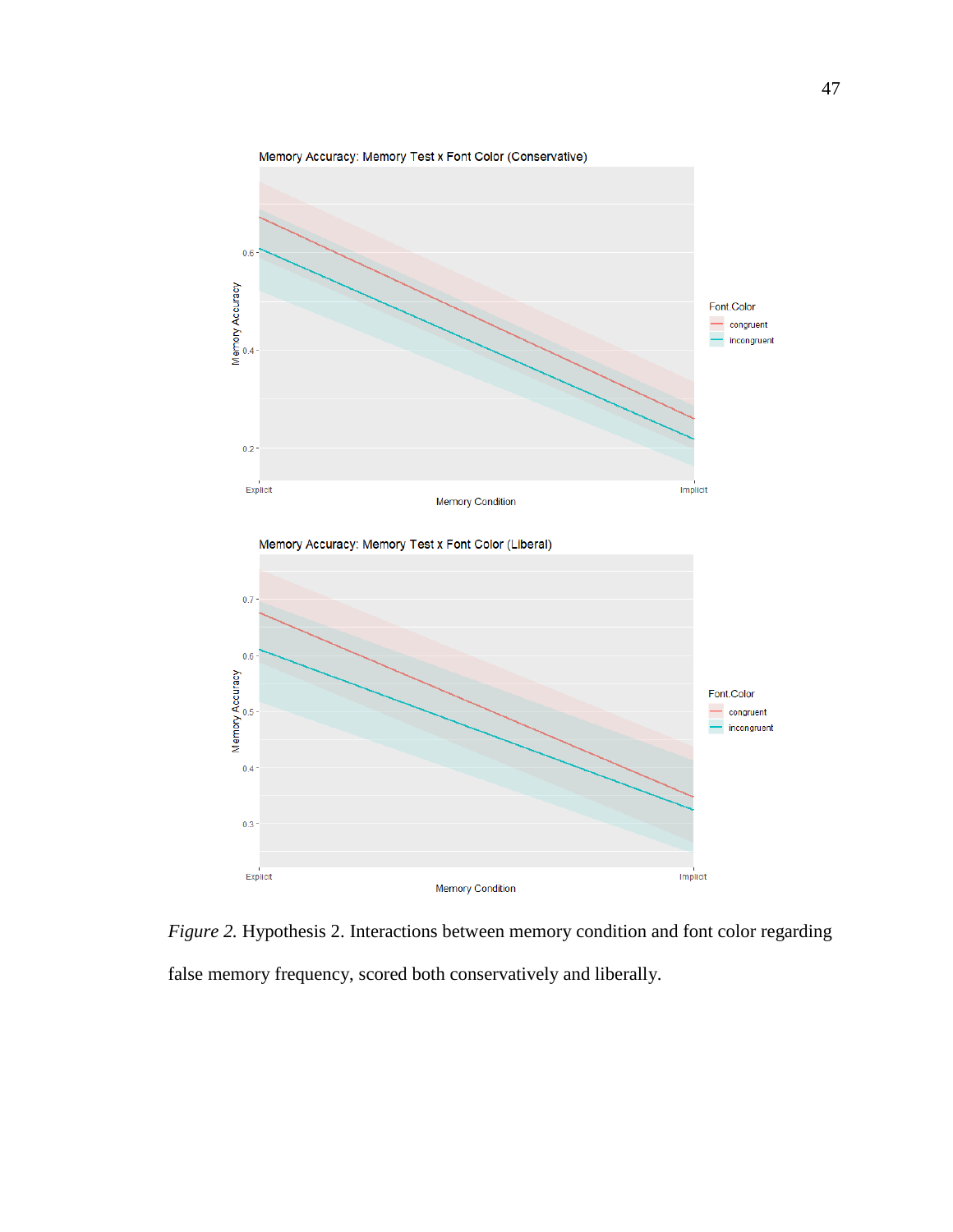**Hypothesis 2b.** The main effect for test condition, as part of the analysis from results heading Hypothesis 2a predicted that those in the implicit condition would have more accurate memories than those in the explicit condition.

Due to the fact that the interaction was insignificant for the memory accuracy model, separate analyses were done with only the main effects, in order to get better fit model. Results from the analysis without the interaction showed that when scored conservatively (see Table 3), there was a significant difference in memory accuracy ( $b^*$  =  $-1.75$ , *SE* = 0.10, *z* =  $-18.24$ , *p* < .001), such that those in the implicit memory condition  $(M = 0.27, SD = 0.44)$  had significantly less accurate memories than those in the explicit memory condition ( $M = 0.62$ ,  $SD = 0.49$ ). The liberal scoring (see Table 4) showed the same relationship ( $b^* = -1.28$ ,  $SE = 0.09$ ,  $z = -14.56$ ,  $p < .001$ ), such that those in implicit memory condition ( $M = 0.36$ ,  $SD = 0.48$ ) had significantly less accurate memories than those in the explicit memory condition  $(M = 0.62, SD = 0.49)$ .

**Hypothesis 2c.** The main effect for font color condition, as part of the analysis from results heading Hypothesis 2a predicted that those in the congruent font color condition would have more accurate memories than those in the incongruent condition.

Due to the fact that the interaction was insignificant for the memory accuracy model, separate analyses were done with only the main effects, in order to get better fit model. Results from the analysis without the interaction showed that when scored conservatively (see Table 3), there was a significant difference in memory accuracy ( $b^*$  =  $-0.26$ , *SE* = 0.08, *z* =  $-3.40$ , *p* < .001), such that those in the implicit memory condition  $(M = 0.27, SD = 0.44)$  had significantly less accurate memories than those in the explicit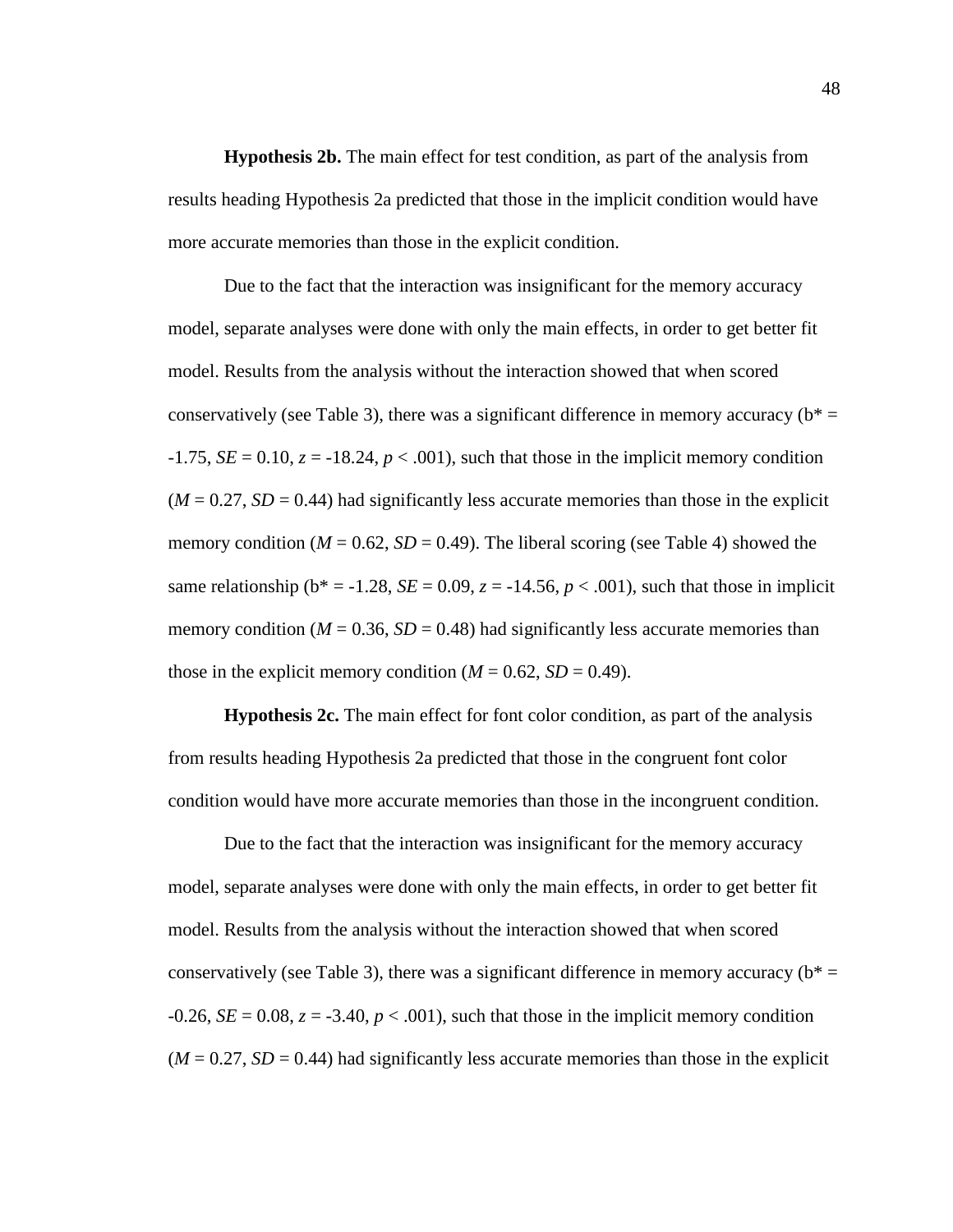memory condition ( $M = 0.62$ ,  $SD = 0.49$ ). The liberal scoring (see Table 4) showed the same relationship ( $b^* = -0.20$ ,  $SE = 0.07$ ,  $z = -2.68$ ,  $p = .007$ ), such that those in implicit memory condition ( $M = 0.36$ ,  $SD = 0.48$ ) had significantly less accurate memories than those in the explicit memory condition  $(M = 0.62, SD = 0.49)$ .

### **Exploratory Analyses**

Exploratory analyses were done looking at the 3-way interaction between memory test, font color, and word type on memory accuracy, to see if there is a difference in memory accuracy for new and old words in both congruent and incongruent font colors, in both the implicit and explicit memory conditions. Similar analyses were not done for false memory frequency, because false memory frequency only analyzes responses to critical words. For this model, the dependent variable was accuracy, while the fixed effects were memory test condition (explicit or implicit), font color (congruent or incongruent), and word type (old or new) and were allowed to interact.

Results from the mixed effects analysis show that when scored conservatively (see Table 5), there was a significant interaction ( $b^* = 1.69$ , *SE* = 0.36, *z* = 4.73, *p* < .001, Marginal  $R^2 = .19$ ), such that both those in implicit memory condition ( $M = 0.34$ ,  $SD =$ 0.48) and those in the explicit memory condition  $(M = 0.69, SD = 0.46)$  had more accurate memories for old words when the font color was congruent, compared to those in implicit memory condition ( $M = 0.30$ ,  $SD = 0.46$ ) and those in the explicit memory condition ( $M = 0.52$ ,  $SD = 0.50$ ) in the incongruent font color condition. However, those in the explicit memory condition  $(M = 0.71, SD = 0.45)$  had more accurate memories for new words when the font color was incongruent, compared to when the font color was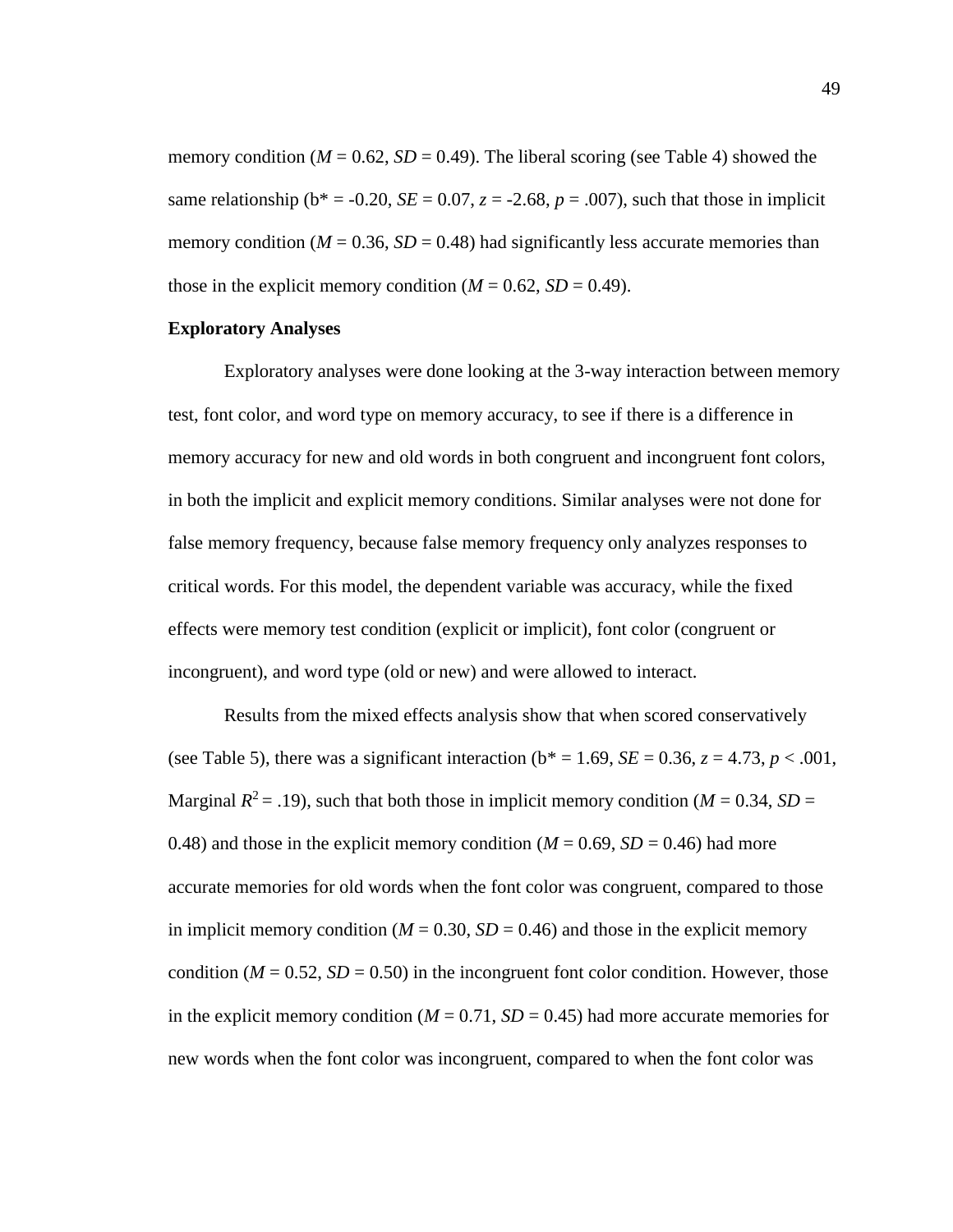congruent ( $M = 0.56$ ,  $SD = 0.50$ ). This effect was not seen for those in the implicit memory condition ( $M = 0.13$ ,  $SD = 0.34$ ), as they had more accurate memories for new words when in the congruent condition, as compared to the incongruent condition  $(M =$ 0.13,  $SD = 0.34$ ). The model was found to be a good fit when compared to the null model  $(X^2(4) = 118.56, p < .001).$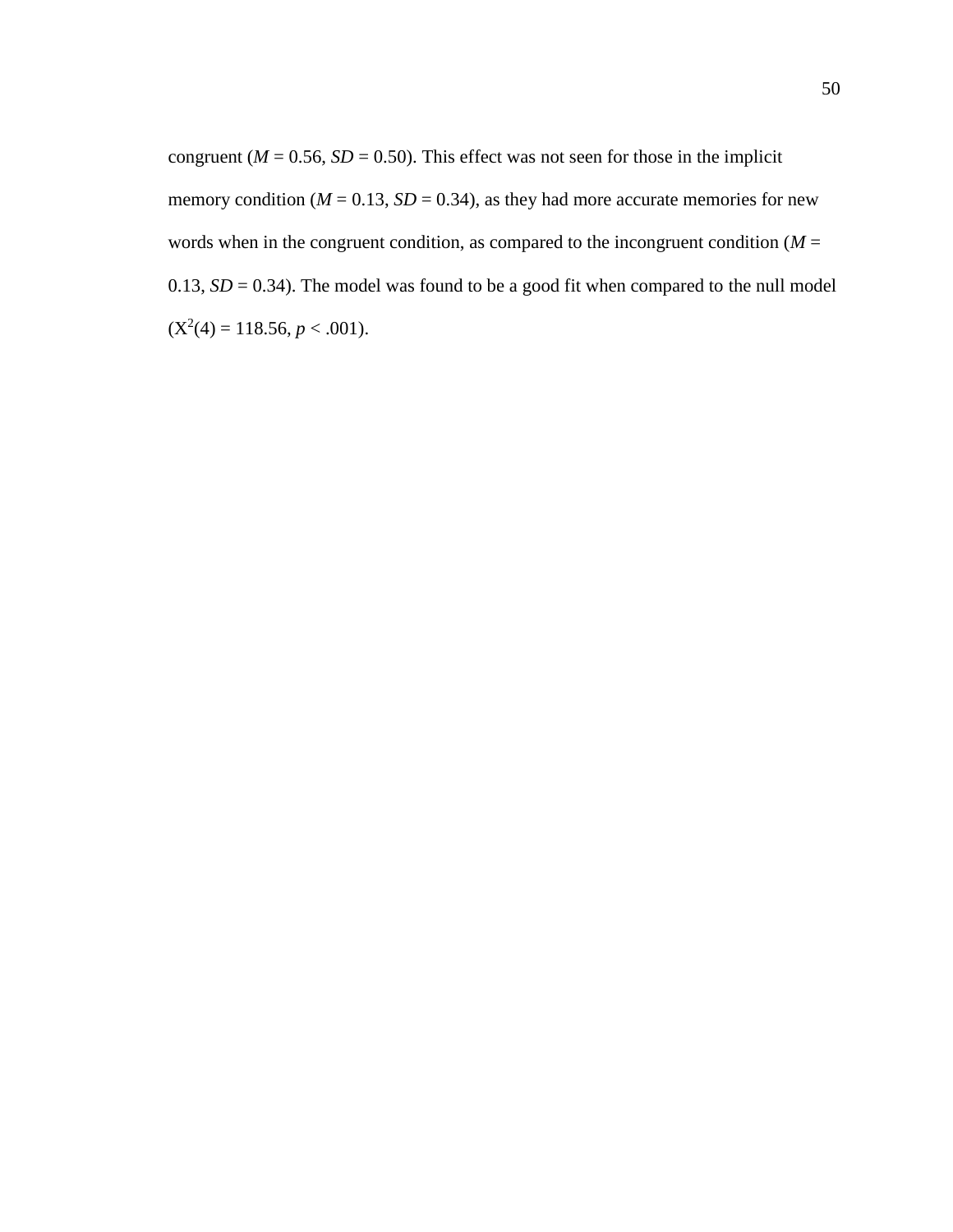# Table 5

|                                                                       | Estimate | Std. Error | z-value | $\boldsymbol{p}$ |
|-----------------------------------------------------------------------|----------|------------|---------|------------------|
| (Intercept)                                                           | 0.38     | 0.32       | 1.18    | .24              |
| Condition<br>Implicit                                                 | $-2.30$  | 0.23       | $-10.2$ | $< 001***$       |
| Font Color<br>Incongruent                                             | 0.76     | 0.18       | 4.27    | $< 001***$       |
| Word Type Old                                                         | 0.54     | 0.39       | 1.38    | .17              |
| Condition<br>Implicit: Font<br>Color<br>Incongruent                   | $-1.10$  | 0.31       | $-3.57$ | $< 0.01***$      |
| Condition<br>Implicit: Word<br>Type Old                               | 0.65     | 0.25       | 2.58    | $.01*$           |
| Font Color<br>Incongruent:<br>Word Type Old                           | $-1.56$  | 0.22       | $-7.14$ | ${<}001***$      |
| Condition<br>Implicit: Font<br>Color<br>Incongruent:<br>Word Type Old | 1.70     | 0.36       | 4.73    | $< 001***$       |

| Exploratory analysis. Conservatively scored model of memory accuracy |
|----------------------------------------------------------------------|
|----------------------------------------------------------------------|

*Note.* Memory Accuracy (Conservative) ~ (Condition + Font.Color + Word Type)^3 +

 $(1|\text{Subject}) + (1|\text{Word})$ . *\* p* <.05; \*\**p* < .01; \*\*\* *p* < .001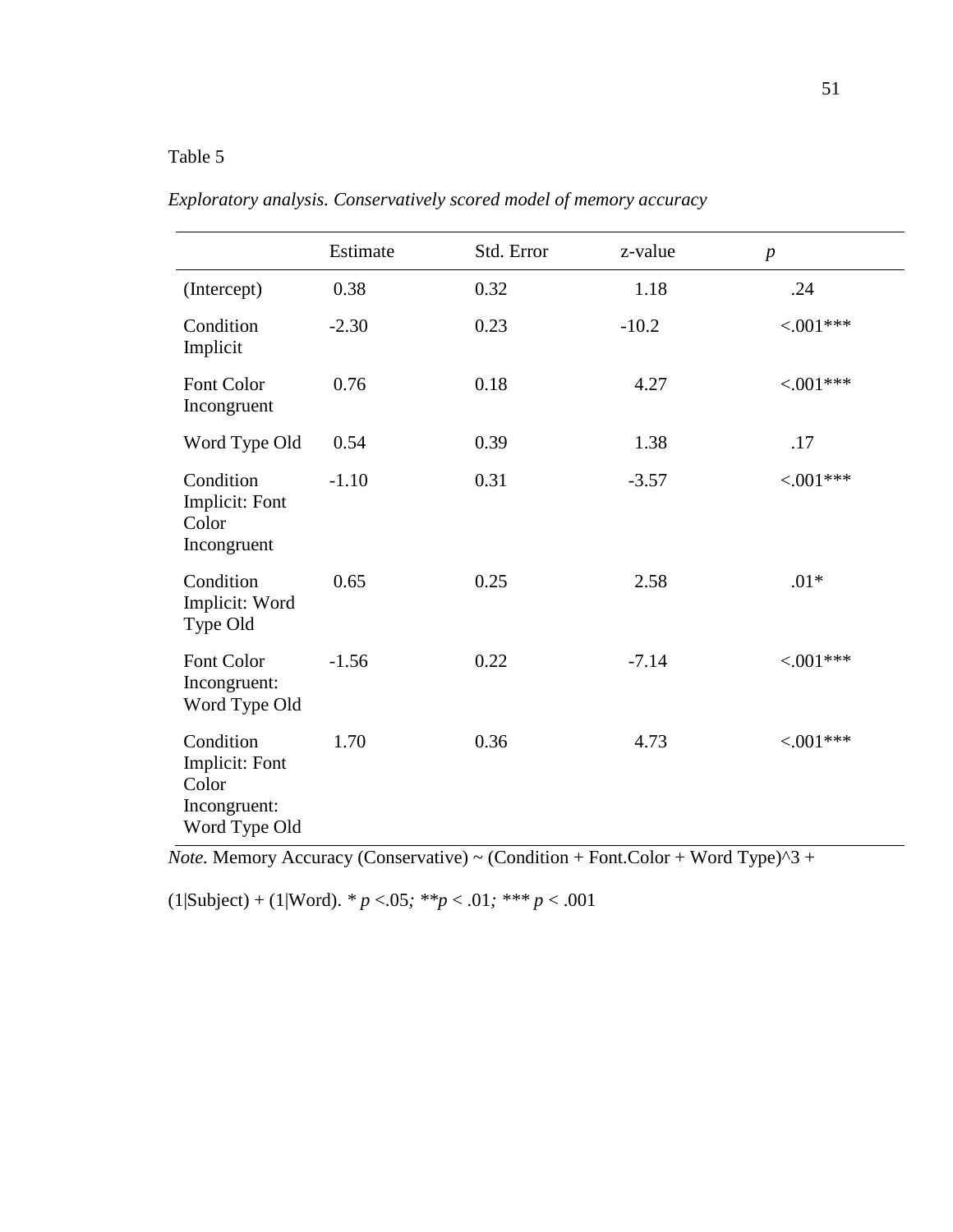The liberal scoring (see Table 6) showed the same relationship ( $b^* = 1.61$ , *SE* = 0.33,  $z = 4.86$ ,  $p < .001$ , Marginal  $R^2 = .12$ ), such that both those in implicit memory condition ( $M = 0.42$ ,  $SD = 0.49$ ) and those in the explicit memory condition ( $M = 0.69$ ,  $SD = 0.46$ ) had more accurate memories for old words when the font color was congruent, compared to when those in the implicit memory condition ( $M = 0.41$ ,  $SD =$ 0.49) and those in the explicit memory condition  $(M = 0.52, SD = 0.50)$  were in the incongruent font color condition. However, those in the explicit memory condition  $(M =$  $0.71$ ,  $SD = 0.45$ ) had more accurate memories for new words when the font color was incongruent, compared to when the font color was congruent ( $M = 0.56$ ,  $SD = 0.50$ ). This effect was not seen for those in the implicit memory condition  $(M = 0.22, SD = 0.42)$ , as they had more accurate memories for new words when in the congruent condition, as compared to the incongruent condition ( $M = 0.23$ ,  $SD = 0.42$ ). The model was found to be a good fit when compared to the null model  $(X^2(4) = 111.18, p < .001)$ .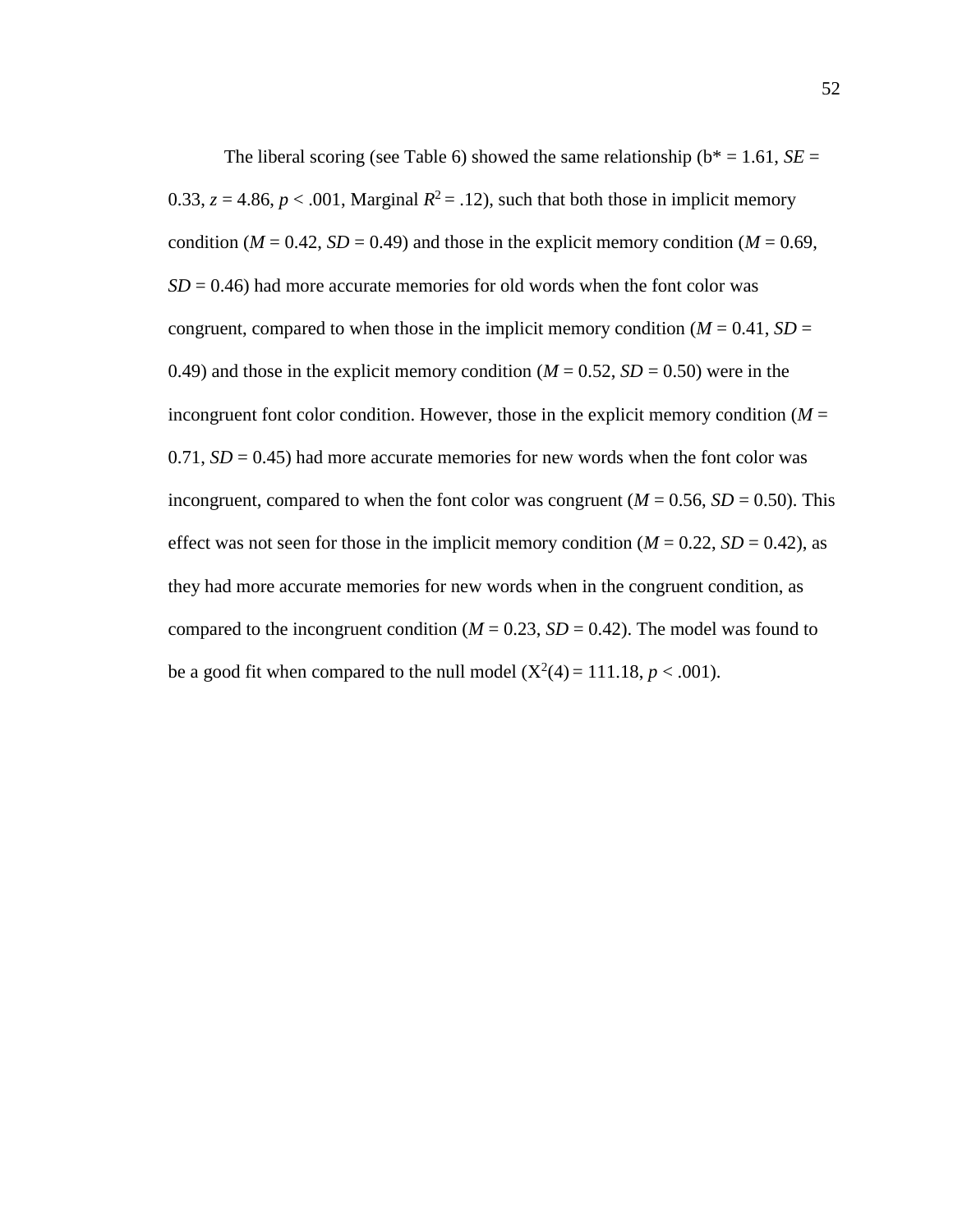# Table 6*.*

|                                                                       | Estimate | Std. Error | z-value | $\boldsymbol{p}$ |
|-----------------------------------------------------------------------|----------|------------|---------|------------------|
| (Intercept)                                                           | 0.39     | 0.34       | 1.13    | .26              |
| Condition<br>Implicit                                                 | $-1.75$  | 0.20       | $-8.55$ | $< 0.01***$      |
| Font Color<br>Incongruent                                             | 0.77     | 0.18       | 4.26    | $< 001***$       |
| Word Type Old                                                         | 0.55     | 0.42       | 1.31    | .19              |
| Condition<br>Implicit: Font<br>Color<br>Incongruent                   | $-0.88$  | 0.28       | $-3.17$ | $.001**$         |
| Condition<br>Implicit: Word<br>Type Old                               | 0.47     | 0.23       | 2.02    | $.04*$           |
| Font Color<br>Incongruent:<br>Word Type Old                           | $-1.59$  | 0.22       | $-7.17$ | $< 001***$       |
| Condition<br>Implicit: Font<br>Color<br>Incongruent:<br>Word Type Old | 1.61     | 0.33       | 4.86    | $< 001***$       |

*Exploratory analysis. Liberally scored model of memory accuracy*

*Note.* Memory Accuracy (Liberal) ~ (Condition + Font.Color + Word Type)^3 +

 $(1|\text{Subject}) + (1|\text{Word})$ . *\* p* <.05*; \*\*p* < .01*; \*\*\* p* < .001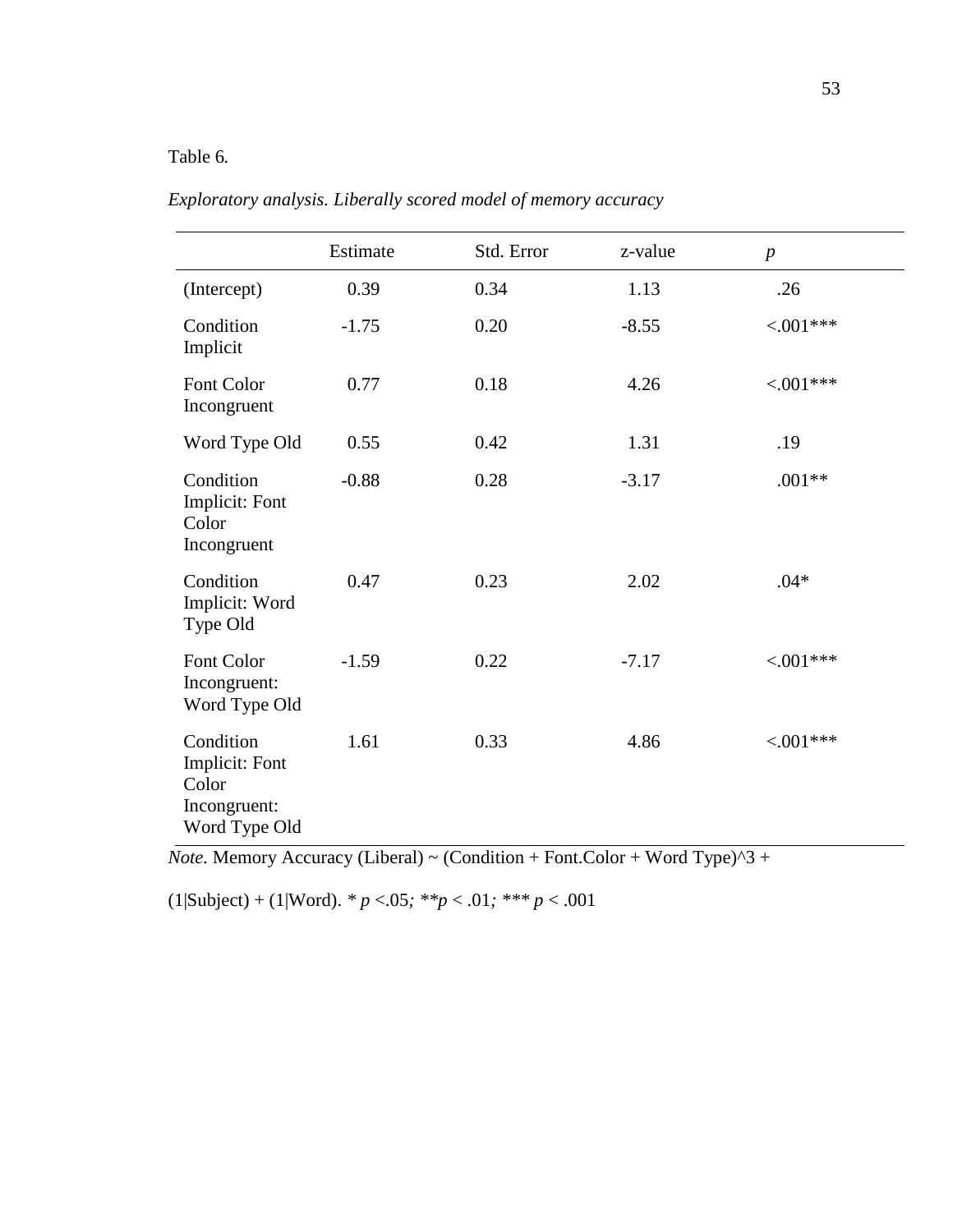### **Discussion**

This study examined the relationship between the types of long term memory, encoding specificity, false memory frequency, and memory accuracy in an incidental learning situation. The design and hypotheses from the current study are largely based on that of McDermott (1997) and Dodd and MacLeod (2004). Broadly, the results of this study suggest that there is indeed a meaningful relationship between these variables that can be seen when information is learned incidentally.

#### **Spreading Activation and Implicit Memory**

In 2004, Dodd and MacLeod found that participants had significant levels of explicit false memories when DRM word lists were learned incidentally via a Stroop task. The creation of false memories in this study is attributed to the process of spreading activation, which occurs even when information is learned incidentally. The current study extended upon that of Dodd and MacLeod, with the addition of an implicit memory condition. What was found in the current study supports what was found by Dodd and MacLeod because we too were able to detect significant levels of explicit false memories when information was learned incidentally via a Stroop task.

In 1997, McDermott found that participants can be primed by DRM word lists to have significant levels of both perceptual and conceptual implicit false memories. The current study extended upon that of McDermott, with some differences in design. The most prominent difference between the studies is that McDermott (1997) did not compare implicit and explicit false memory rates. While she was able to detect the differences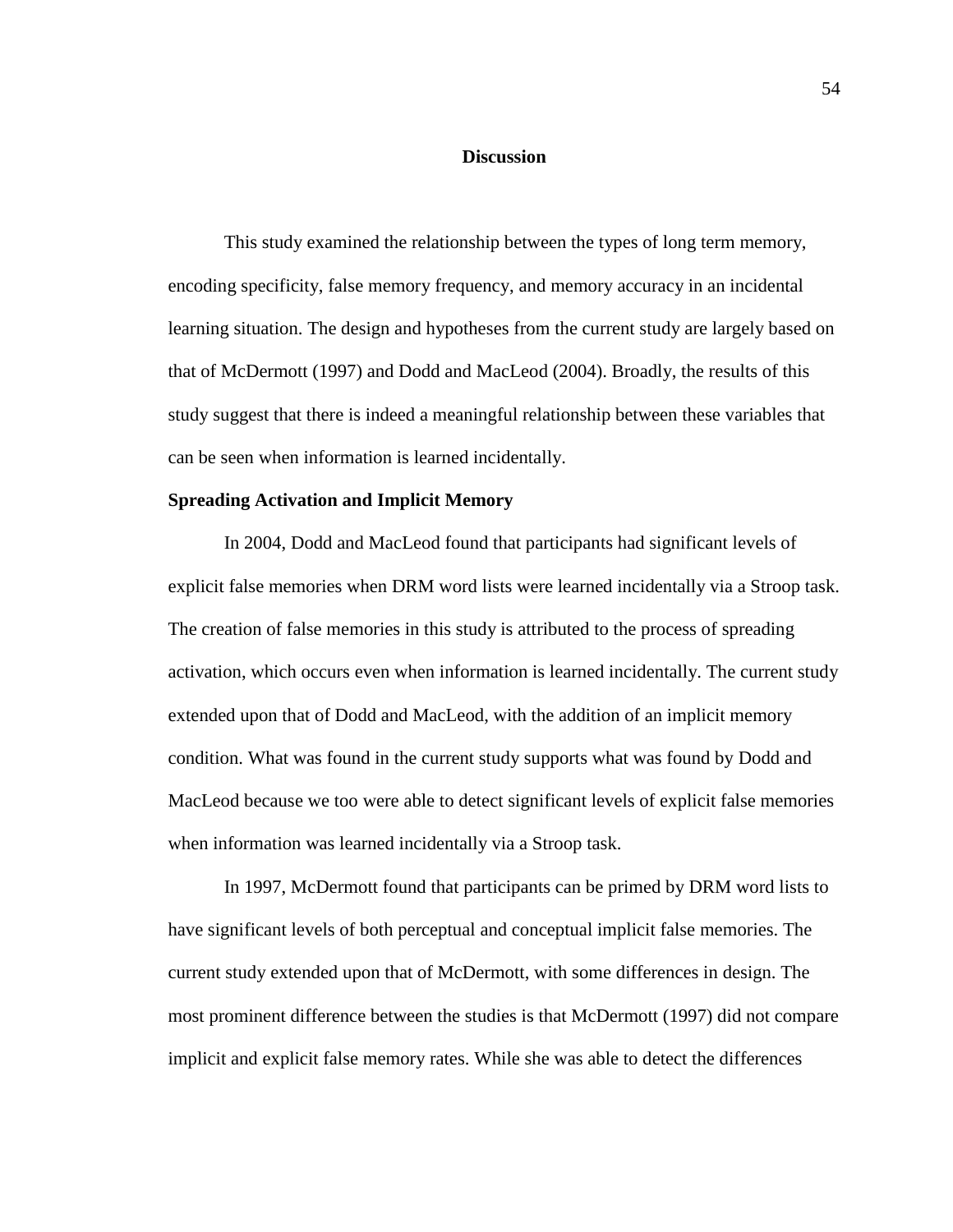within conceptual and perceptual implicit false memories, she did not make comparisons to explicit false memories. Additionally, McDermott (1997) did not execute the learning of word lists in an incidental fashion. McDermott (1997) found that DRM word lists can effectively prime the implicit memory of participants, leading many researchers to continue studying implicit false memories. The results from the current study support what McDermott found, because we were able to successfully prime participants for perceptual implicit false memories, however we did not look into conceptual implicit memories.

Interestingly, the results from the analyses coinciding with Hypotheses 1b and 2b showed significantly less false memories and accurate memories for those in the implicit memory conditions. The relatively low amounts of implicit false memories and accurate memories seemingly contradicts what has been found by other researchers (e.g. Tajika et al., 2005). However, the results from the current study are consistent with the findings that implicit false memories can indeed be caused by priming of semantic associates (McDermott, 1997; McKone & Murphy, 2000).

There are several explanations for why our results regarding perceptual implicit false memories were smaller than expected. One explanation is that semantic priming may be more short-lived than other forms of priming, such as repetition priming (McBride, Coane, & Raulerson, 2006). Meade, Watson, Balota, and Roediger (2007) found that when there are more intervening steps between learning and implicit memory tests, less false memories occur in semantic priming experiments, compared to when there are less or no intervening steps between learning and memory test. These results are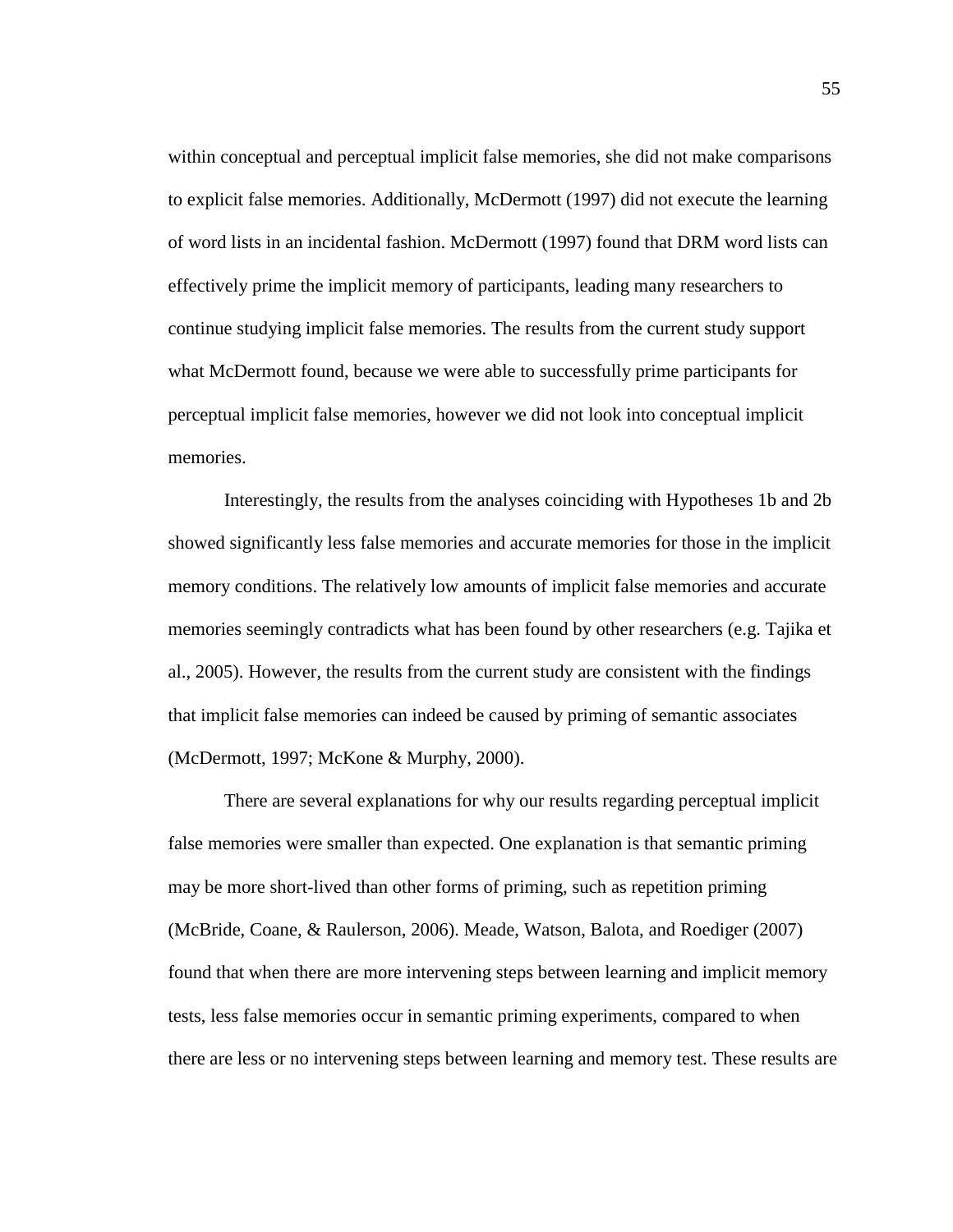consistent with the theory that semantic priming is more short-lived, and thus, in order to test perceptual implicit false memories experimentally, there should be minimal intervening steps between learning and memory test. The present experiment had participants take a short, self-paced break in between the color identification task and the word-stem completion task, followed by intermediate oral instructions provided by research assistants. These intervening steps may contribute to the relatively low amount of implicit false memories found. Additionally, the fact that in the current study the DRM word lists were not presented in their traditional blocked fashion, this may further interrupt the semantic priming between learning and test. Participants were not shown each list in its entirety before being shown another list, and were instead shown equivalent associates from each list one after the other, in descending order from strongest to weakest associate. The way the lists were presented may have made semantic priming less detectable because there may have been more intermediate stimuli being shown between the learning and recall of the information associated to a given word list.

Additionally, McBride et al. (2006) puts forward another possible explanation for our results. In implicit false memory experiments, participants are more likely to begin to explicitly retrieve information if they connect the study phase (even though the aim was to study the information incidentally) to the test phase. This is a big issue to consider, as it may provide alternative explanations for what was found in the current study. For example, if participants in the implicit condition began to recognize word stems as belonging to words that were also present during the color identification task, they may begin completing the stems with those words explicitly (intentionally). Also, during the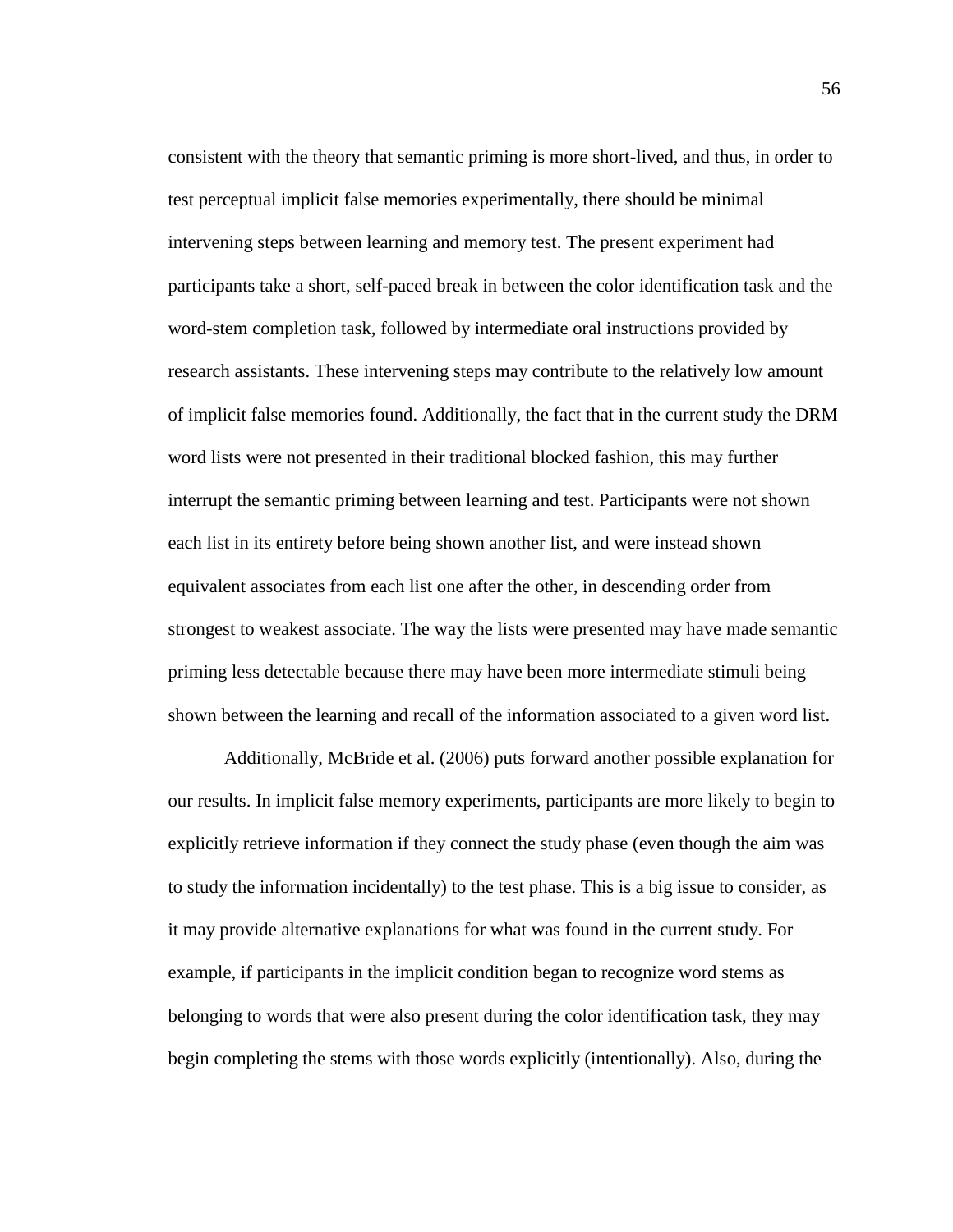memory test if there are a small amount of non-related filler words present participants are more likely to consciously recognize the relationship between the words during the learning phase and memory test. Thus, in the present study as well as others (Tajika et al., 2005), 8 filler words in the memory test may not be enough to keep participants in the dark as to the true nature of the experiment. With only 8 filler words during the implicit memory test, it is very possible that participants were able to see the connection between the items from the learning phase of the experiment and therefore responded explicitly to the memory test (McBride et al., 2006; Tse & Neely, 2005).

Furthermore, something that is very important in false memory experiments is lexical activation. In order for lexical activation to occur, the lexical form of a word must be present. This means that the word in its entirety must be present, whether it be presented auditorily or visually in text form. If the lexical form of a word is indeed present during learning in perceptual implicit false memory experiments, then it may be repetition priming, and not semantic priming that is at work. To reiterate from earlier in this paper, repetition priming is the memory facilitation that occurs when an item has already been presented at least once. For example, if one is presented with the word "window" during the learning phase of an experiment, and is then tested with the presentation of the word "window" again (i.e. the item is repeated, hence "repetition" priming), the person has been primed by the presentation of the same word twice, thus facilitating their memory for the item. It is common practice in some false memory experiments to actually present the critical lure word to some conditions during the learning phase, in order to test both semantic and repetition priming (e.g. McDermott,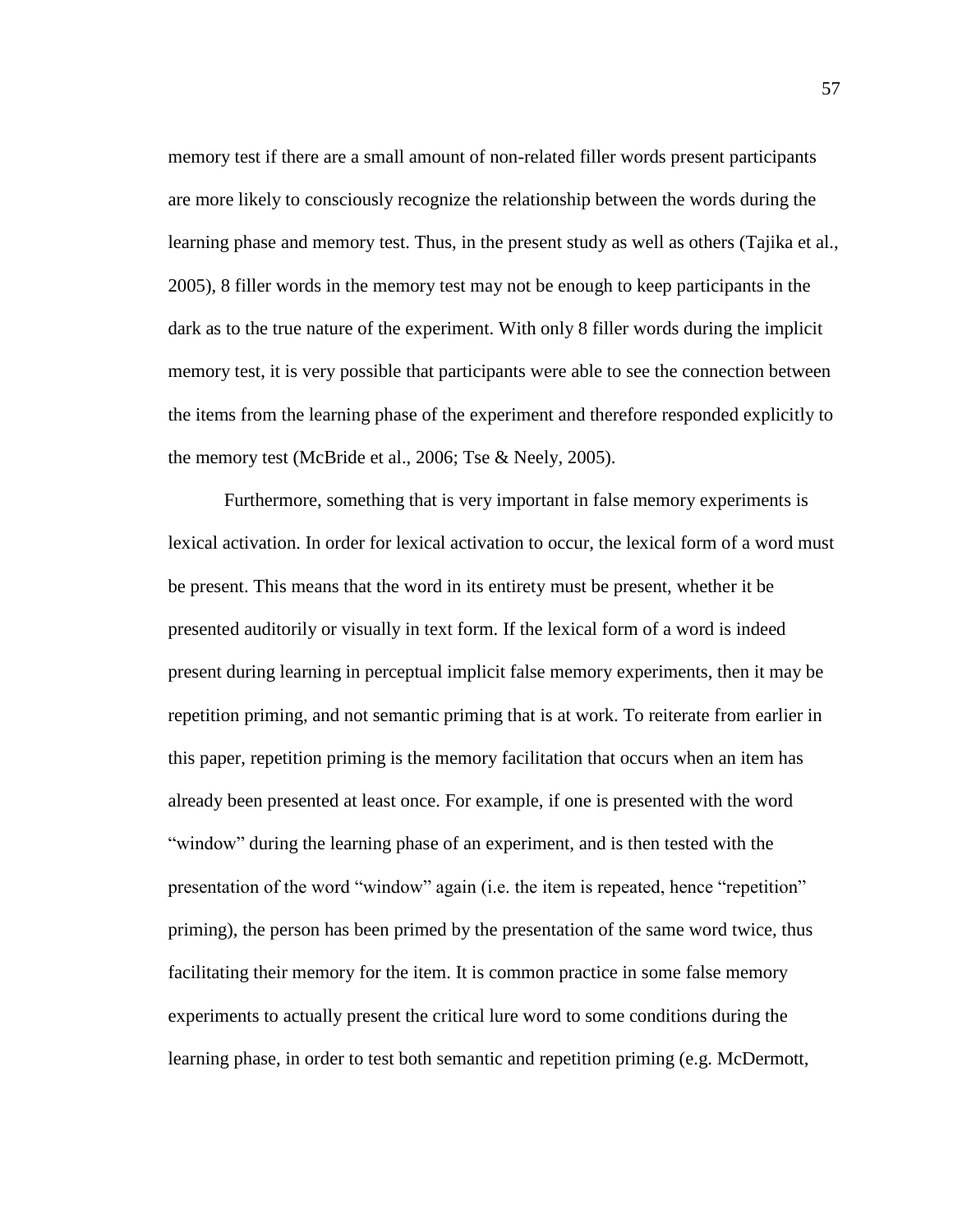1997). In these cases, the lexical form of the word is actually present during the learning phase of the experiment and therefore, lexical activation occurs and often results in a large amount of priming (McDermott, 1997). For example, if some participants were presented with the word "window" during the learning phase and others were only presented with semantic associates of the word window (e.g. "shade", "ledge", "pane"), those presented with the actual word have experienced repetition priming from the lexical activation of the word "window" at both learning and test, while those who were presented with associates have experienced semantic priming.

Additionally, researchers have found that the implicit memory system may not be as susceptible to semantic activation, compared to lexical activation (McBride et al., 2006; Roediger & McDermott, 1993). What this means is that in many implicit false memory experiments, it may be mainly the lexical activation via repetition priming and not semantic activation via semantic priming that resulted in significant levels of priming on implicit memory tests. To further expand on this notion, Lovden and Johansson (2003) found that verbal articulation mediated the priming for implicit false memories. Their results suggest that lexical activation is an important factor to consider when testing the creation of implicit false memories. Therefore, the relatively low amount of implicit false memories and accurate memories in the present study may be due to the fact that lexical activation during the word stem completion task did not occur. This was not an issue with explicit false memories because the explicit memory system is more susceptible to semantic activation.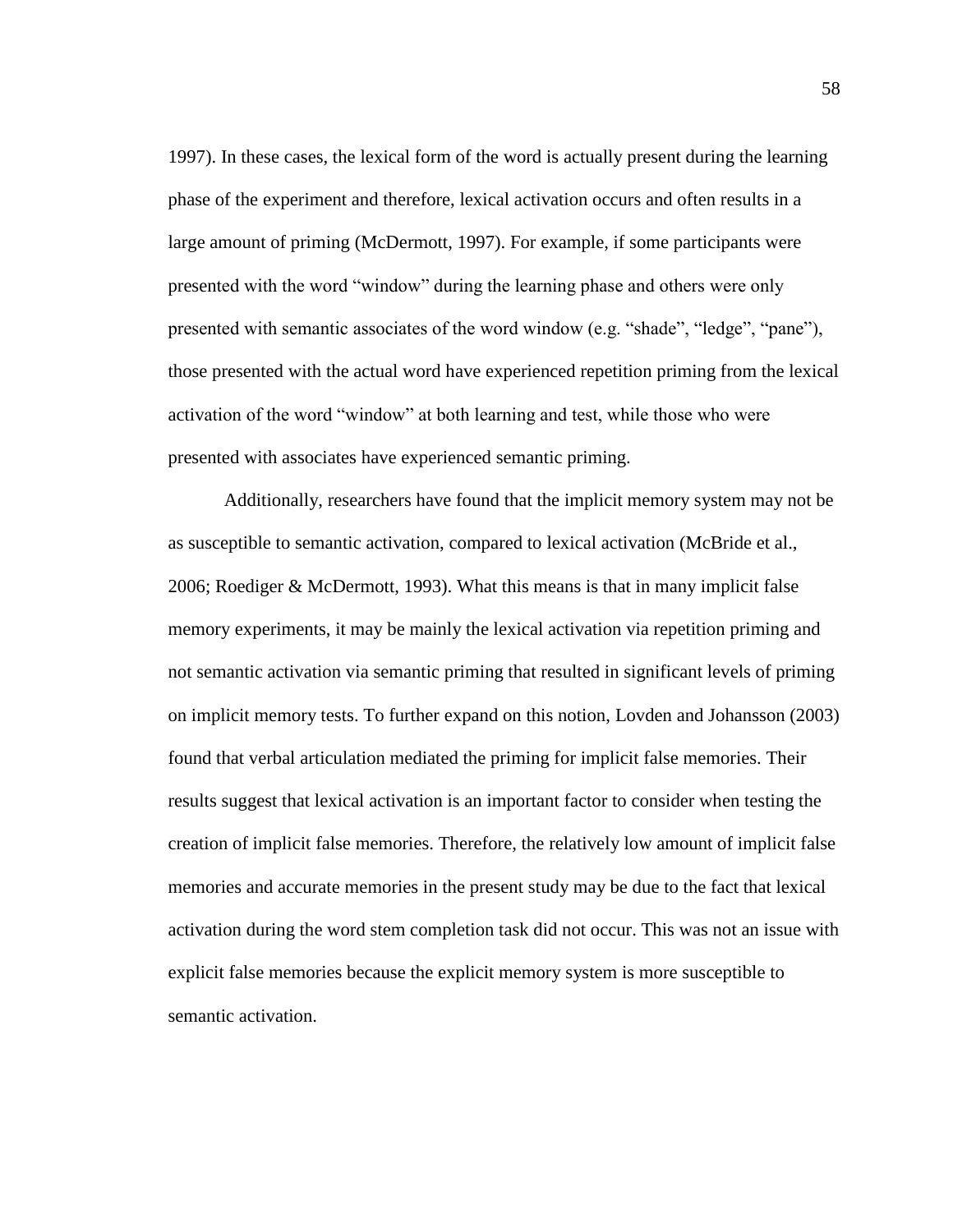It is important to note that there were a significant amount of implicit false memories, as found in the results coinciding with Hypotheses 1b, just far less than expected and far less than the explicit memory condition. The fact that there was a degree of successful priming for implicit false memories is likely due the monitoring component within the activation-monitoring theory, proposed by Gallo and Roediger (2002). To reiterate, the monitoring process causes false memories due to errors in identifying the source of activation that led to a memory. Participants in this study may have made source monitoring errors when going through the word stem completion task. That being said, in order for this to occur, explicit contamination of the implicit memory would be necessary, because monitoring does not occur within the implicit memory system. This means that it is possible, as mentioned above, that participants began consciously retrieving words from the color identification task to complete the word stems, negating the implicit nature of the task.

### **Encoding Specificity**

Encoding specificity states that when conditions during learning and retrieval are congruent, memory is facilitated. This concept has been supported by numerous studies (Godden & Baddeley, 1975; Grant et al., 1998; Tulving, 1974; Tulving & Thompson, 1973), but has been understudied regarding false memories. One would think that false memories should behave in a similar manner as accurate memories, but this may not be the case.

The results of the current study found that encoding specificity was supported in regard to false memory frequency (Hypothesis 1c) and memory accuracy (Hypothesis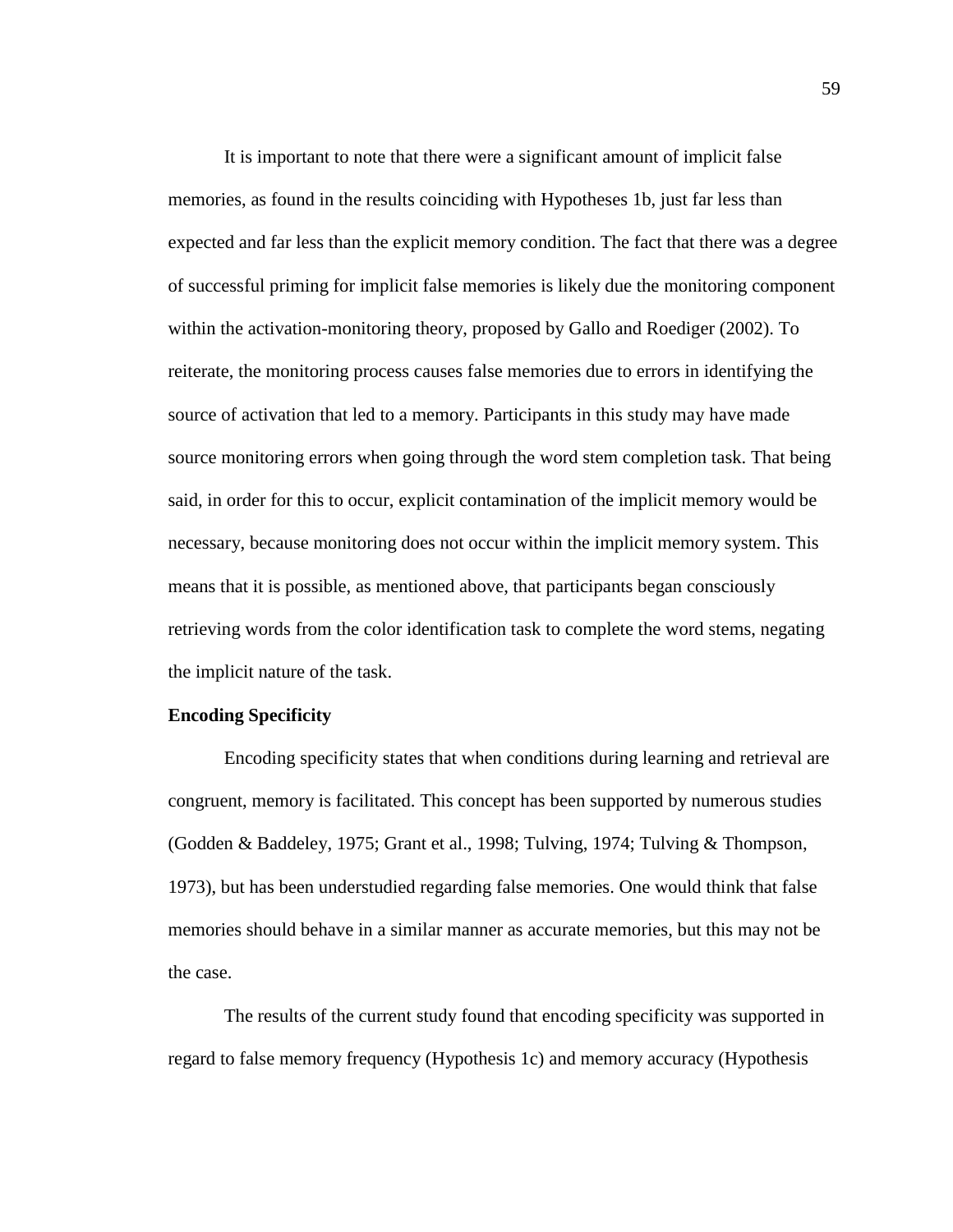2c). Those in congruent conditions did have more false memories and greater memory accuracy than those in incongruent conditions, regardless of test condition. These results are in line with what was expected and what past research has found regarding encoding specificity (Godden & Baddeley, 1975; Grant et al., 1998; Tulving, 1974; Tulving & Thompson, 1973). This suggests that explicit and implicit accurate and false memories are prone to the effects of encoding specificity. There is a lot of support for the notion that false memories and accurate memories behave very differently, but the results from the current study suggest that perhaps the two are not as different as we may think.

However, more interesting than the main effects of this study was the interaction effect that was found between explicit and implicit false memories in Hypothesis 1a. In this experiment, participants in the implicit memory condition had significantly more false memories when they were also in the incongruent color condition. Not only does this seem to contradict what one would expect, given what has been found in support of encoding specificity, but it seems to suggest that perhaps the opposite is true for implicit false memories. The results from the current study suggest that incongruence facilitates the creation of implicit false memories, more so than congruence, despite the findings that implicit false memories are indeed context-dependent, even more so than explicit false memories (Tajika et al., 2005).

Tajika et al. (2005) found when the incidental learning of information is more context-rich, participants have significantly more implicit false memories, even more so than those in the explicit memory condition who were also in the context-rich conditions. These results largely fueled my hypothesis that the implicit memory condition will have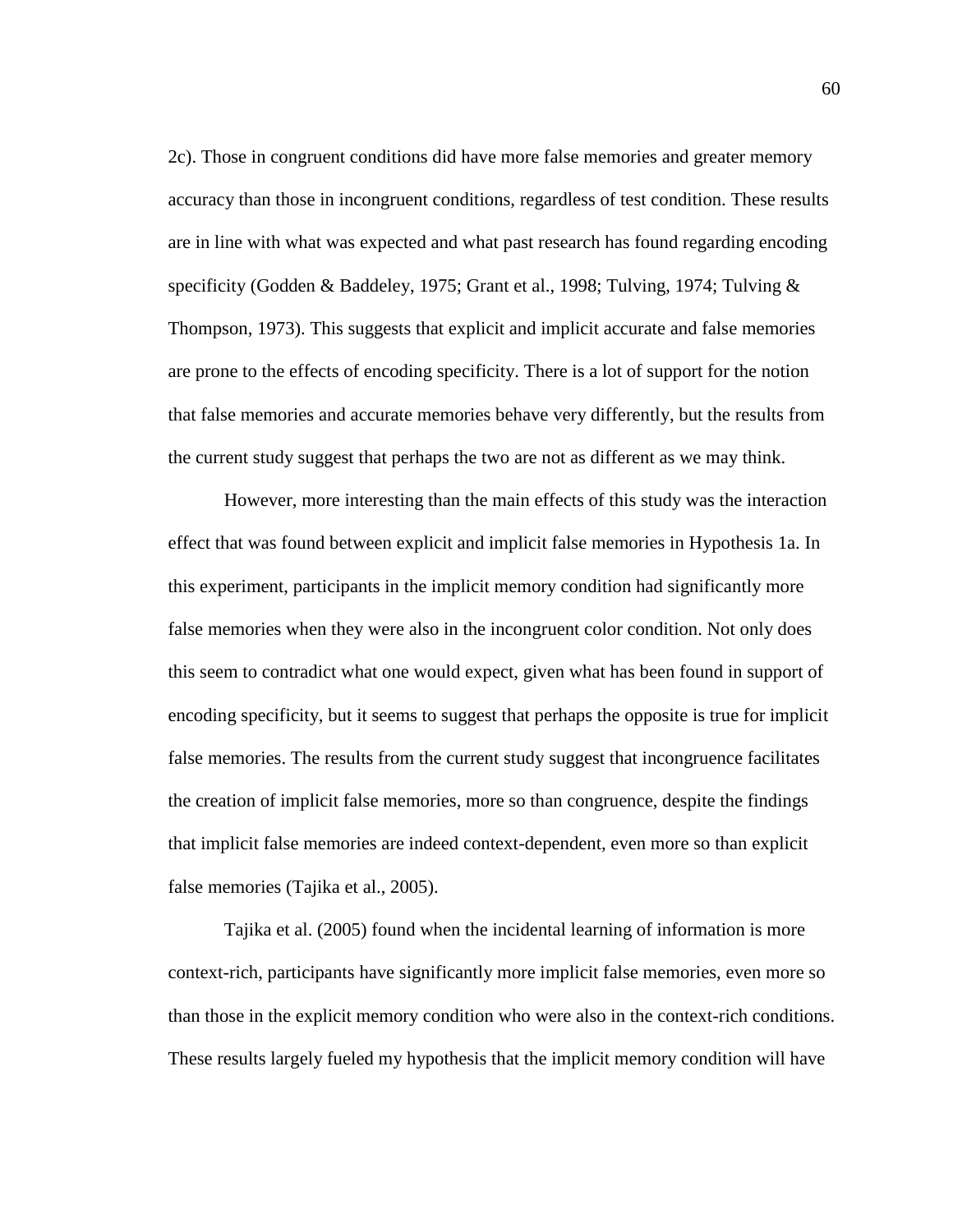more false memories in congruent font color conditions. However, there are differences between the two experiments that may contribute to our differences in results. Tajika et al.'s manipulation of context (2005) was much stronger than that of the current study. Tajika et al. (2005) utilized different instructions to participants in order to enhance the context associated with learned DRM word lists (i.e. imagery instructions: imagine the word in your mind or imagery plus writing instructions: imagine the word in your mind and write it down). The participants who received more context when learning the word lists (i.e. imagery plus writing) had far more implicit false memories than those who received less context (i.e. imagery). This may be why they found such a large difference between explicit and implicit false memories. Therefore, a potential explanation for what was found in the current study is that perhaps the context manipulation in this experiment was too weak.

Although previous research uses font color as a way of manipulating encoding specificity (Vaidya et al., 1998), more recent research has put forward the idea that stronger manipulations of context are needed (Smith, Handy, Hernandez, & Jacoby, 2018). Smith et al. (2018) claim that weak manipulations of context make it difficult to detect contextual effects on implicit memory, because the contextual similarities are not enough for the subconscious to pick up on. Thus, perhaps it can be assumed that implicit false memories are more context-dependent than explicit false memories, but more evident contextual cues are needed. If this is the case, it would seem that this effect would be a similarity between false and accurate memories. This may explain why the present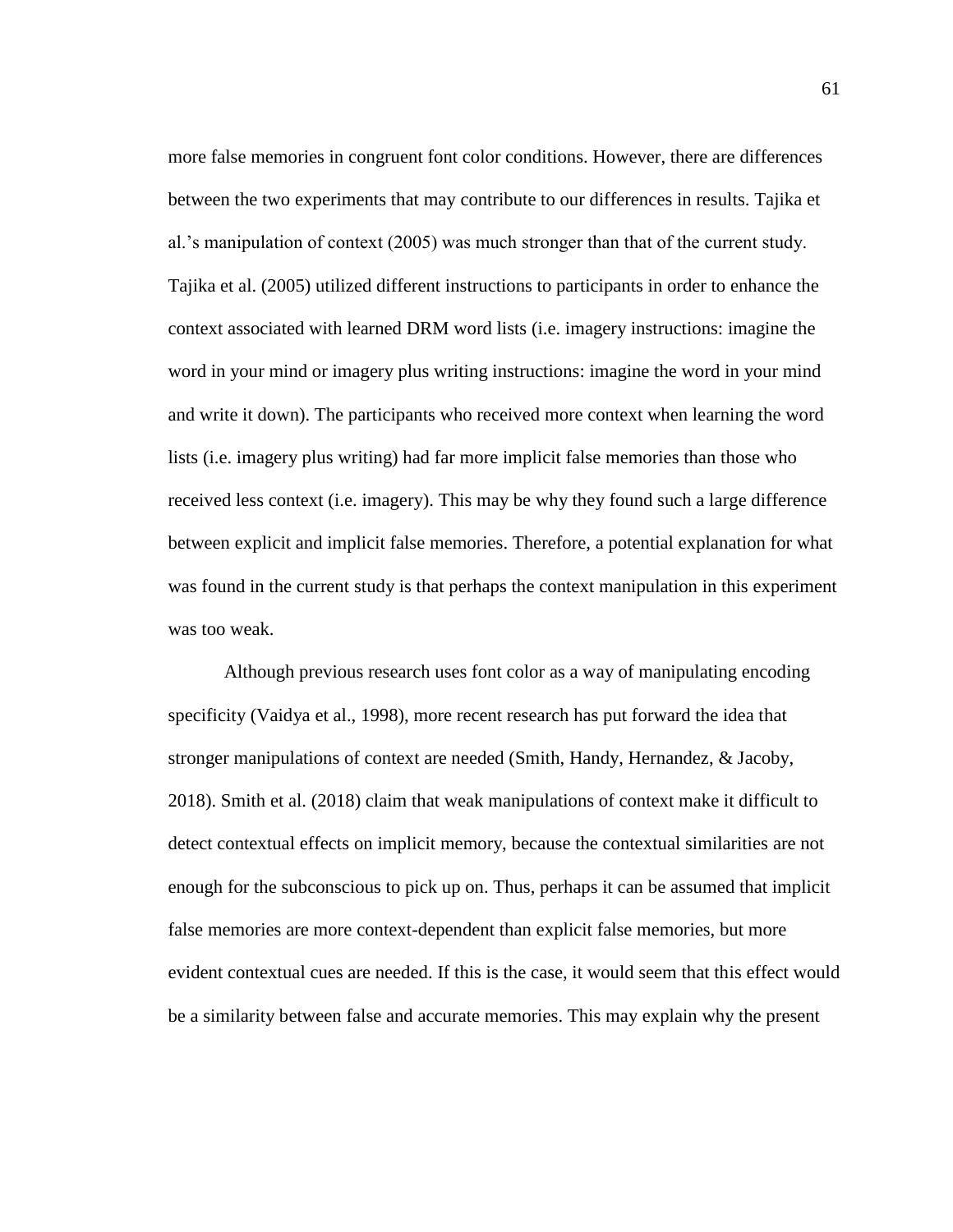findings contradict Tajika et al. (2005), because those researchers used more rich contextual manipulations in their study.

## **Limitations**

This study was experimental with great internal validity. Thus, there is a trade-off at play, resulting in lower external validity. This may mean that there is low generalizability to real-world experiences of false memories. Additionally, new research suggests that perhaps a stronger encoding specificity manipulation may have been needed in this study to really explore the effects on implicit memory (Smith et al., 2018). A way to combat this limitation in future research may be to use contextual manipulations that are in line with what was used in Tajika et al. (2005). Additionally, it has also been found that often times in implicit memory tests, participants often become test-aware (McBride et al., 2006), especially when a small amount of filler words are presented during the memory test. This research suggests that it is possible that when participants engage in implicit memory tests, they may become test-aware, and thus being to consciously retrieve information, rather than unconsciously. This is an issue because it completely negates the implicit intention of the experiment. Explicit contamination can lead to misleading results, as discussed above. To avoid this limitation in future research, more stringent manipulations to discourage conscious retrieval may be required. Another option is a post-test question asking participants if they became test-aware. Researchers can then remove the participants who self-identified were test-aware from the analysis.

Additionally, due to the fact that each word list was associated with a specific color and we did not want participants to catch on to this, we were not able to present the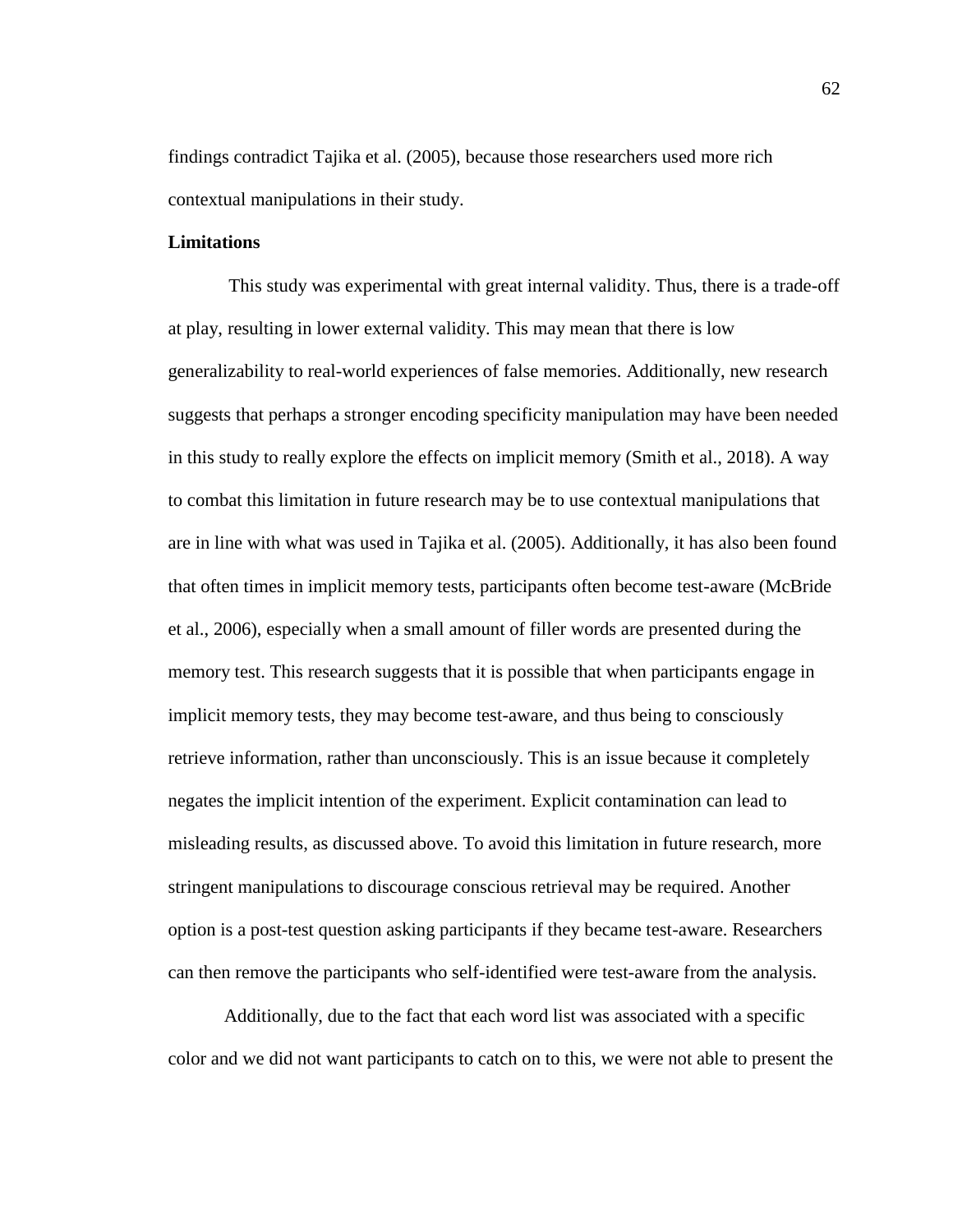DRM word lists in the traditional fashion. In most studies, DRM lists are presented in a blocked fashion with each list presented completely from strongest to weakest associate. The current study presented the strongest associates from each list first, followed by the second strongest from each list, etc until each list was presented completely. The order of the presentation of each associate of the same strength for each list was counterbalanced to avoid the emergence of patterns. Although this deviation from what is normally done was necessary, it is a limitation because it could have affected the results, because semantic priming is short-lived (McBride et al., 2006). The clustered presentation of the word-lists may not have resulted in the desired semantic priming because the words were not presented in the traditional blocked fashion, therefore the short-lived semantic priming may have been dormant by the time the memory test occurred.

## **Implications**

Although indirectly, this research adds to the pressing problem of false eyewitness testimonies in the United States. False eyewitness testimonies are the leading cause of wrongful conviction in the United States. Since forensic DNA tests in criminal cases started being used in the 1990s, hundreds of people have been exonerated. Of those people, over 75% were charged due to false eyewitness testimonies (Wells & Olson, 2003). Unfortunately, some convicts have already served years worth of their sentences or have even been given a death sentence before they were exonerated by DNA evidence. These facts are staggering and force one to consider why eyewitness testimonies are still being used in criminal trials, given all of the research that has been done since the 1970s. After her work researching false memories, Psychologist Elizabeth Loftus served as an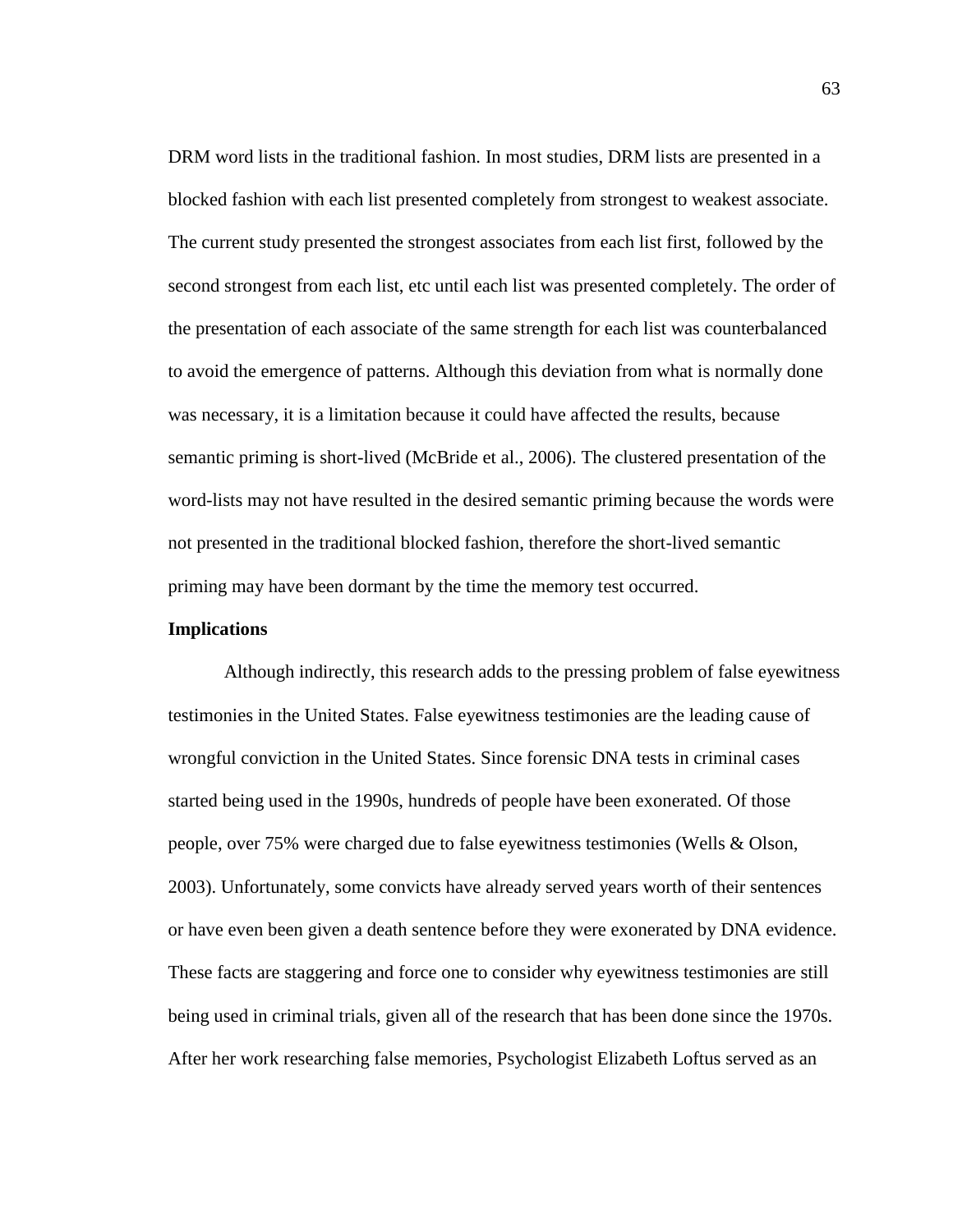expert witness in several court cases, using her research to explain why eyewitness testimonies should not be used for convictions, or should at least be used with caution. The work of Loftus and other false memory researchers shows just how easy it is for false memories to occur, deeming our memories of events extremely unreliable (Loftus & Palmer, 1974; Loftus & Pickrell, 1995; Roediger & McDermott, 1995). The current study adds to this literature because it successfully created both explicit and implicit false memories in participants and investigated the effects of encoding specificity.

Furthermore, many of the methods used by law enforcement and courts have been shown to increase the frequency of false memories (Douglass & Steblay, 2006). More specifically, the post-identification feedback effect is the idea that the comments provided by line-up administrators during identification of perpetrators from a line-up can greatly influence the likelihood of a false identification (Douglass & Steblay, 2006). For example, if a witness were to identify a perpetrator from a line-up and the law enforcement officer confirmed "yes, you've identified the correct suspect", this greatly inflates the witness' post-identification confidence later on in the trial.

Other factors that are under the control of law enforcement can influence the rate of false eyewitness testimonies, such as the selection of the fillers used in a line-up (Wells, Rydell, & Seelau, 1993), blind administration of the line-up (Douglass, Smith, & Fraser-Thill, 2005), ensuring that witnesses are aware that the actual perpetrator may not be present in the line-up (Malpass & Devine, 1981; Steblay, 1997), presenting potential perpetrators in a sequential rather than simultaneous manner (Steblay, Dysart, Fulero, &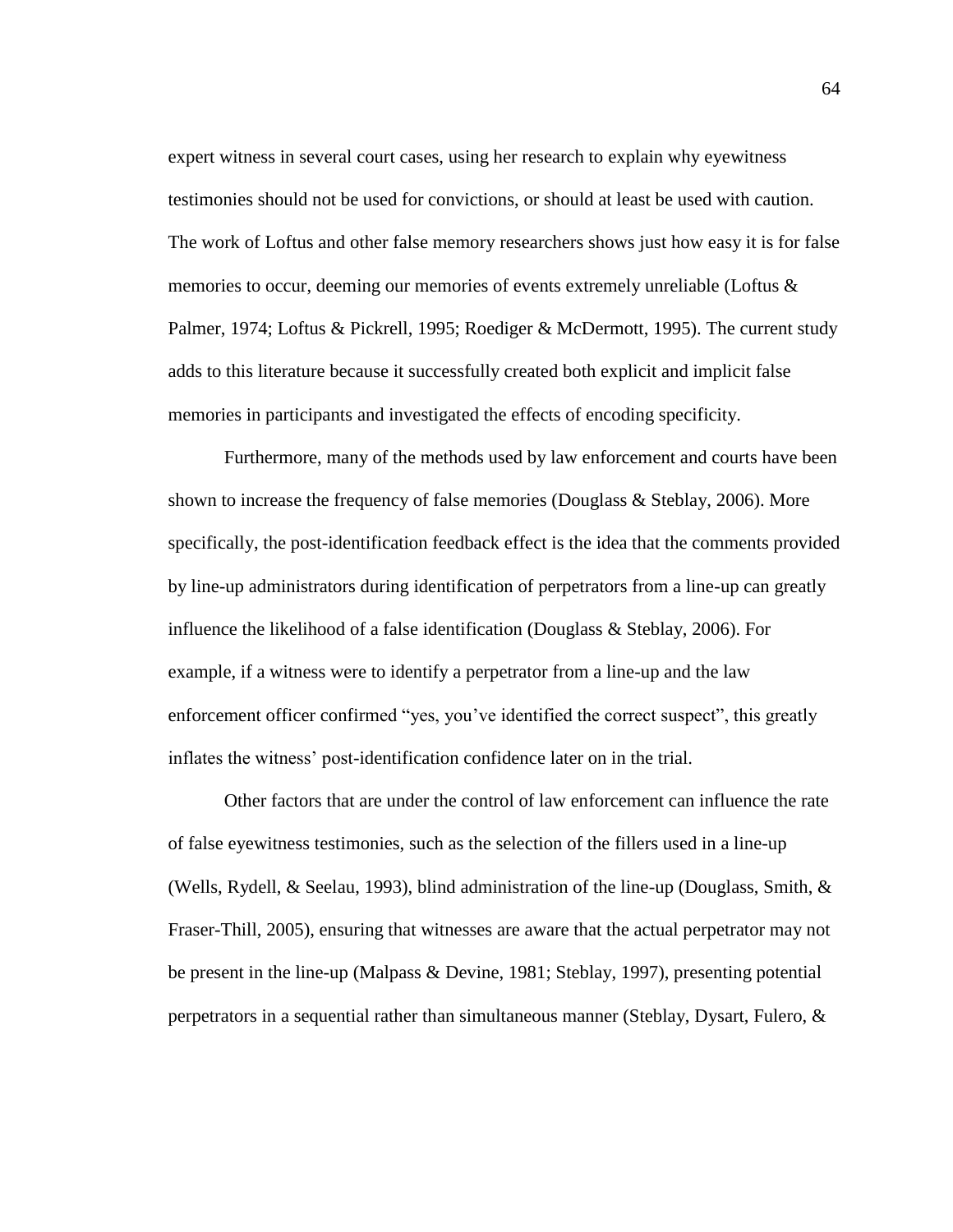Lindsay, 2001), and obtaining a statement from witnesses as to how confident they are at the time of identification (Luus & Wells, 1994).

Researchers have provided recommendations and guidelines to law enforcement in order to minimize the frequency of false identification, many of which have not been adhered to. The false memory research that has and is being done by psychologists should be taken into account more seriously in order to prevent more wrongful convictions. Additionally, further false memory research should be conducted and made public so we can try to correct this issue in our law enforcement and judiciary system.

### **Future Directions**

In most cases when an individual is a witness in a criminal trial, the information that they are being explicitly asked about was often learned incidentally, as they were likely not attempting to memorize the information present in the environment during a crime. Thus, in order to learn more about false memories that can lead to false eyewitness testimonies, more research on false memories in incidental learning situations should be done, with the addition of aspects to make it more generalizable to criminal trials. For example, when reflecting on information when you are being questioned by police, there is a lot of emotion involved, such as stress and fear. These emotions have an impact on the retrieval of the information that was not present in the current study.

Additionally, more research needs to be done regarding the differences among explicit and implicit false memories and how they are related to context, as many of the findings have been inconsistent. The current study found that encoding specificity effects are great for false memories, but the limitations of the study need to be addressed in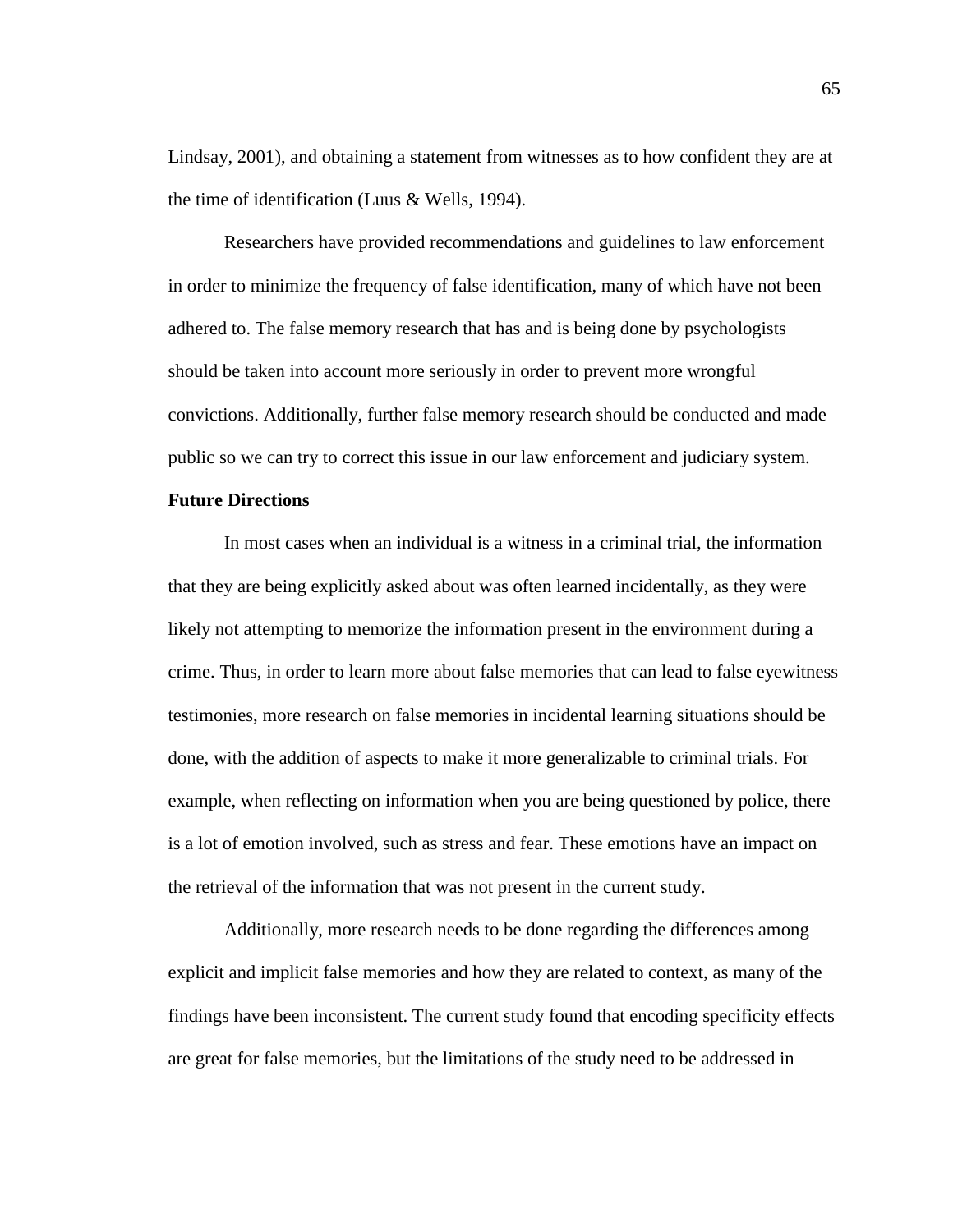future research. In regards to criminal investigations, one may interpret the interaction that was found for explicit false memories as indicating that incongruent conditions should be implemented to ensure a smaller likelihood for false recognition. This may mean taking witnesses away from the crime scene for interrogations to reduce the likelihood of false memories occuring, but this too may be problematic as there may be detriments to real memory recollection in an incongruent context.

#### **Conclusion**

In summary, the present study added to the false memory literature by examining the difference between false memory frequency and memory accuracy between the different types of long-term memory and contextual congruence in incidental learning situations. The incidental learning of DRM semantically associated word lists resulted in significant amounts of both explicit and implicit false memories as well as explicit and implicit accurate memories. There were differences in the rates of these variables when font color was either congruent or incongruent between learning and test, such that, when in the implicit memory condition, there were significantly more false memories when the font color was incongruent. When in the explicit memory condition, there were significantly more false memories when the font color was congruent, as was expected. Interestingly, the interaction was not significant for memory accuracy, such that there was no significant difference between explicit and implicit memory accuracy across the font color conditions. Overall, the explicit memory condition had significantly more false memories and accurate memories than the implicit condition. Overall, the congruent font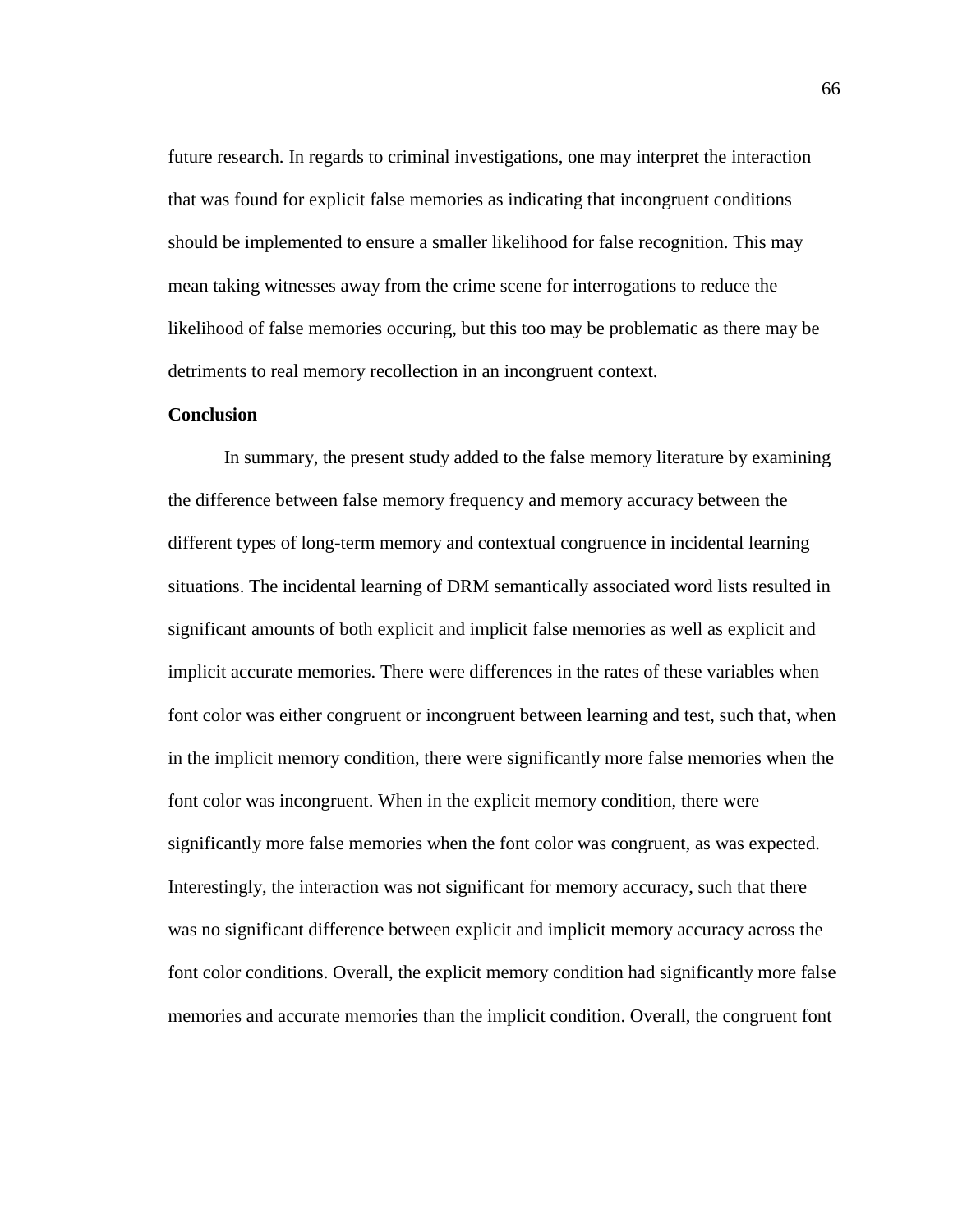color condition had significantly more false and accurate memories than the incongruent condition.

The literature regarding contextual effects on implicit false memories remain inconsistent. While some studies show significantly greater effects on the implicit memory system compared to the explicit system (Tajika et al., 2005), this study shows the opposite effect. Several explanation for these results are put forward, such as the amount of intermediate steps between learning and test, the amount of filler words in the memory test, the importance of lexical activation, (McBride et al., 2006) and greater contextual manipulations may be required to uncover the true effect of context on implicit false memories (Smith et al., 2018). Future research should address these factors, as well as implement more stringent regulations in order to avoid test-awareness in implicit memory tests.

The present results help add to the body of research that has been done by cognitive scientists regarding the phenomenon of false memories. False memories are import to research because they can have extremely detrimental outcomes, such as wrongful convictions due to false eyewitness testimonies. The true differences between implicit and explicit false memories remain largely unknown and must be investigated further, in order to come to a more well-rounded understanding of false memories.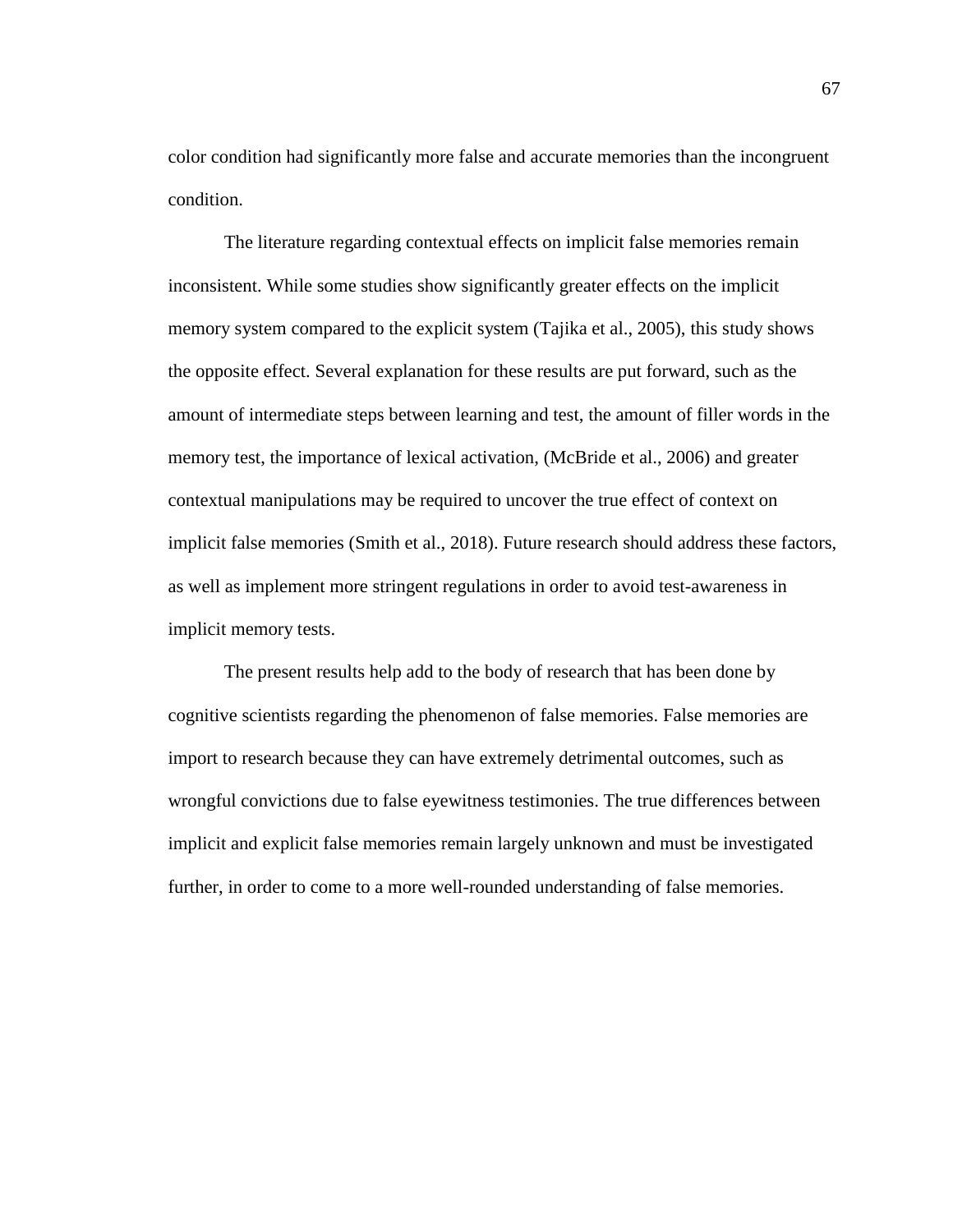#### **References**

- Anderson, J. R. & Pirolli, P. L. (1984). Spread of activation. *Journal of Experimental Psychology: Learning, Memory, and Cognition, 10,* 791-798. doi: 10.1037/0278- 7393.10.4.791.
- Baayen, R. H. (2013). languageR: Data sets and functions with "Analyzing Linguistic Data: A practical introduction to statistics". R package version 1.4.1. https://cran.rproject.org/web/packages/languageR/index.html.
- Baayen, R. H., Davidson, D. J., & Bates, D. M. (2008). Mixed-effects modeling with crossed random effects for subjects and items. *Journal of Memory and Language, 59,* 390-412. doi: 10.1016/j.jml.2007.12.005.
- Barton, K. (2018). MuMIn: Multi-Model Inference. R package version 1.42.1. [https://cran.r-p](https://cran.r-/)roject.org/web/packages/MuMIn/MuMIn.pdf
- Bates, D., Maechler, M., Bolker, B., Walker, S., & Christensen, R. H. B. (2009). lme4: Linear Mixed-Effects Models using 'Eigen' and S4. R package version 1.1-19. https://cran.r-project.org/web/packages/lme4/index.html.
- Bechara, A., Tranel, D., Damasio, H., Adolphs, R., Rockland, C., & Damasio, A. R. (1995). Double dissociation of conditioning and declarative knowledge relative to the amygdala and hippocampus in humans. *Science, 269,* 1115-1118. doi: 10.1126/science.7652558.
- Brainerd, C. J., & Reyna, V. F. (2002). Fuzzy-trace theory and false memory. *Current Directions in Psychological Science, 11*, 164-169. doi: [10.1111/1467-8721.00192.](https://doi.org/10.1111/1467-8721.00192)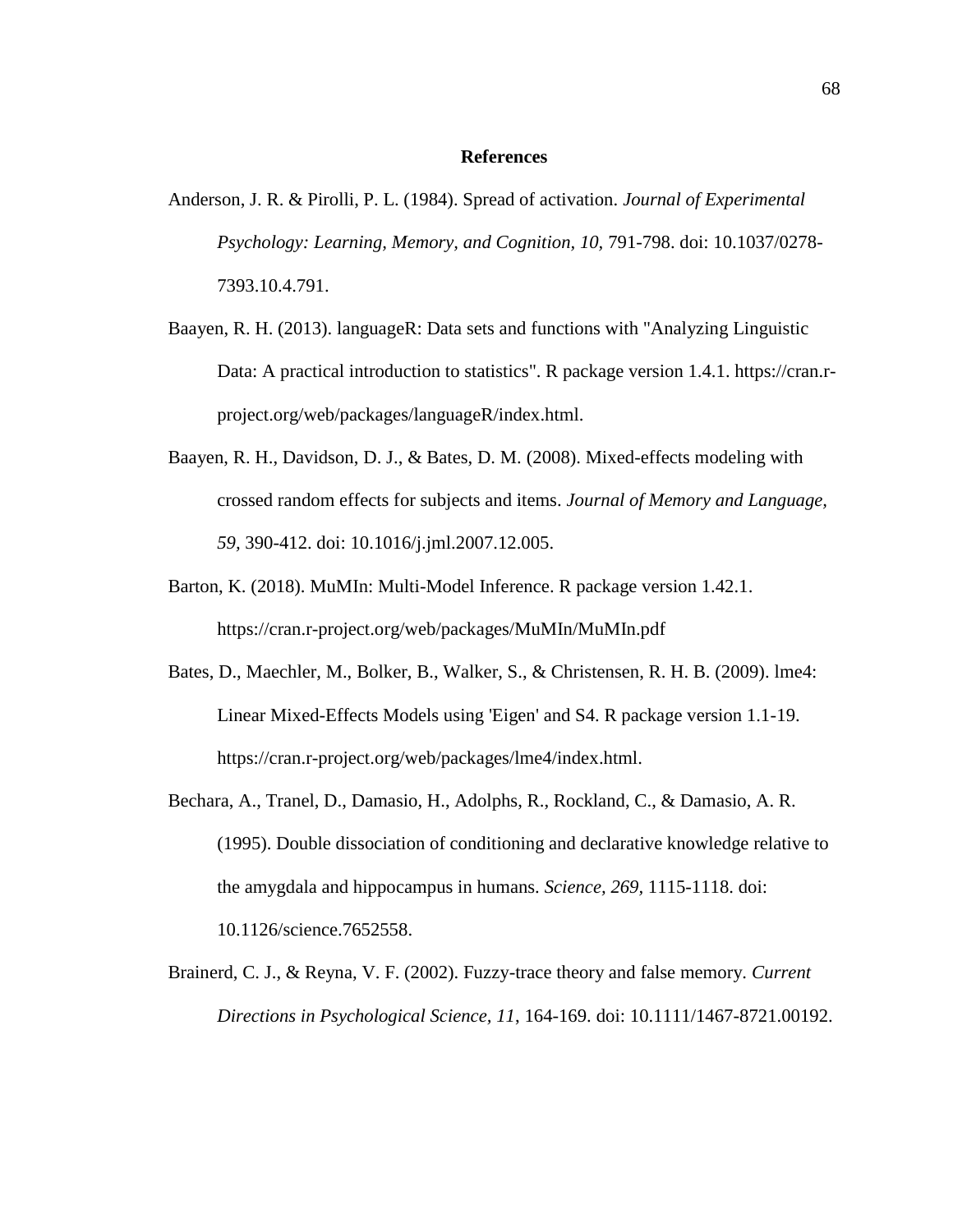- Brewer, W. F. & Treyens, J. C. (1981). Role of schemata in memory for places. *Cognitive Psychology, 13,* 207-230. doi: 10.1016/0010-0285(81)90008-6.
- Castel, A. D., McCabe, D. P., Roediger, H. L., III, & Heitman, J. L. (2007). The dark side of expertise domain-specific memory errors. *Psychological Science, 18*, 3-5. doi: 10.1111/j.1467-9280.2007.01838.x.
- Clark, H. H. (1973). The language-as-fixed-effect fallacy: A critique of language statistics in psychological research. *Journal of Verbal Learning and Verbal Behavior*, *12*, 335–359.
- Coan, J. A. (1997). Lost in a shopping mall: An experience with controversial research. *Ethics and Behavior, 7*, 271-284. doi: 10.1207/s15327019eb0703\_9.
- Coane, J. H., McBride, D. M., Raulerson, B. A., III, & Jordan, J. S. (2007). False memory in a short-term memory task. *Experimental Psychology, 54,* 62-70. doi: 10.1027/1618-3169.54.1.62.
- Craik, F. I. M., Rose, N. S. & Gopie, N. (2015). Recognition without awareness: Encoding and retrieval factors. *Journal of Experimental Psychology: Learning, Memory, and Cognition, 41,* 1271-1281. doi: 10.1037/xlm0000137.
- Danker, J. F. & Anderson, J. R. (2010). The ghosts of brain states past: Remembering reactivates the brain regions engaged during encoding. *Psychological Bulletin, 136,* 87-102. doi: 10.1037/a0017937.
- Deese, J. (1959). On the prediction of occurrence of particular verbal intrusions in immediate recall. *Journal of Experimental Psychology, 58,* 17-22. doi: 10.1037/h0046671.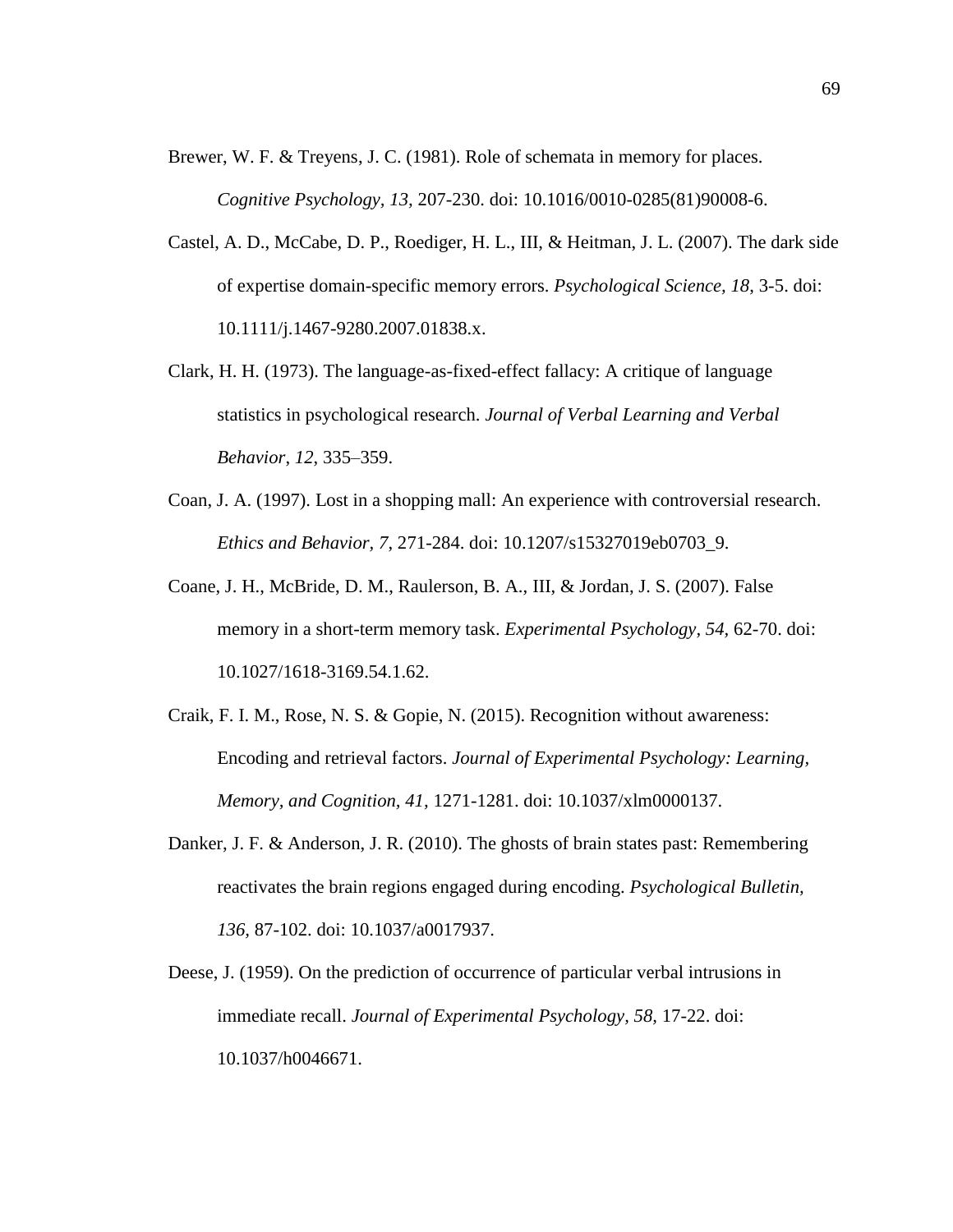- Dodd, M. D. & MacLeod, C. M. (2004). False recognition without intentional learning. *Psychonomic Bulletin & Review, 11*, 137-142. doi: 10.3758/BF03206473.
- Douglass, A. B., Smith, C., & Fraser-Thill, R. (2005). A problem with double-blind photospread procedures: Photospread administrators use one eyewitness's confidence to influence the identification of another eyewitness. *Law and Human Behavior, 29*, 543–562. doi: 10.1007/s10979-005-6830-9.
- Douglass, A. B. & Steblay, N. (2006). Memory distortion in eyewitnesses: A metaanalysis of the post-identification feedback effect. *Applied Cognitive Psychology, 20,* 859-869. doi: 10.1002/acp.1237.
- Engelkamp, J., Zimmer, H. D. & de Vega, M., (2001). Pictures in memory: The role of visual-imaginal information In *Imagery, language, and visuo-spatial thinking* (pp. 59-80). New York, NY: Psychology Press.
- Evrard, C., Colombel, F., Gilet, A., & Corson, Y. (2016). Intact semantic priming of critical lures in Alzheimer's disease: Implications for false memory. *The Journals of Gerontology: Series B: Psychological Sciences and Social Sciences, 71,* 671- 674. doi: 10.1093/geronb/gbv006.
- Fairfield, B., Colangelo, M., Mammarella, N., Di Domenico, A. & Cornoldi, C. (2017). Affective false memories in Dementia of Alzheimer's Type. *Psychiatry Research, 249,* 9-15. doi: 10.1016/j.psychres.2016.12.036.
- Forster, K., Booker, J., Schacter, D. L., & Davis, C. (1990). Masked repetition priming: Lexical activation or novel memory trace? *Bulletin of the Psychonomic Society, 28*, 341-345. doi: 10.3758/BF03334039.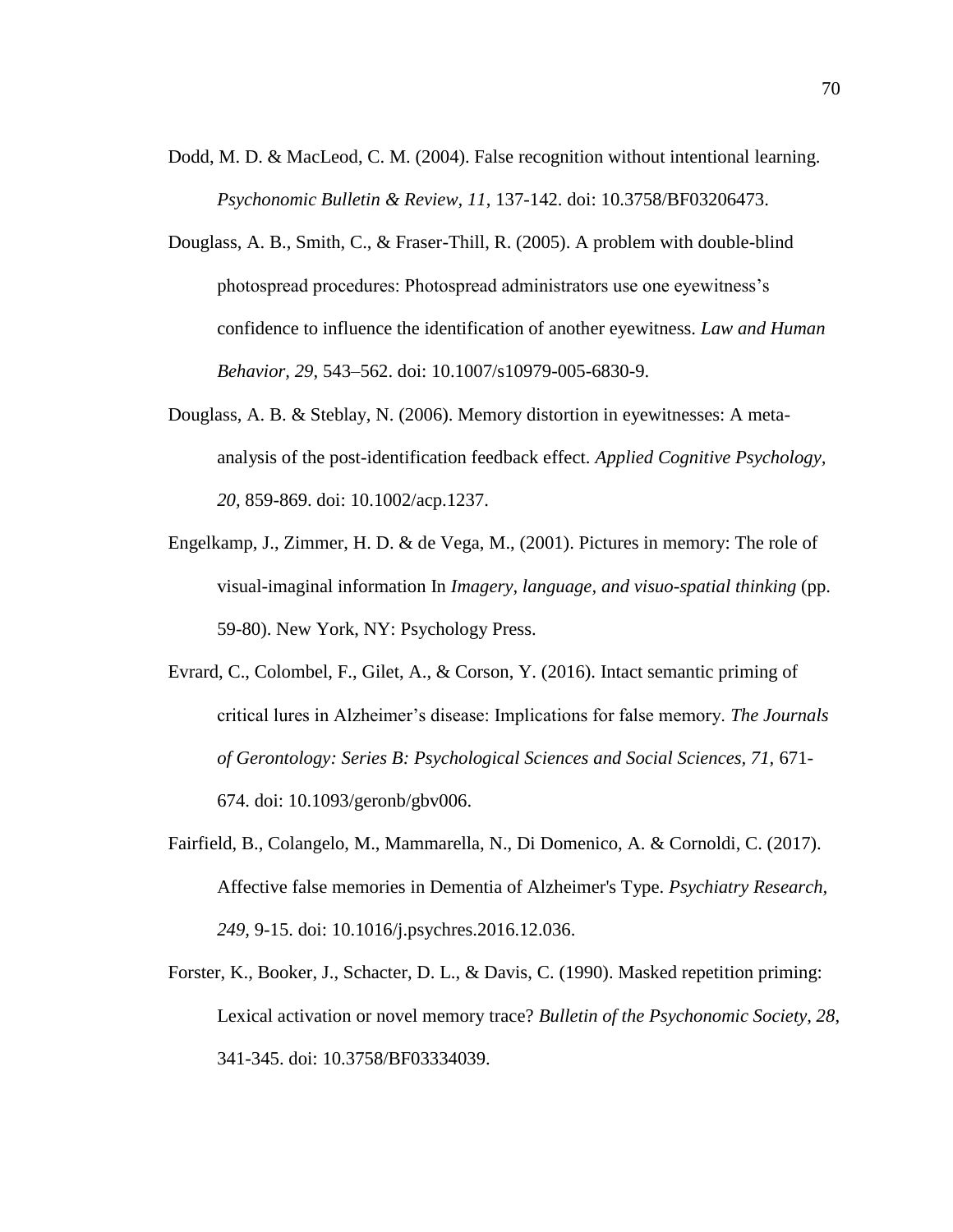- Gallo, D. A. (2010). False memories and fantastic beliefs: 15 years of the DRM illusion. *Memory & Cognition, 38,* 833-848. doi: 10.3758/MC.38.7.833.
- Gallo, D. A. & Roediger, H. L., III. (2002). Variability among word lists in eliciting memory illusions: Evidence for associative activation and monitoring. *Journal of Memory and Language, 47,* 469-497. doi: 10.1016/S0749-596X(02)00013-X.
- Garner, S. H. & Howe, M. L. (2014). False memories from survival processing make better primes for problem-solving. *Memory, 22*, 9-18. doi: 10.1080/09658211.2012.759975.
- Godden D.R. & Baddeley, A.D. (1975). Context-dependent memory in two natural environments: On land and underwater. *British Journal of Psychology, 66,* 325- 331. doi: 10.1111/j.2044-8295.1975.tb01468.x.
- Grant, H. M., Bredahl, L. C., Clay, J., Ferrie, J., Groves, J. A., McDorman, T. A., & Dark, V. J. (1998). Context-dependent memory for meaningful material: Information for students. *Applied Cognitive Psychology, 12,* 617-623. doi: 10.1002/(SICI)1099-0720(1998120)12:6<617::AID-ACP542 >3.0.CO2-5.
- Howe, M. L., Garner, S. H., Charlesworth, M., & Knott, L.. (2011). A brighter side to memory illusions: False memories prime children's and adults' insight-based problem solving. *Journal of Experimental Child Psychology, 108, 383-393.* doi: 10.1016/j.jecp.2010.08.012.
- Howe, M. L., Garner, S. H., Dewhurst, S. A., & Ball, L. J. (2010). Can false memories prime problem solutions? *Cognition, 117,* 176-181. doi: 10.1016/j.cognition.2010.08.009.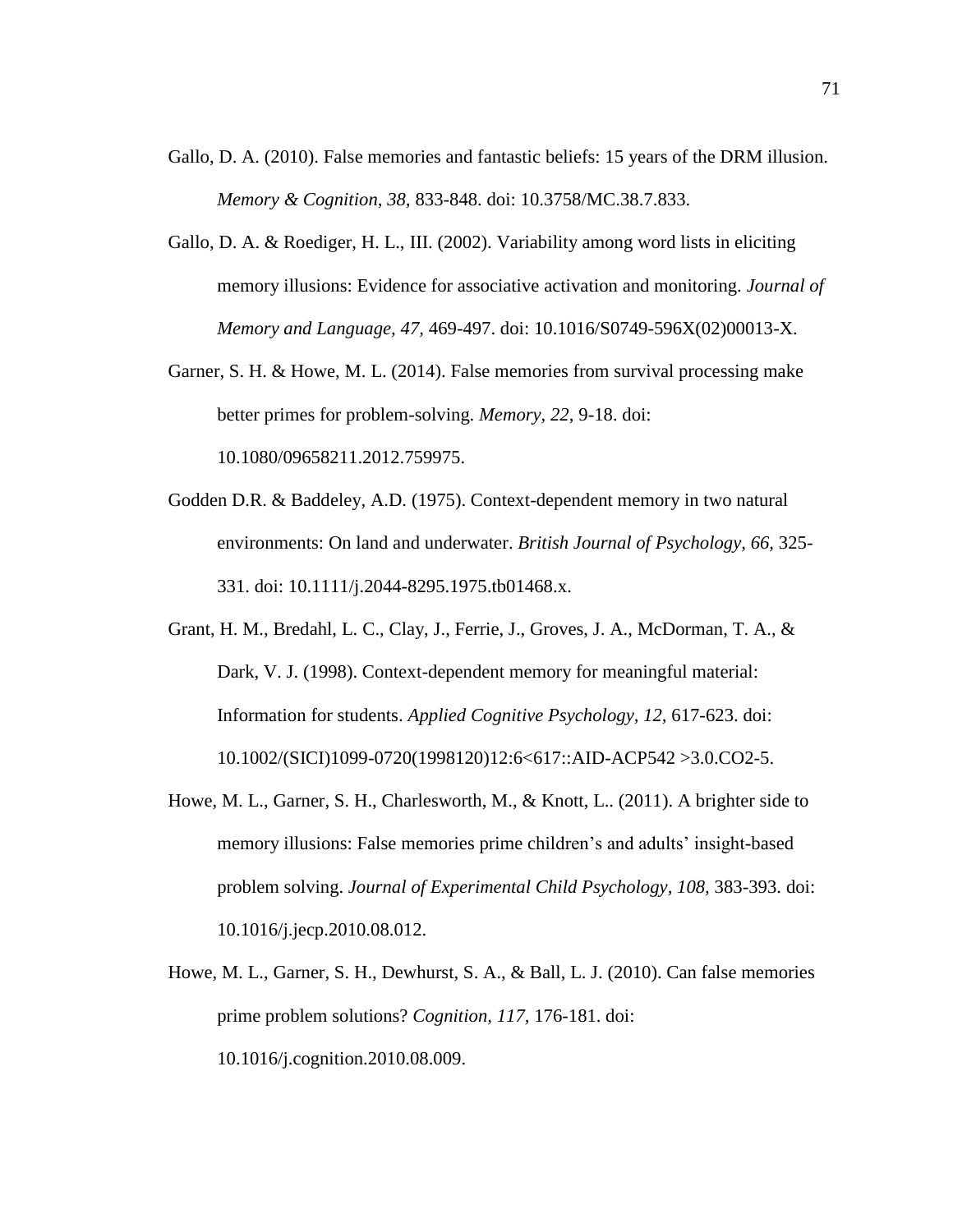- Howe, M. L., Threadgold, E., Norbury, J., Garner, S. H., & Ball, L. J. (2013). Priming children's and adults' analogical problem solutions with true and false memories. *Journal of Experimental Child Psychology, 116,* 96-103. doi[:](https://doi.org/10.1016/j.jecp.2013.03.006) [10.1016/j.jecp.2013.03.006.](https://doi.org/10.1016/j.jecp.2013.03.006)
- Hupbach, A., Melzer, A. & Hardt, O. (2006). The mere exposure effect is sensitive to color information: Evidence for color effects in a perceptual implicit memory test. *Experimental Psychology, 53,* 233-245. doi: [10.1027/1618-3169.53.3.233.](http://dx.doi.org.ezproxy.humboldt.edu/10.1027/1618-3169.53.3.233)
- Kellogg, R. T. (2001). Presentation modality and mode of recall in verbal false memory. *Journal of Experimental Psychology: Learning, Memory, and Cognition, 27*, 913- 919. doi: I0.I037//0278-7393.27.4.913.
- Ko, P. C., Duda, B., Hussey, E. P., Mason, E. J., & Ally, B. A. (2014). The temporal dynamics of visual object priming. *Brain and Cognition, 91,* 11-20. doi: 10.1016/j.bandc.2014.07.009.
- Loftus, E. F. & Palmer, J. C. (1974). Reconstruction of automobile destruction: An example of the interaction between language and memory. *Journal of Verbal Learning and Verbal Behavior, 13,* 585-589. doi: 10.1016/S0022-5371(74)80011- 3.
- Loftus, E. F. & Pickrell, J. E. (1995). The formation of false memories. *Psychiatric Annals, 25,* 720-725. doi: 10.3928/0048-5713-19951201-07.
- Lovden, M. & Johansson, M. (2003). Are covert verbal responses mediating false implicit memory? *Psychonomic Bulletin & Review, 10, 724-729.* doi: 10.3758/BF03196538.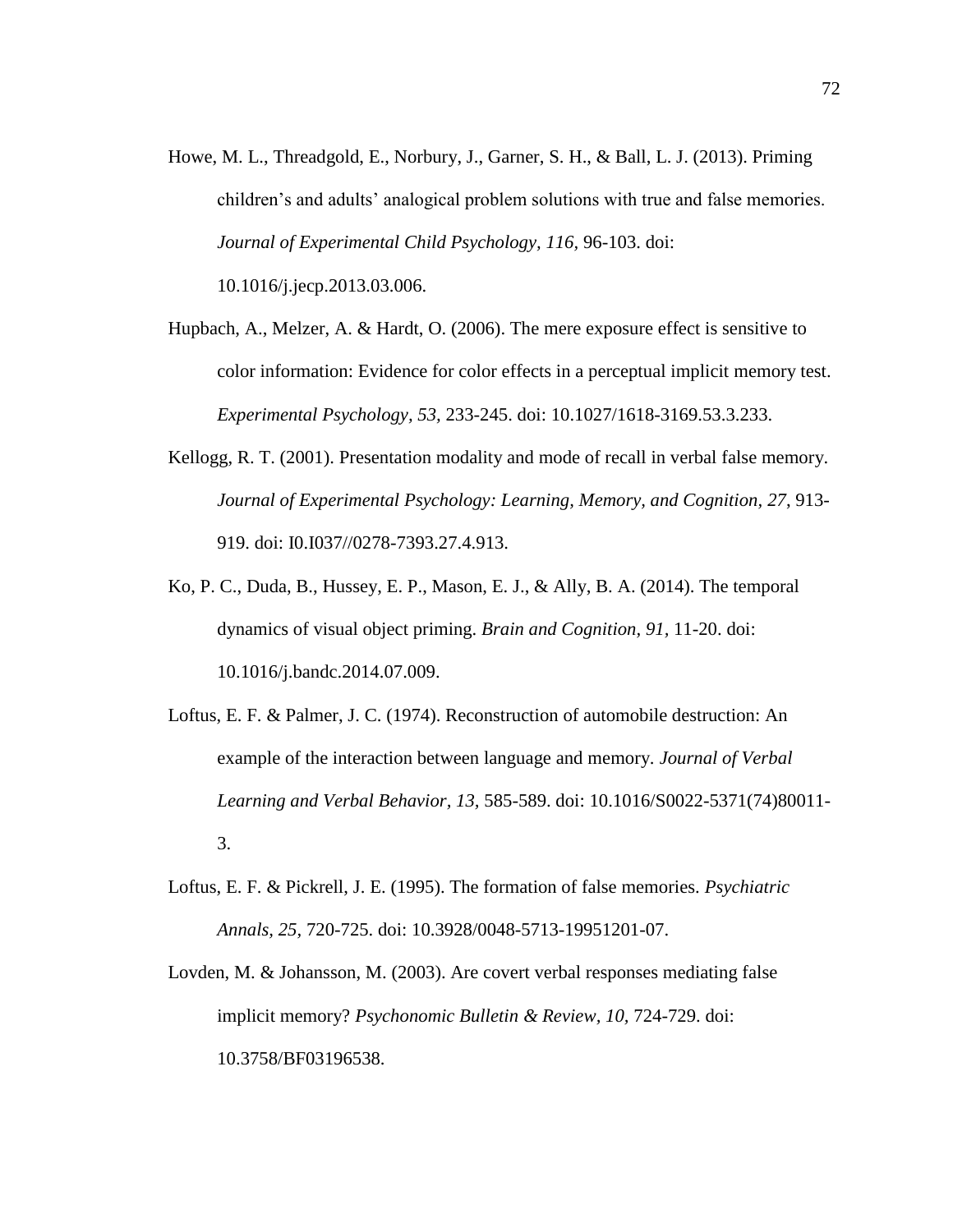- Luus, C. A. E., & Wells, G. L. (1994). The malleability of eyewitness confidence: Cowitness and perseverance effects. *Journal of Applied Psychology, 79*, 714–723. doi: 10.1037/0021-9010.79.5.714.
- Malpass, R. S., & Devine, P. G. (1981). Eyewitness identification: Lineup instructions and the absence of the offender. *Journal of Applied Psychology, 79*, 714–734. doi: 10.1037/0021-9010.66.4.482.
- McBride, D. M., Coane, J. H., & Raulerson, B. A. III. (2006). An investigation of false memory in perceptual implicit tasks. *Acta Psychologica, 123*, 240-260. doi: 10.1016/j.actpsy.2006.01.002.
- McDermott, K. B. (1996). The persistence of false memories in list recall. *Journal of Memory and Language, 35,* 212-230. doi: 10.1006/jmla.1996.0012.
- McDermott, K. B. (1997). Priming on perceptual implicit memory tests can be achieved through presentation of associates. *Psychonomic Bulletin & Review, 4*, 582-586. doi: 10.3758/BF03214353.
- McDermott, K. B. & Watson, J. M. (2001). The Rise and Fall of False Recall: The Impact of Presentation Duration. *Journal of Memory and Language, 45,* 160-176. doi: 10.1006/jmla.2000.2771.
- McKone, E. & Murphy, B. (2000). Implicit false memory: Effects of modality and multiple study presentations on long-lived semantic priming. *Journal of Memory and Language, 43*, 89-109. doi: 10.1006/jmla.1999.2702.
- Meade, M. L., Watson, J. M., Balota, D. A., & Roediger, H. L., III. (2007). The roles of spreading activation and retrieval mode in producing false recognition in the DRM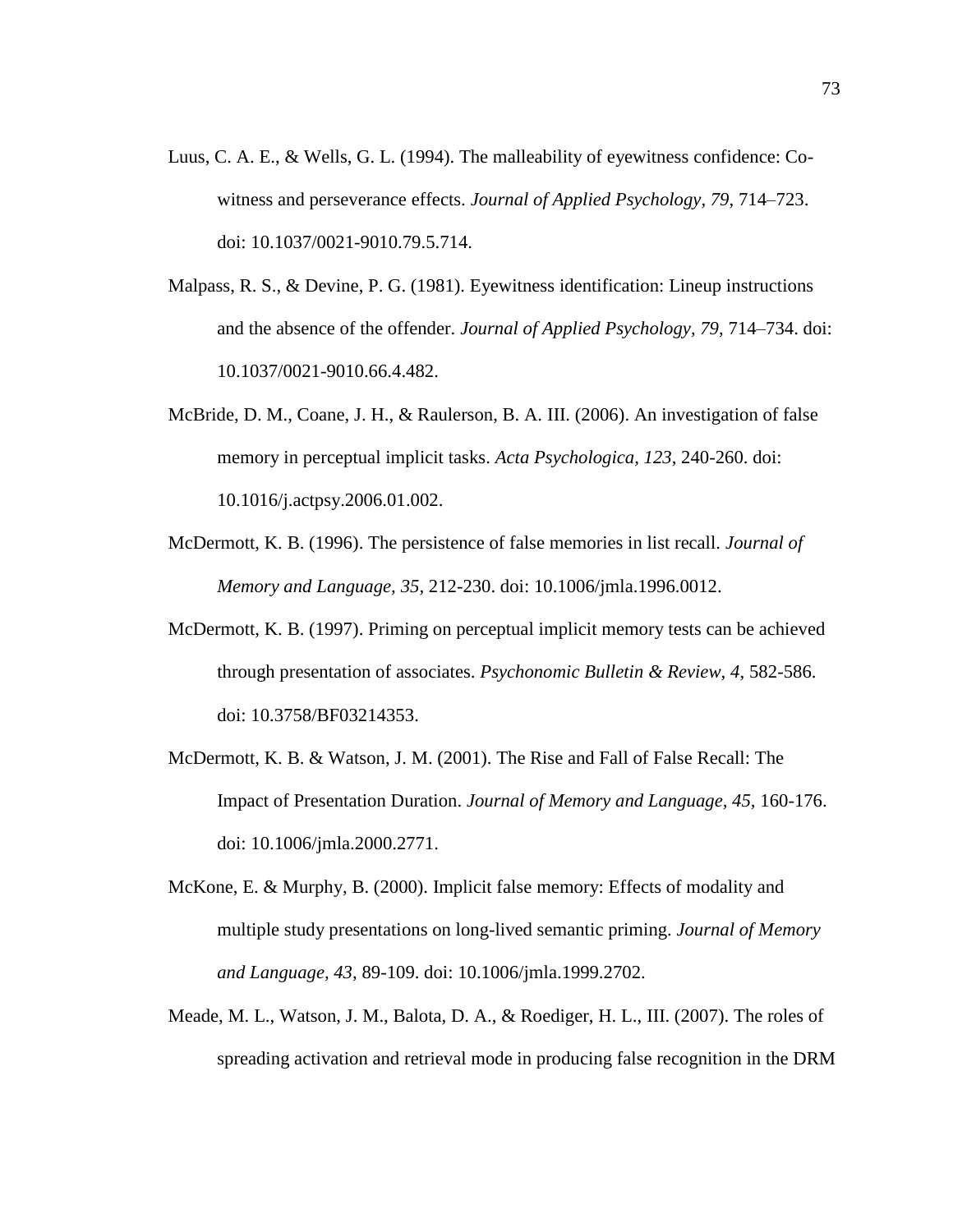paradigm. *Journal of Memory and Language, 56,* 305-320. doi:

10.1016/j.jml.2006.07.007.

- Neill, W. T., Beck, J. L., Bottalico, K. S., & Molloy, R. D. (1990). Effects of intentional versus incidental learning on explicit and implicit tests of memory. *Journal of Experimental Psychology: Learning, Memory, and Cognition, 16, 457-463. doi:* 10.1037/0278-7393.16.3.457.
- R Core Development Team (2013). R: A language and environment for statistical computing. R Foundation for Statistical Computing, Vienna, Austria. http://www.R-project.org/.
- Ratcliff, R. & McKoon, G. (1988). A retrieval theory of priming in memory. *Psychological Review, 95,* 385-408. doi: 10.1037/0033-295X.95.3.385.
- Ray, C. A. & Reingold, E. M. (2003). Long-term perceptual specificity effects in recognition memory: The transformed pictures paradigm. *Canadian Journal of Experimental Psychology, 57,* 131-137. doi: 10.1037/h0087419.
- Roediger, H. L., III, & McDermott, K. B. (1993). Implicit memory in normal human subjects in F. Boller, J. Grafman (Eds.), *Handbook of Neuropsychology (Vol. 8)*  (63-131). Amsterdam: Elsevier.
- Roediger, H. L., III, & McDermott, K. B. (1995). Creating false memories: Remembering words not presented in lists. *Journal of Experimental Psychology: Learning, Memory, and Cognition, 21*, 803-814. doi: 10.1037/0278-7393.21.4.803.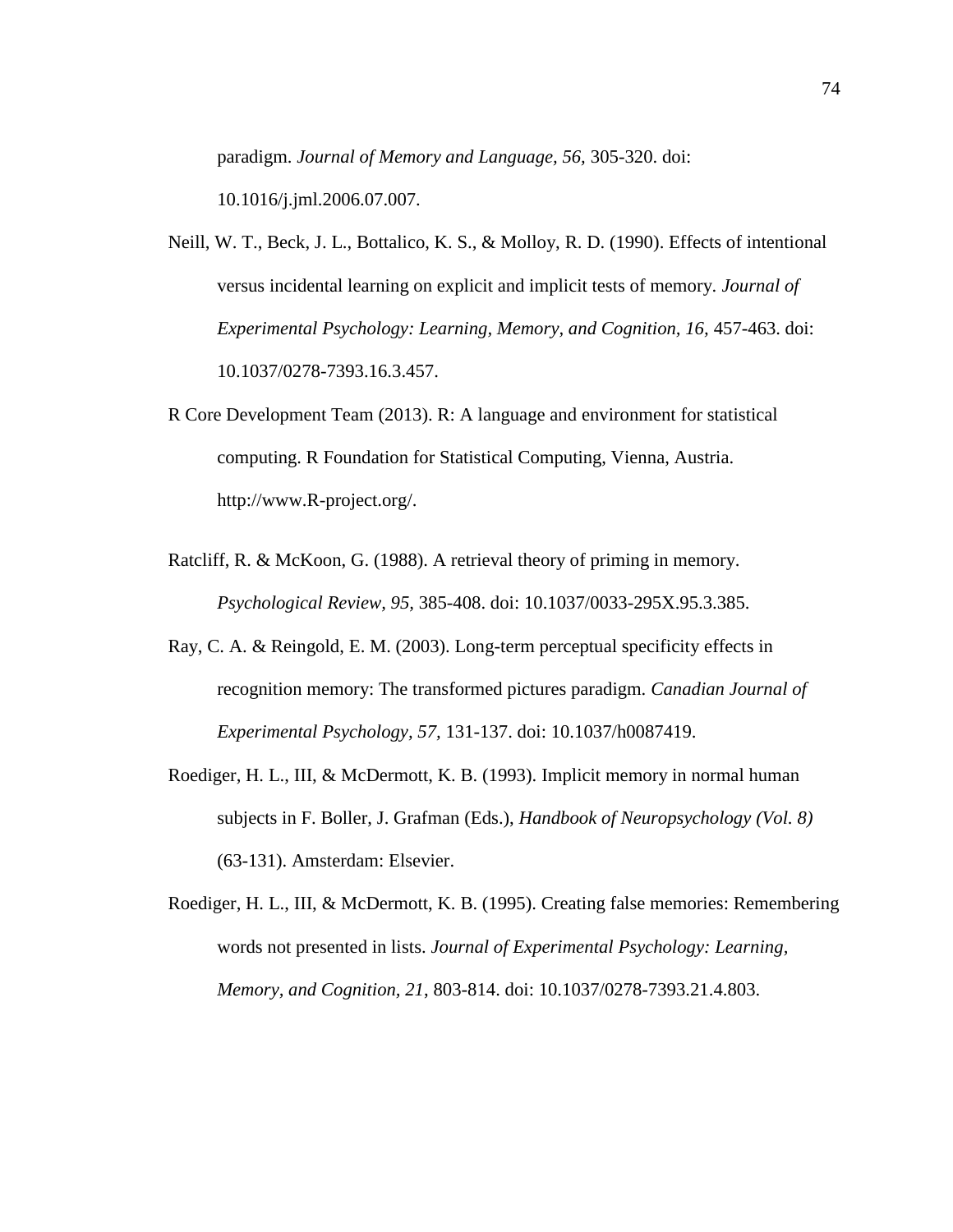- Roediger, H. L., III, Watson, J. M., McDermott, K. B., & Gallo, D. A. (2001). Factors that determine false recall: A multiple regression analysis. *Psychonomic Bulletin & Review, 8,* 385-407. doi: 10.3758/BF03196177.
- Rummer, R., Shweppe, J., & Martin, R. C. (2009). A modality congruency effect in verbal false memory. *European Journal of Cognitive Psychology, 21,* 473-483. doi: [10.1080/09541440802188255.](http://dx.doi.org/10.1080/09541440802188255)
- Sbicigo, J. B., Janczura, G. A., & de Salles, J. F. (2017). The role of attention in perceptual and conceptual priming. *Psychology & Neuroscience, 10,* 117-131. doi: 10.1037/pne0000084.
- Seamon, J. G., Luo, C. R., & Gallo, D. A. (1998). Creating false memories of words with or without recognition of list items: Evidence for nonconscious processes. *Psychological Science, 9,* 20-26. doi: [10.1111/1467-9280.00004.](https://doi.org/10.1111/1467-9280.00004)
- Sherman, S. M. & Jordan, T. R. (2011). Word-frequency effects in long-term semantic priming and false memory. *British Journal of Psychology, 102,* 559-568. doi: 10.1111/j.2044-8295.2011.02017.x.
- Smith, R. E. & Engle, R. W. (2011). Study modality and false recall: The influence of resource availability. *Experimental Psychology, 58,* 117-124. doi: 10.1027/1618- 3169/a000076.
- Smith, S. M., Handy, J. D., Hernandez, A., & Jacoby, L. L. (2018). Context specificity of automatic influences of memory. *Journal of Experimental Psychology: Learning, Memory, and Cognition, 44*, 1501-1513. doi:10.1037/xlm0000523.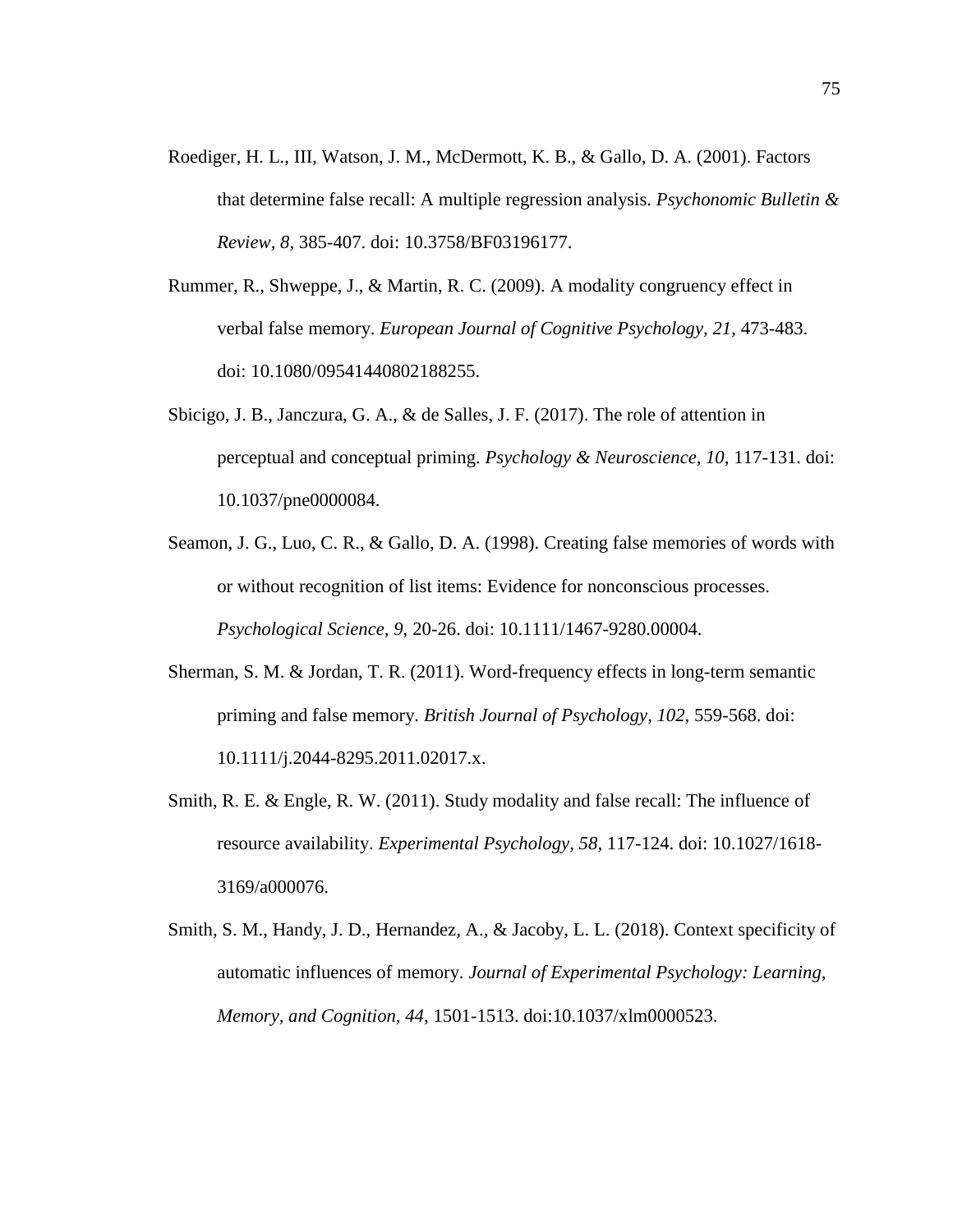- Stadler, M. A., Roediger, H. L., III, & McDermott, K. B. (1999). Norms for word lists that create false memories. *Memory & Cognition, 27,* 494-500. doi: 10.3758/BF03211543.
- Steblay, N. (1997). Social influence in eyewitness recall: A meta-analytic review of lineup instruction effects. *Law and Human Behavior, 21*, 283–298. doi: 10.1023/A:1024890732059.
- Steblay, N., Dysart, J., Fulero, S., & Lindsay, R. C. L. (2001). Eyewitness accuracy rates in sequential and simultaneous lineup presentations: A meta-analytic comparison. *Law and Human Behavior, 25*, 459. doi: 10.1023/A:1012888715007.
- Stroop, J. R. (1935). Studies of interference in serial verbal reactions. *Journal of Experimental Psychology, 18,* 643-662. doi: 10.1037/h0054651.
- Tajika, H., Neumann, E., Hamajima, H., & Iwahara, A. (2005). Eliciting false memories on implicit and explicit memory tests after incidental learning. *Japanese Psychological Research, 47,* 31-39. doi: 10.1111/j.1468-5584.2005.00270.x.
- Tulving, E. & Thomson, D. M. (1973). Encoding specificity and retrieval processes in episodic memory. *Psychological Review, 80,* 352-373. doi: 10.1037/h0020071.
- Tse, C. & Neely, J. H. (2005). Assessing activation without source monitoring in the DRM false memory paradigm. *Journal of Memory and Language, 53*, 532-550. doi: 10.1016/j.jml.2005.07.001.
- Tulving, E. (1974). Recall and recognition of semantically encoded words. *Journal of Experimental Psychology, 102,* 778-787. doi: 10.1037/h0036383.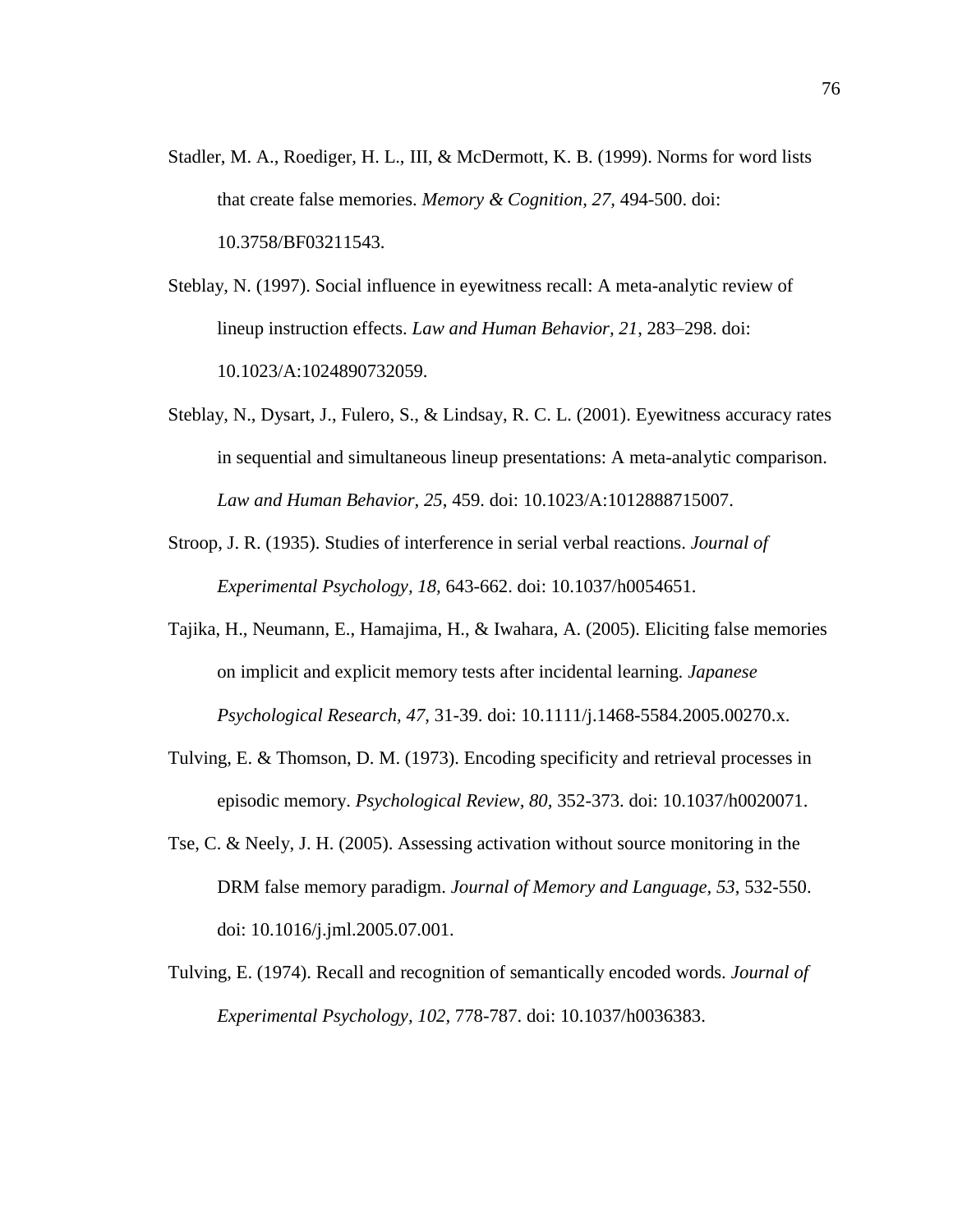- Vaidya, C. J., Gabrieli, J. D. E., Verfaellie, M., Fleischman, D., & Askari, N. (1998). Font-specific priming following global amnesia and occipital lobe damage. *Neuropsychology, 12,* 183-192. doi: [10.1037/0894-4105.12.2.183.](http://dx.doi.org.ezproxy.humboldt.edu/10.1037/0894-4105.12.2.183)
- Van Damme, I. & d'Ydewalle, G. (2009). Implicit false memory in the DRM paradigm: Effects of amnesia, encoding instructions, and encoding duration. *Neuropsychology, 23,* 635-648. doi: 10.1037/a0016017.
- Verfaellie, M., Page, K., Orlando, F., & Schacter, D. L. (2005). Impaired implicit memory for gist information in amnesia. *Neuropsychology, 19,* 760-769. doi: 10.1037/0894-4105.19.6.760.
- Wells, G. L., Rydell, S. M., & Seelau, E. P. (1993). The selection of distractors for eyewitness lineups. *Journal of Applied Psychology, 78*, 835–844. doi: 10.1037/0021-9010.78.5.835.
- Wells, G. L. & Olson, E. A. (2003). Eyewitness testimony. *Annual Review of Psychology, 54,* 277-295. doi: 10.1146/annurev.psych.54.101601.145028.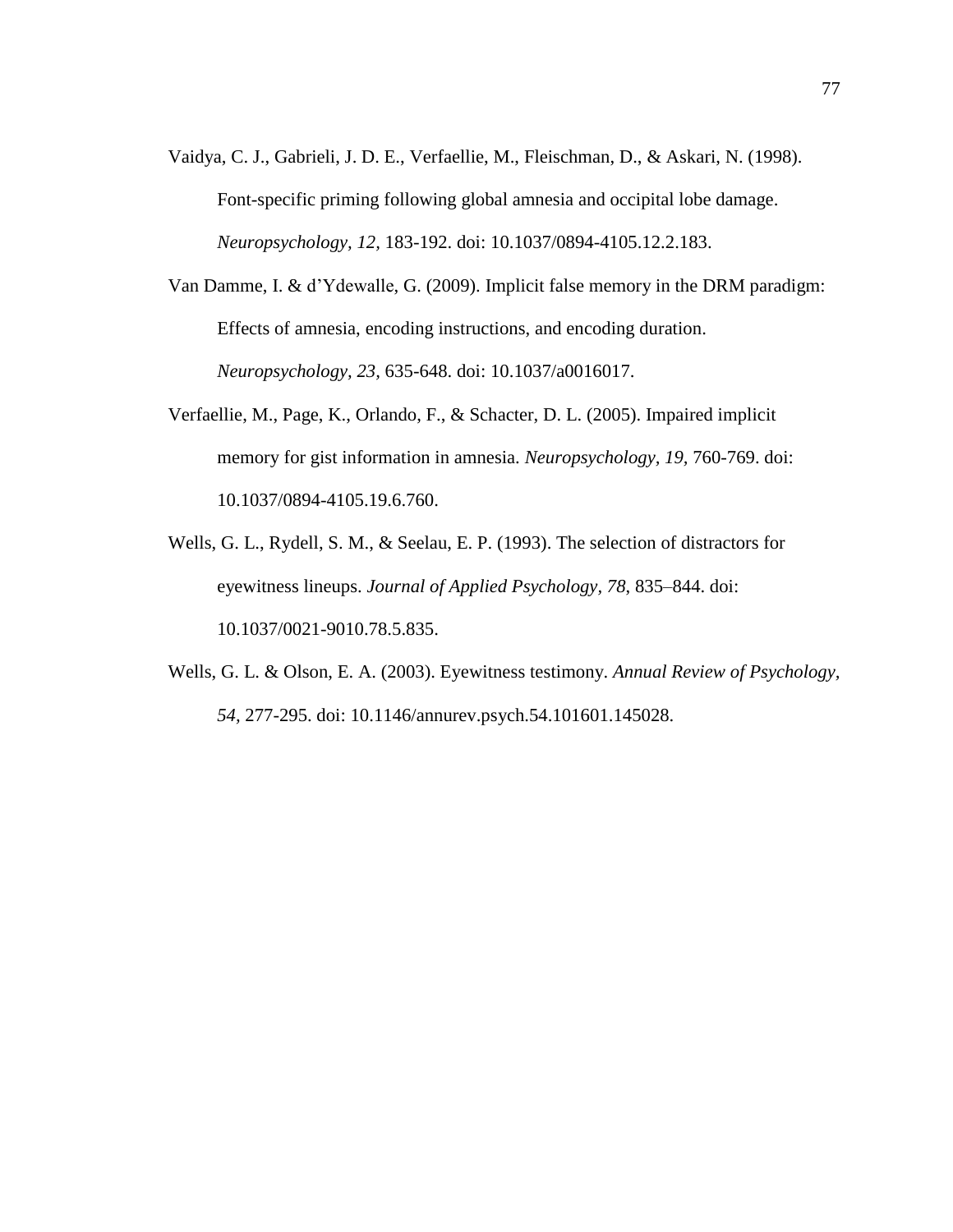## **Appendix A**

Critical Words With List Items 1 to 15

Words from (Stadler et al., 1999), presented in order from strongest to weakest associate to critical word (presented in all capital letters). Items that will be presented in the memory tests are signified with asterisks.

\*SLEEP: bed, \*rest, awake, \*tired, dream, wake, snooze, \*blanket, \*doze, slumber, snore, nap, \*peace, \*yawn, drowsy

\*WINDOW: door, \*glass, pane, \*shade, ledge, sill, house, \*open, \*curtain, frame, view, breeze, \*sash, \*screen, shutter

\*ROUGH: smooth, \*bumpy, road, \*tough, sandpaper, jagged, ready, \*coarse,

\*uneven, riders, rugged, sand, \*boards, \*ground, gravel

\*SMELL: nose, \*breathe, sniff, \*aroma, hear, see, nostril, \*whiff, \*scent, reek, stench, fragrance, \*perfume, \*salts, rose